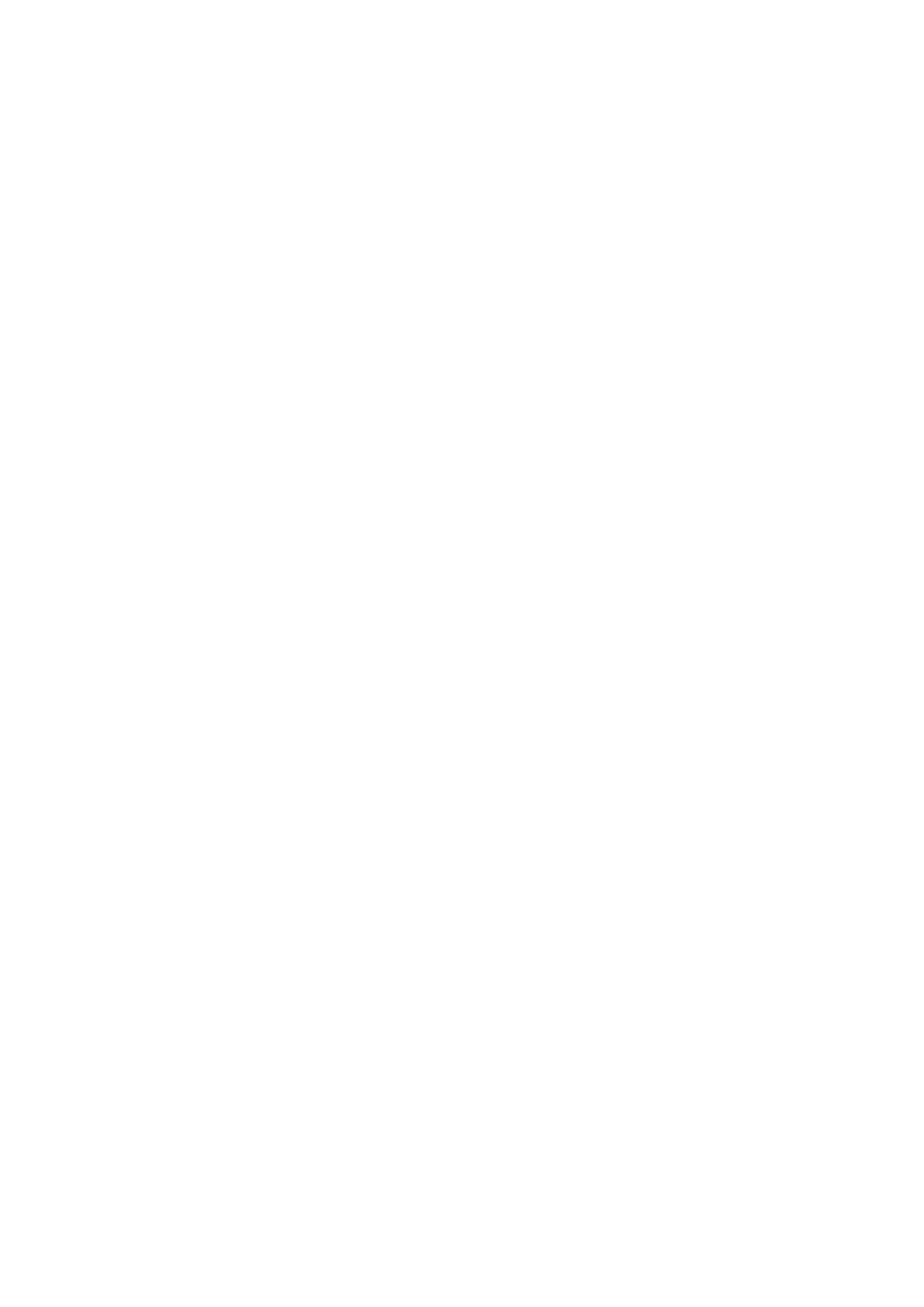

| <b>Client Name:</b>        |
|----------------------------|
| <b>Document Reference:</b> |
| <b>Issue date:</b>         |

**Malton and Norton Town Councils MN NDP HRAv5 Issue date:** December 2021

| <b>Issue</b><br>First | Date<br>April 2020                                                                                                                       | Prepared, checked and approved by<br>Bernie Fleming<br>Director, Fleming Ecology |
|-----------------------|------------------------------------------------------------------------------------------------------------------------------------------|----------------------------------------------------------------------------------|
| Second                | June 2020 (minor revisions)                                                                                                              | Bernie Fleming<br>Director, Fleming Ecology                                      |
| Third                 | December 2020 (minor revisions to<br>accommodate changes in the Plan<br>and comments by Ryedale DC and<br>Natural England                | Bernie Fleming<br>Director, Fleming Ecology                                      |
| Fourth                | October 2021 (minor revisions to<br>accommodate changes in the<br>legislation, the Plan and the outcome<br>of the consultation exercise) | Bernie Fleming<br>Director, Fleming Ecology                                      |
| Fifth                 | December 2021 (minor revisions to<br>dates and version number to take<br>account of amended Plan dated<br>December 2021)                 | Bernie Fleming<br>Director, Fleming Ecology                                      |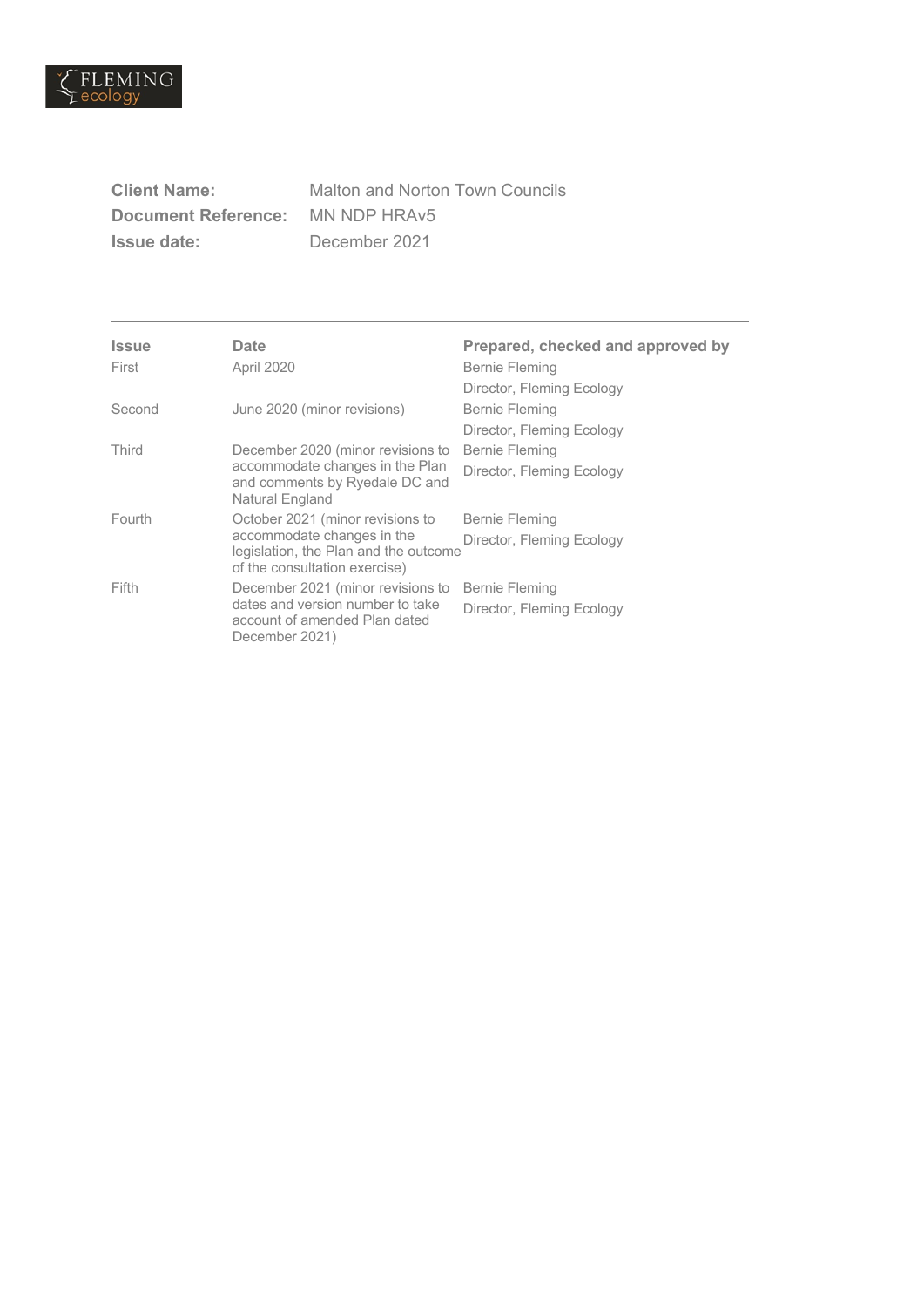

### **Disclaimer**

This report has been prepared by Fleming Ecology Limited, with all reasonable skill, care and diligence within the terms of the Contract with the client and taking account of the resources devoted to us by agreement with the client.

We disclaim any responsibility to the client and others in respect of any matters outside the scope of the above.

This report is confidential to the client and we accept no responsibility of whatsoever nature to third parties to whom this report, or any part thereof, is made known. Any such party relies on the report at its own risk.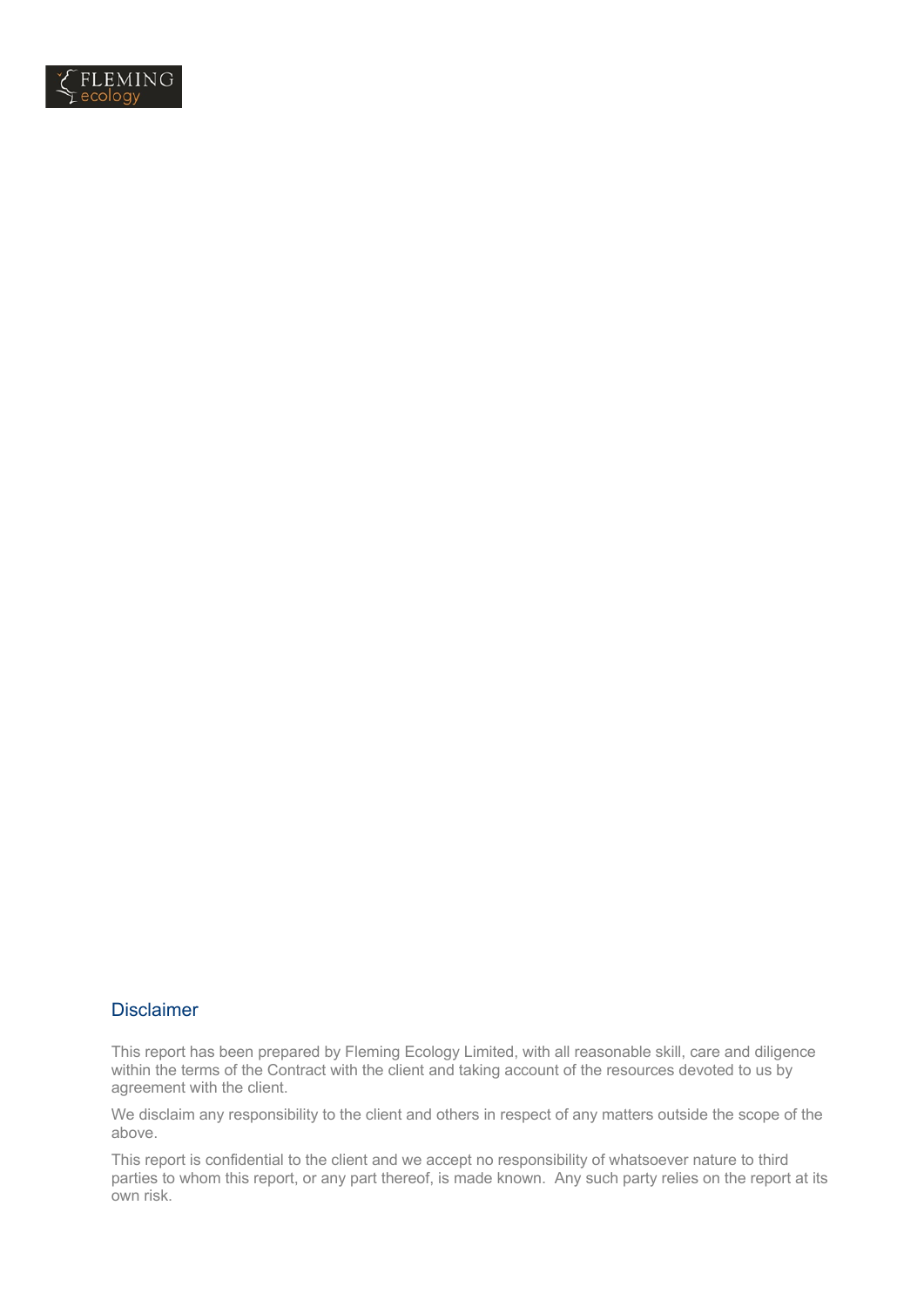

## **Contents**

**SUMMARY**

| 2. THE NEED FOR ASSESSMENT AND IDENTIFYING EUROPEAN SITES AT RISK 9 |  |
|---------------------------------------------------------------------|--|
|                                                                     |  |
|                                                                     |  |
|                                                                     |  |

## **Figures**

|  |  |  |  |  | Figure 1: The four stage assessment of Local Plans under the Habitats Regulations 4 |  |
|--|--|--|--|--|-------------------------------------------------------------------------------------|--|
|  |  |  |  |  |                                                                                     |  |

### **Tables**

| Table 1: Pre-screening outcomes - Potential mechanisms and the initial list of European |  |
|-----------------------------------------------------------------------------------------|--|
|                                                                                         |  |
|                                                                                         |  |
|                                                                                         |  |
|                                                                                         |  |
|                                                                                         |  |
| Table 7: Summary of the Screening exercise by policy and feature  23                    |  |
|                                                                                         |  |

Figure 1 The four-stage assessment of plans under the Habitats Regulations

### **Appendices**

- A. Identification of European sites at risk
- B. River Derwent Citation and Qualifying Features
- C. Record of preliminary screening of proposed policies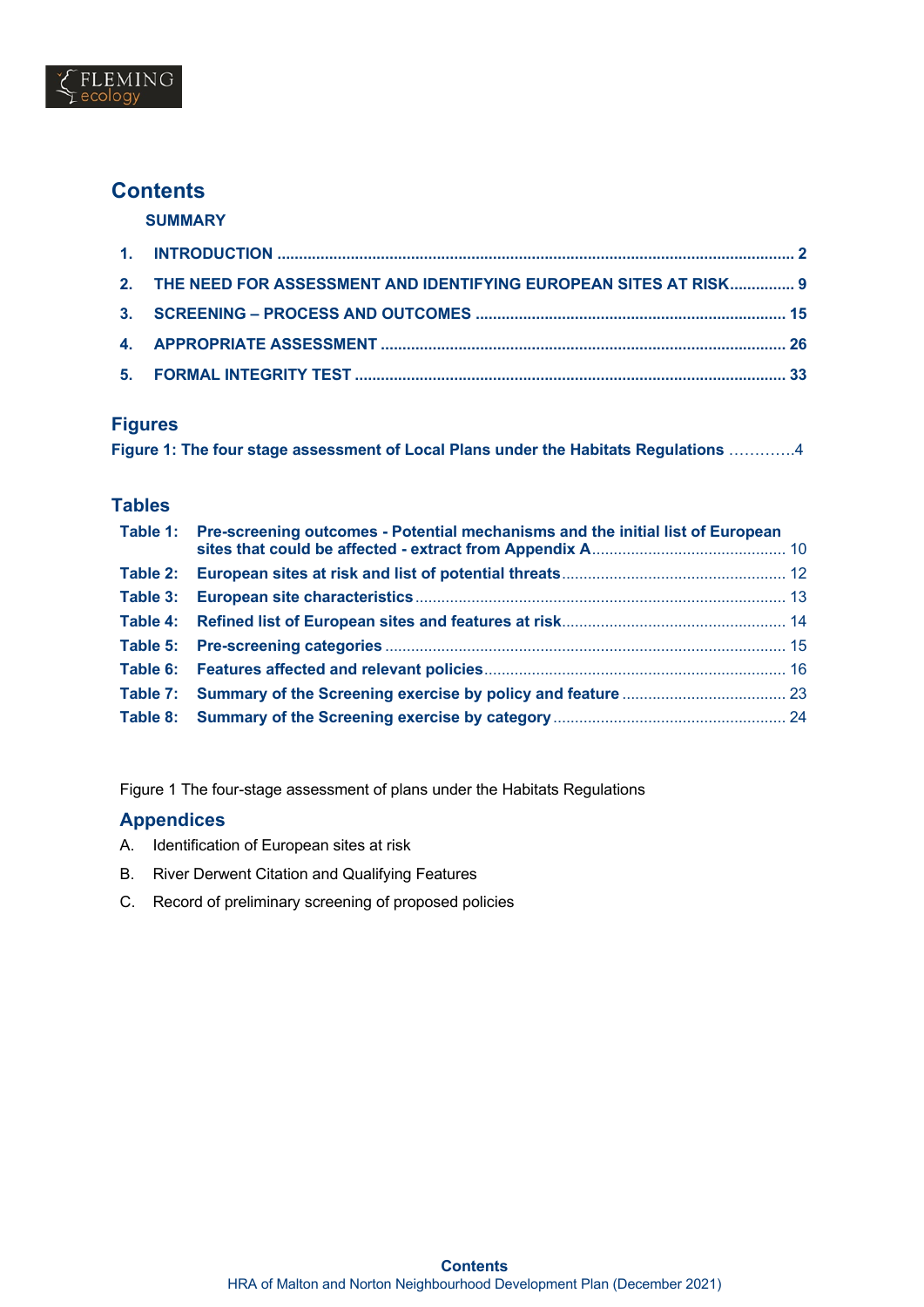# **SUMMARY**

The Malton and Norton-upon-Derwent Town Councils have together prepared the submission edition of the Neighbourhood Plan for Malton and Norton 2020-2027 for submission to the competent authority, Ryedale District Council.

The Conservation of Habitats and Species Regulations 2017 (as amended) require local authorities to assess the impact of their development plans on the internationally important sites for biodiversity in and around their administrative areas. Together, these Special Protection Areas, Special Areas of Conservation and Ramsar sites are known as 'European sites'. The task is achieved by means of a Habitats Regulations Assessment. This report is the Habitats Regulations Assessment for the Neighbourhood Plan. It follows the principles of case law, both UK and EU, takes account of Government policy and draws heavily on guidance contained within the Habitats Regulations Assessment Handbook.

A Habitats Regulations Assessment comprises a series of mandatory tests. Firstly, it "*screens"* the plan to identify which policies or allocations may have a *likely significant effect*, *alone or* (if necessary) *in combination* with other plans and projects, on the European sites. If likely significant effects can be ruled out, then the plan may be adopted but if they cannot, the plan must be subjected to the greater scrutiny of an '*appropriate assessment'* to determine if the Plan can avoid *an adverse effect on the integrity* of the European sites. If *adverse effects* cannot be ruled out, the plan cannot be adopted. If necessary, a plan should be amended to avoid or mitigate any likely conflicts. This usually means that some policies or allocations will need to be modified.

Forty-two policies were screened; the individual outcomes of the pre-screening of each policy and allocation can be found in Appendix C and are summarised in Table 8. Overall, this HRA found that likely significant effects could be ruled out for thirty-eight. However, likely significant effects could not be ruled out for four policies alone: RC1, RC2, CF1 and N1 because of a range of possible effects on the River Derwent SAC. However, there were no residual effects and no need for an in-combination assessment.

Consequently, an appropriate assessment was required. This found (see section 4) that adverse effects on the integrity on the River Derwent SAC could be ruled out alone for all four. There was no need for bespoke mitigation, no residual effects and, therefore, no need for an in-combination assessment.

Although this HRA has been prepared to help Ryedale District Council discharge its duties under the Habitats Regulations, the Council remains the competent authority and must decide whether to adopt this report or otherwise.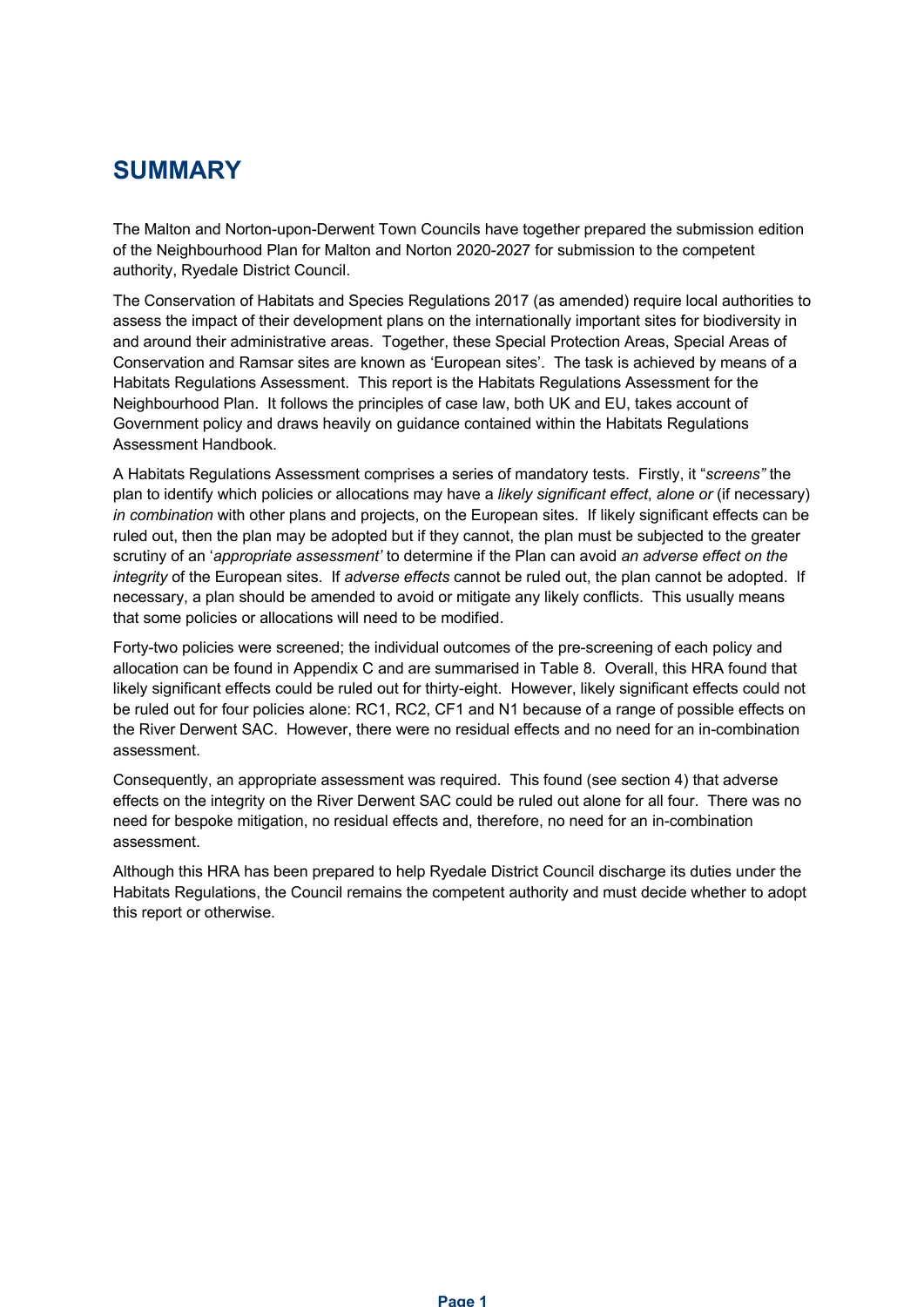# **1. INTRODUCTION**

# **Background**

- 1.1. The Malton and Norton-upon-Derwent Town Councils are together preparing the submission edition of the 'Neighbourhood Development Plan for Malton and Norton 2020 – 2027' (dated December 2021) (*the Plan* or *NDP*). Alongside the adopted Ryedale Local Plan, this will help to deliver strategic vision and objectives across the neighbourhood until 2027. When adopted, the NDP will influence all future development within the towns' boundaries.
- 1.2. The Conservation of Habitats and Species Regulations 2017 (as amended) (or *the Habitats Regulations*) require local (or *competent*) authorities to assess the impact of development plans on the network of internationally important protected areas comprising Special Protection Areas (SPAs), Special Areas of Conservation (SACs) and Ramsar sites (or *European sites*). This requirement is delivered via a Habitats Regulations Assessment (HRA) which comprises a series of mandatory tests.
- 1.3. This report is the Habitats Regulations Assessment for the Plan. It follows the principles of case law, both UK and EU, takes account of Government policy and draws heavily on guidance contained within the Habitats Regulations Assessment Handbook1 (the *Handbook*) utilising charts, pro-forma, definitions and interpretation throughout. The Handbook draws on best practice and case law at home and across the EU to identify over 180 principles to inform the production of HRAs. Subscribers to the Handbook include Natural England, the Environment Agency and the Planning Inspectorate amongst others.
- 1.4. Government guidance<sup>2</sup> allows competent authorities to rely on the conclusions of other, relevant HRAs where there has been no material change in circumstances<sup>3</sup>. Consequently, but only where relevant, this new HRA draws on the findings of other HRAs.

# **HRA of Plans, Natura 2000 and European sites**

1.5. The network of European sites forms the cornerstone of UK nature conservation policy. Each site forms part of a '*national network*' and each is afforded the highest levels of protection in domestic policy and law. They comprise SPAs classified under the 1979 Birds Directive and SACs designated under the 1992 Habitats Directive. As a matter of policy, potential SPAs (pSPAs), possible SACs (pSACs) and those providing formal compensation for losses to European sites, are also given the same protection<sup>4</sup>. In England, the network of SPAs and SACs (on land and at sea and including those shared with Scotland and Wales) comprises over

- <sup>2</sup> Habitats regulations assessments: protecting a European site. Defra and Natural England. 24 February 2021. https://www.gov.uk/guidance/habitats-regulations-assessments-protecting-a-european-site (accessed 15 October 2021)
- <sup>3</sup> The suitability of earlier, or higher level assessments is subject to the decision of the CJEU in Cooperatie Mobilisation for the Environment UA v College van Gedeputeerde (C-293/17) [2019] Env. L.R. 27 ("Dutch Nitrogen").
- <sup>4</sup> For the avoidance of doubt, the list of statutory European sites also comprises: A site submitted by the UK to the European Commission (EC) before Exit Day (a candidate SAC or cSAC) as eligible for selection as a Site of Community Importance (SCI) but not yet entered on the ECs list of SCI, until such time as the Appropriate Authority has designated the site or it has notified the statutory nature conservation body that it does not intend to designate the site. After Exit Day, no further cSACs will be submitted to the EU. Statutory European sites also include SCI included on a list of such sites by the European Commission from cSACs submitted by the UK before the UK left the EU, until such time as the UK designates the site when it will become a fully designated SAC.

<sup>1</sup> Tyldesley, D., and Chapman, C., (2013) The Habitats Regulations Assessment Handbook, April 2021 edition UK: DTA Publications Ltd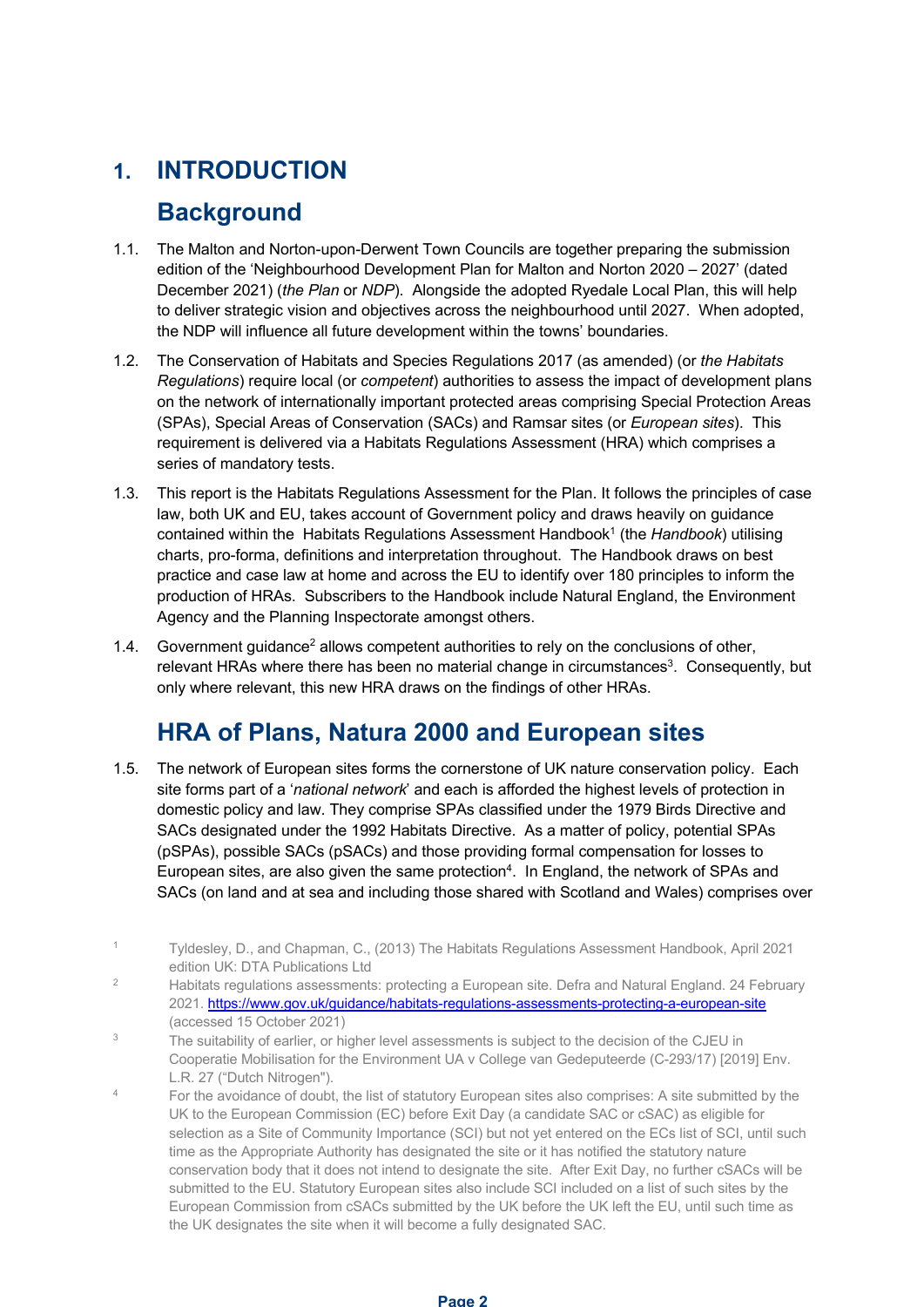340 sites<sup>5,6</sup> and safeguards the most valuable and threatened habitats and species across Europe. Locally, the network comprises sites such as the River Derwent, the Lower Derwent Valley and Strensall Common.

- 1.6. Prior to Brexit, these comprised part of the EU-wide Natura 2000 network of SPAs and SACs which formed the largest, coordinated network of protected areas in the world. The SPA and SAC designations made under the European Directives still apply and the term, 'European site' remains in use in law and elsewhere. Similarly, at present, EU case law still applies. According to long-established Government policy<sup>7</sup>, European sites also comprise 'Wetlands of International Importance' (or Ramsar sites listed under the Ramsar Convention) although these do not form part of the national network.
- 1.7. The overarching objective of the national network is to maintain, or where appropriate, restore habitats and species listed in Annexes I and II of the Habitats Directive to a Favourable Conservation Status, and contribute to ensuring, in their area of distribution, the survival and reproduction of wild birds and compliance with the overarching aims of the Wild Birds Directive. The appropriate authorities must have regard to the importance of protected sites, coherence of the national site network and threats of degradation or destruction (including deterioration and disturbance of protected features) on SPAs and SACs.
- 1.8. The Habitats Regulations apply a series of mandatory tests for the HRA of local development plans set out in Regulation 105 *et seq*. These have been interpreted by European and domestic case law, supported by policy and guidance issued by Government on their implementation notably paragraphs 174-177 of the National Planning Policy Framework, Planning Practice Guidance 'Appropriate Assessment'<sup>8</sup> and Defra Guidance<sup>9</sup>.
- 1.9. In brief, the HRA process requires the competent authority (ie the Council) to first assess the plan to identify whether it is '*… likely to have a significant effect on a European Site … either alone or in-combination with other plans or projects*'. If likely significant effects can be ruled out, the plan may be adopted without further scrutiny. Importantly, an in-combination assessment is only required where an impact is identified which would not have an insignificant effect on its own ('a *residual effect*) but where likely significant effects could arise cumulatively with other plans or projects. Together this step is often referred to as 'Screening'
- 1.10. If likely significant effects cannot be ruled out, a more thorough appropriate assessment (AA) must be carried out to assess whether it is possible to ascertain that the Plan will have 'no *adverse effect on the integrity of the site'* (AEOI) or not. At this stage, mitigation can be applied to remove adverse effects. If mitigation is unable to rule our adverse effects, then a plan cannot normally be adopted. If this is the case, derogations may by be sought but only as a last resort and few local plans would be expected to pass these additional tests.
- 1.11. In reality, experience gained from implementation of the process has encouraged the adoption of a 'pre-screening' process and the use of additional filters at the outset to explore if the plan even needs to be subject to HRA at all. This more pragmatic approach is laid out in Fig 1 where the component steps are given expression. It is the process described in Fig 1 that is followed in this HRA
- 5 https://jncc.gov.uk/our-work/special-protection-areas-overview/ (accessed 15 October 2021)
- 6 https://sac.jncc.gov.uk/site/england (accessed 15 October 2021)
- <sup>7</sup> ODPM Circular 06/2005: Biodiversity and Geological Conservation Statutory Obligations and their Impact within the Planning System (16 August 2005), to be read in conjunction with the current NPPF, other Government guidance and the current version of the Habitats Regulations.
- 8 Planning Practice Guidance https://www.gov.uk/guidance/appropriate-assessment (accessed 15 October 2021)
- 9 https://www.gov.uk/guidance/habitats-regulations-assessments-protecting-a-european-site#appropriateassessment (accessed 15 October 2021)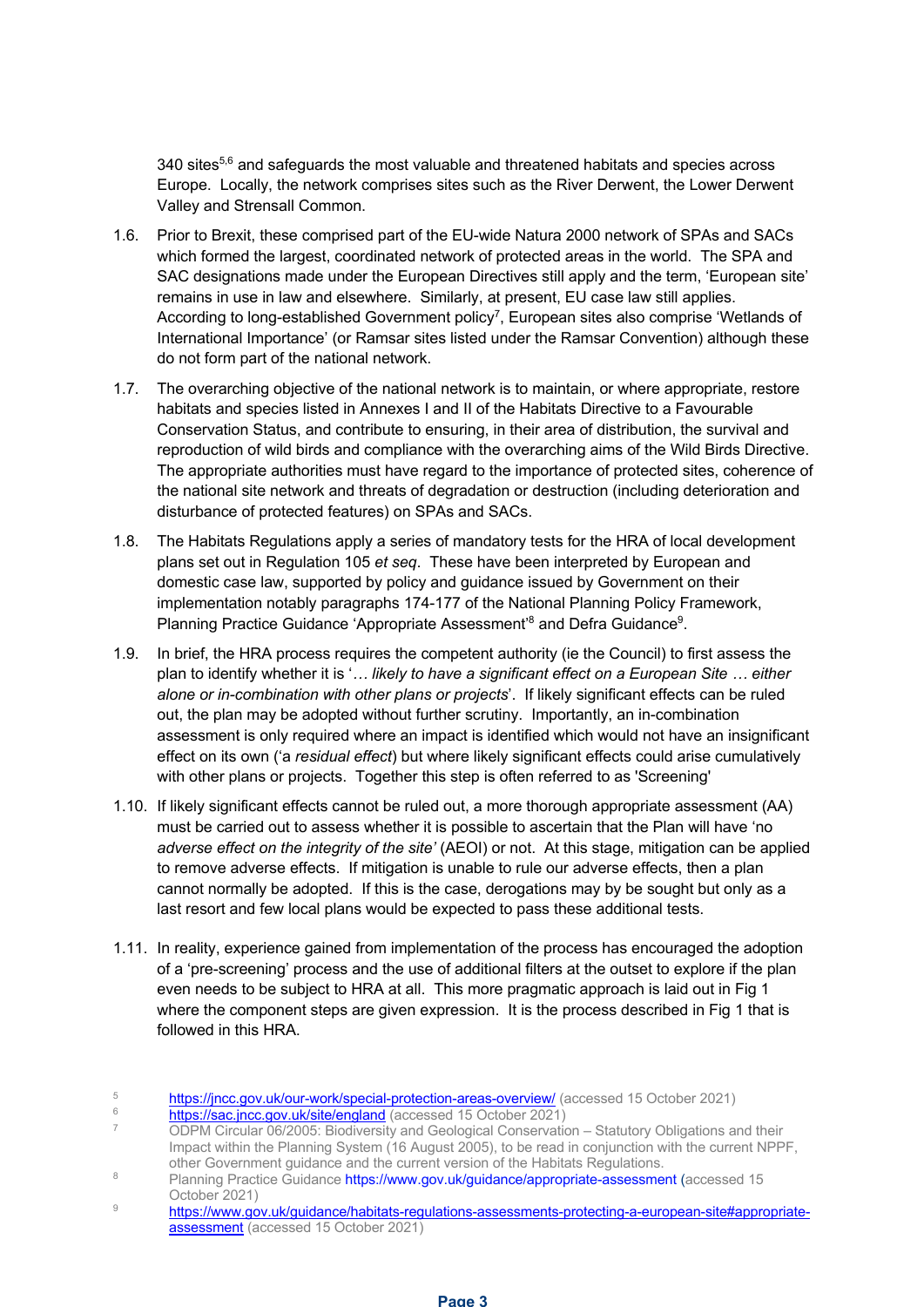#### **Figure 1 The four stage assessment of Local Plans under the Habitats Regulations**



under the Habitats Regulations

Outline of the four-stage approach to the assessment of plans

Extract from The Habitats Regulations Assessment Handbook, www.dtapublications.co.uk<br>O DTA Publications Limited (October 2018) all rights reserved This work is registered with the UK Copyright Service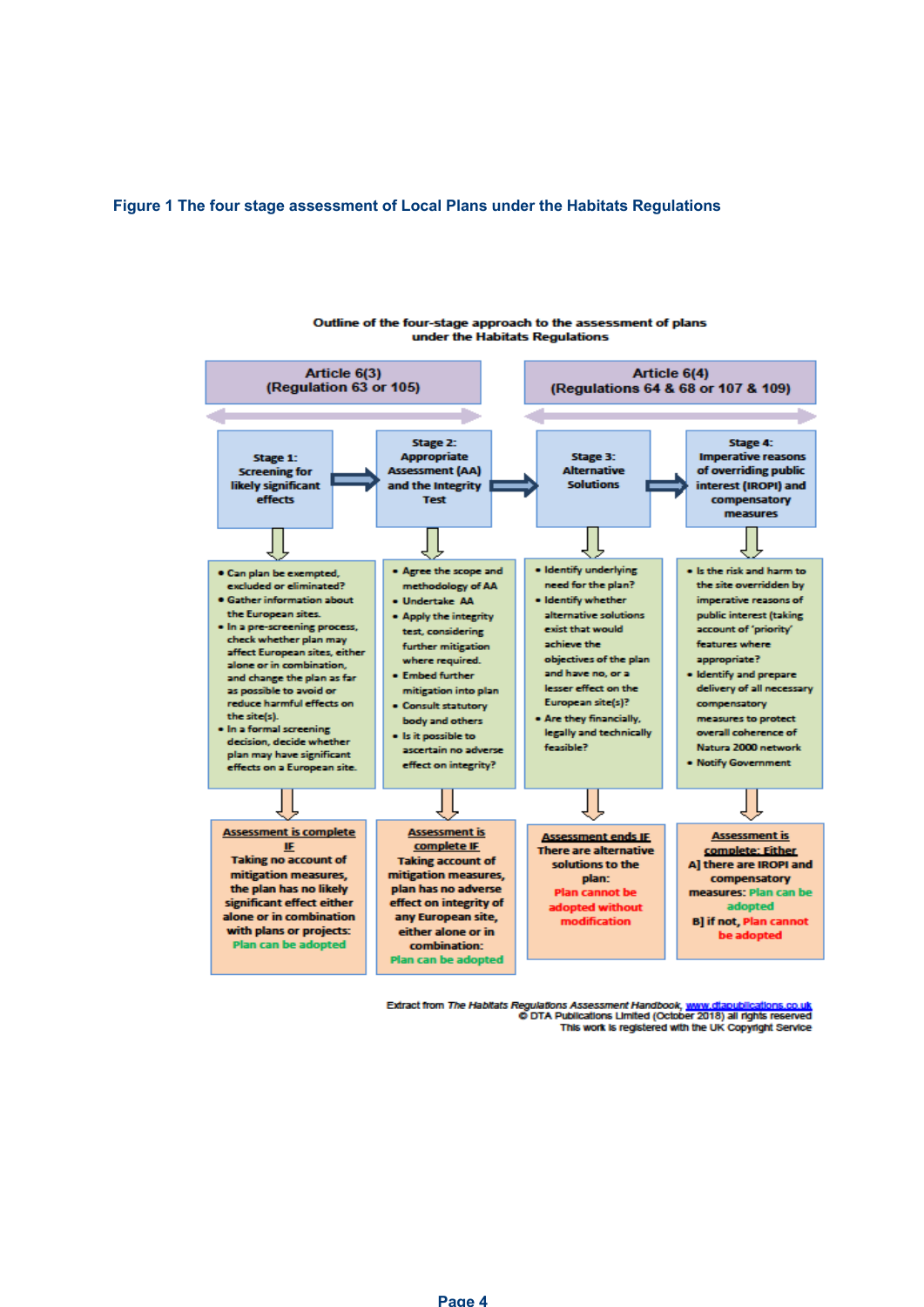# **Definitions, the Precautionary Principle and Case Law**

### **Context**

1.12. The overall approach to screening and appropriate assessment was summarised by Advocate General Sharpston in the Sweetman case<sup>10</sup>.

"47. *It follows that the possibility of there being a significant effect on the site will generate the need for an appropriate assessment for the purposes of article 6(3) …. In para 4411, it uses the term "in case of doubt". It is the last of these that seems to me best to express the position. The requirement at this stage that the plan or project be likely to have a significant effect is thus a trigger for the obligation to carry out an appropriate assessment. There is no need to establish such an effect; it is, as Ireland observes, merely necessary to determine that there may be such an effect …*

*49. The threshold at the first stage of article 6(3) is thus a very low one. It operates merely as a trigger, in order to determine whether an appropriate assessment must be undertaken of the implications of the plan or project for the conservation objectives of the site. The purpose of that assessment is that the plan or project in question should be considered thoroughly, on the basis of what the court has termed "the best scientific knowledge in the field". ...*

*50. The test which that expert assessment must determine is whether the plan or project in question has "an adverse effect on the integrity of the site", since that is the basis on which the competent national authorities must reach their decision. The threshold at this (the second) stage is noticeably higher than that laid down at the first stage. That is because the question (to use more simple terminology) is not "should we bother to check?" (the question at the first stage) but rather "what will happen to the site if this plan or project goes ahead; and is that consistent with 'maintaining or restoring the favourable conservation status' of the habitat or species concerned?"*

### **Stage One - Screening**

- 1.13. The screening test is defined in Regulation 105(1) which states:
- 1.14. Where *a land use plan … (a) is likely to have a significant effect on a European site … (either alone or in-combination with other plans or projects), and (b) is not directly connected with or necessary to the management of the site, the plan-making authority … must … make an appropriate assessment … in view of that site's conservation objectives*".
- 1.15. Taking (b) first, this allows plans, where the sole focus is the management for the benefit of the one or more of the qualifying features without detriment to the others, can be excluded from the need for HRA. However, this rarely applies. Where it does not, an HRA is required.
- 1.16. A likely significant effect is described in Waddenzee as follows: '*likely*' is a l '*risk*', '*the occurrence of which cannot be excluded on the basis of objective information*' and '*significant*' as 'any effect that would undermine the conservation objectives' of a European site<sup>'12</sup>. It can be seen that where there is any '*doubt*' as to an effect, an appropriate assessment is required.

<sup>10</sup> Sweetman v An Bord Pleanála (C 258-11) [2012]. Opinion of the Advocate General.

<sup>11</sup> The CJEU in Landelijke Vereniging tot Behoud van de Waddenzee v Staatssecretaris Van Landbouw, Natuurbeheer en Visserij (C127-02) [2005] 2 CMLR 31 ("the Waddenzee case")

<sup>&</sup>lt;sup>12</sup> Waddenzee: European Courts C-127/02 Waddenzee  $7<sup>th</sup>$  September 2004, reference for a preliminary ruling from the Raad van State at paras 44, 47 and 48.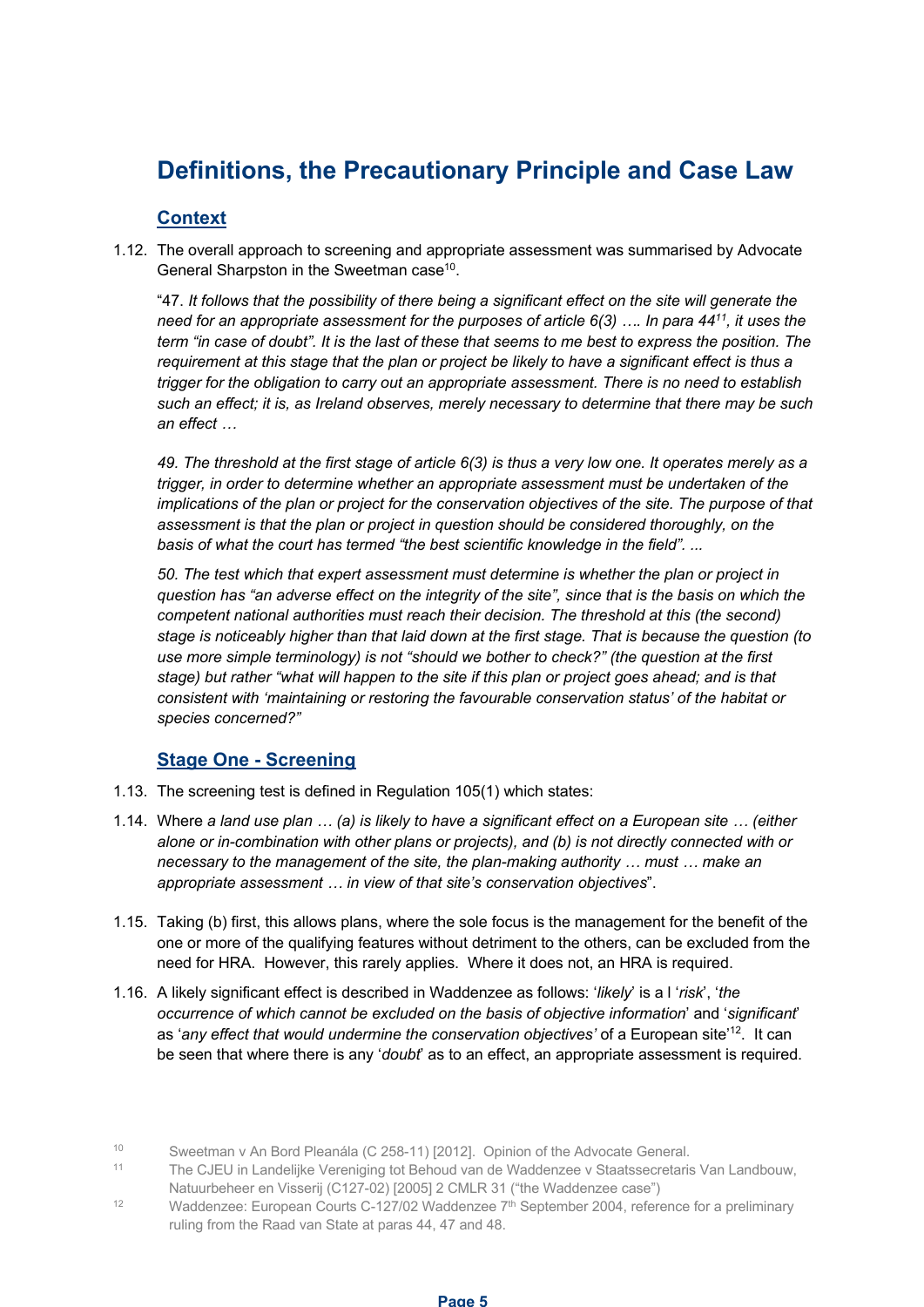1.17. In other words, this means the initial screening phase should not be exhaustive, a point candidly described by Advocate General Sharpston in paragraphs 49 and 50 of the Sweetman case<sup>13</sup> when describing the levels of scrutiny to be applied to each test as follows:

*'The threshold at the first stage [the test for LSE] … is thus a very low one. It operates merely as a trigger, in order to determine whether an appropriate assessment must be undertaken … The threshold at (the second) [the appropriate assessment] stage is noticeably higher than that laid down at the first stage. That is because the question (to use more simple terminology) is not 'should we bother to check?' (the question at the first stage) but rather 'what will happen to the site if this plan or project goes ahead …'.*

1.18. This was amplified in the Bagmoor Wind case<sup>14</sup> as follows:

*'If the absence of risk … can only be demonstrated after a detailed investigation, or expert opinion, that is an indicator that a risk exists, and the authority must move from preliminary examination to appropriate assessment'.*

1.19. However, Boggis<sup>15</sup> clarifies there should be "*credible evidence that there was a real, rather than a hypothetical, risk"* that the conservation objectives of a European site could be undermined so requiring only the assessment of plausible effects and not the extremely unlikely.

## **Stage Two – Appropriate Assessment and the Integrity Test**

- 1.20. Fundamentally, the HRA process employs the precautionary principle and Regulation 105 ensures that where a plan is '*likely to have a significant effect'*, it can only be adopted if *the competent authority* can ascertain (following an *appropriate assessment*) that it '*will not adversely affect the integrity of the European site*'. In simpler terms, it is not for the competent authority to prove harm but for the plan proposer to demonstrate that adverse effects have been avoided.
- 1.21. The *integrity* of a European site was described by Government<sup>16</sup> as:

*'the coherence of its ecological structure and function, across its whole area, that enables it to sustain the habitat, complex of habitats and/or the levels of populations of the species for which it was designated".*

1.22. Elsewhere, the Court of Justice of the European Union (CJEU) (Sweetman)<sup>17</sup> defined integrity as:

'*the lasting preservation of the constitutive characteristics of the site … whose preservation was the objective justifying the designation of that site'.*

1.23. Drawing on this, the European Commission<sup>18</sup> defined it more recently as follows:

- <sup>14</sup> Bagmoor Wind Limited v The Scottish Ministers Court of Sessions [2012] CSIH 93<br><sup>15</sup> Data: Charles Baggie and Easter Bayanta Canaarygtian v Natural Eagland and We
- <sup>15</sup> Peter Charles Boggis and Easton Bavants Conservation v Natural England and Waveney District Council, High Court of Justice Court of Appeal case C1/2009/0041/QBACF Citation No [2009] EWCA Civ. 1061 20th October 2009
- <sup>16</sup> Habitats regulations assessments: protecting a European site. Defra and Natural England. 24 February 2021. https://www.gov.uk/guidance/habitats-regulations-assessments-protecting-a-european-site (accessed 15 October 2021)
- <sup>17</sup> Sweetman EU:C:2013:220 para 39
- <sup>18</sup> Managing Natura 2000 sites: The provisions of Article 6 of the Habitats Directive 92/43/EEC", European Union. 2019.

<sup>13</sup> C-258/11 Sweetman reference for a preliminary ruling from the Supreme Court of Ireland. Opinion of the Advocate General 22 November 2012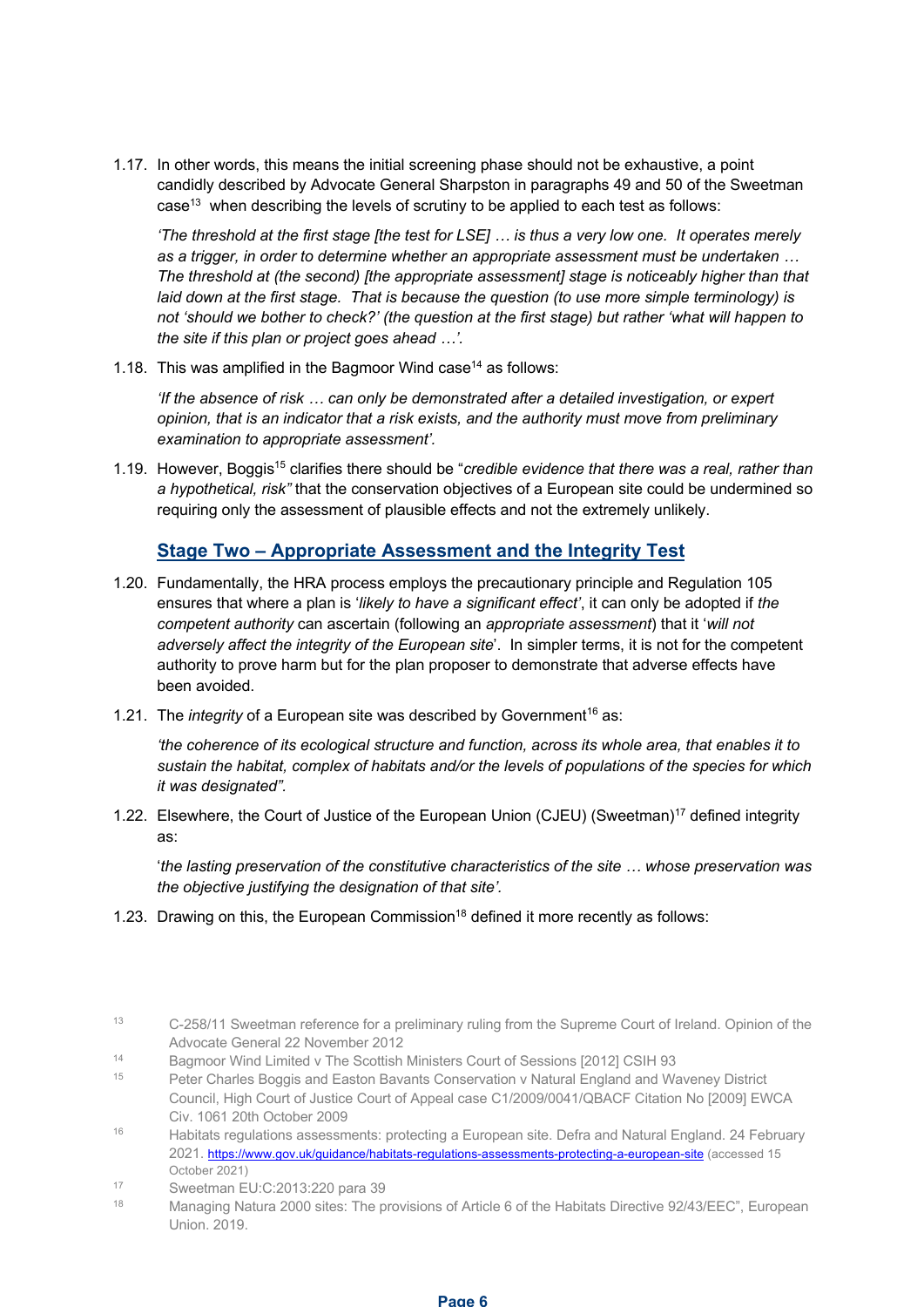*'The integrity of the site involves its constitutive characteristics and ecological functions. The decision as to whether it is adversely affected should focus on and be limited to the habitats and species for which the site has been designated and the site's conservation objectives'.*

1.24. Whilst the Supreme Court (Champion)19 has found "*appropriate*" is not a technical term and indicates no more than that the assessment should be appropriate to the task in hand, it can be seen that when compared with the test at the screening stage for likely significant effect, the '*appropriate assessment*' is more thorough.

## **Stages Three and Four – The Derogations**

1.25. If an adverse effect on the integrity of the site can be avoided, the plan can be adopted (Fig 1). If not, derogations would have to be sought to allow the plan to continue; these are regarded as a last resort and considered only in exceptional circumstances. For these to be successful it has to be shown that there are no less damaging *alternative solutions*. If there are none, *imperative reasons of overriding public interest* must apply. If they do, compensatory measures but be delivered. These stages are summarised in Stages 3 & 4 of Fig 1.

### **Overall approach**

1.26. The HRA of development plans was first made a requirement in the UK following a ruling by the European Court of Justice in EC v UK<sup>20</sup>. However, the judgement<sup>21</sup> recognised that any assessment had to reflect the actual stage in the strategic planning process and the level of evidence that might or might not be available. This was given expression in the UK High Court (Feeney<sup>22</sup>) which stated:

'*Each … assessment … cannot do more than the level of detail of the strategy at that stage permits*'.

- 1.27. This is where a way has to be found that whilst mindful of the need for the precautionary principle to be applied, the HRA must strive to identify only those plausible effects and not the extremely unlikely.
- 1.28. Because this is a strategic plan, the '*objective information*' <sup>23</sup> required by the HRA is typically only available at a strategic or high level, without the detail that might be expected at the planning application stage.

### **Mitigation and recent case law**

1.29. The *People Over Wind*<sup>24</sup> in April 2018 the CJEU set out clear guidance as to the role of mitigation measures in an HRA. In taking a different approach from previous decisions in the UK courts, it held that measures embedded within a plan or project specifically to avoid or reduce the magnitude of likely significant effects should not be taken into account at the screening stage but reserved for the appropriate assessment.. This HRA therefore restricts consideration of mitigation measures to the appropriate assessment.

- <sup>20</sup> Case C-6/04: Commission of the European Communities v United Kingdom of Great Britain and
- Northern Ireland judgment of the Court 20 October 2005.<br><sup>21</sup> Opinion of advocate general Kokott, 9th June 2005, Case C-6/04. Commission of the European Communities v United Kingdom of Great Britain and Northern Ireland
- <sup>22</sup> Sean Feeney v Oxford City Council and the Secretary of State CLG para 92 of the judgment dated 24 October 2011 Case No CO/3797/2011, Neutral Citation [2011] EWHC 2699 Admin
- <sup>23</sup> European Court of Justice Case C 127/02 *Waddenzee* 7 September 2004
- <sup>24</sup> *People Over Wind and Sweetman v Coillte Teoranta* (C 323/17) [2018] PTSR 1668

<sup>19</sup> R (on the application of Champion) v. North Norfolk District Council [2015] UKSC 52.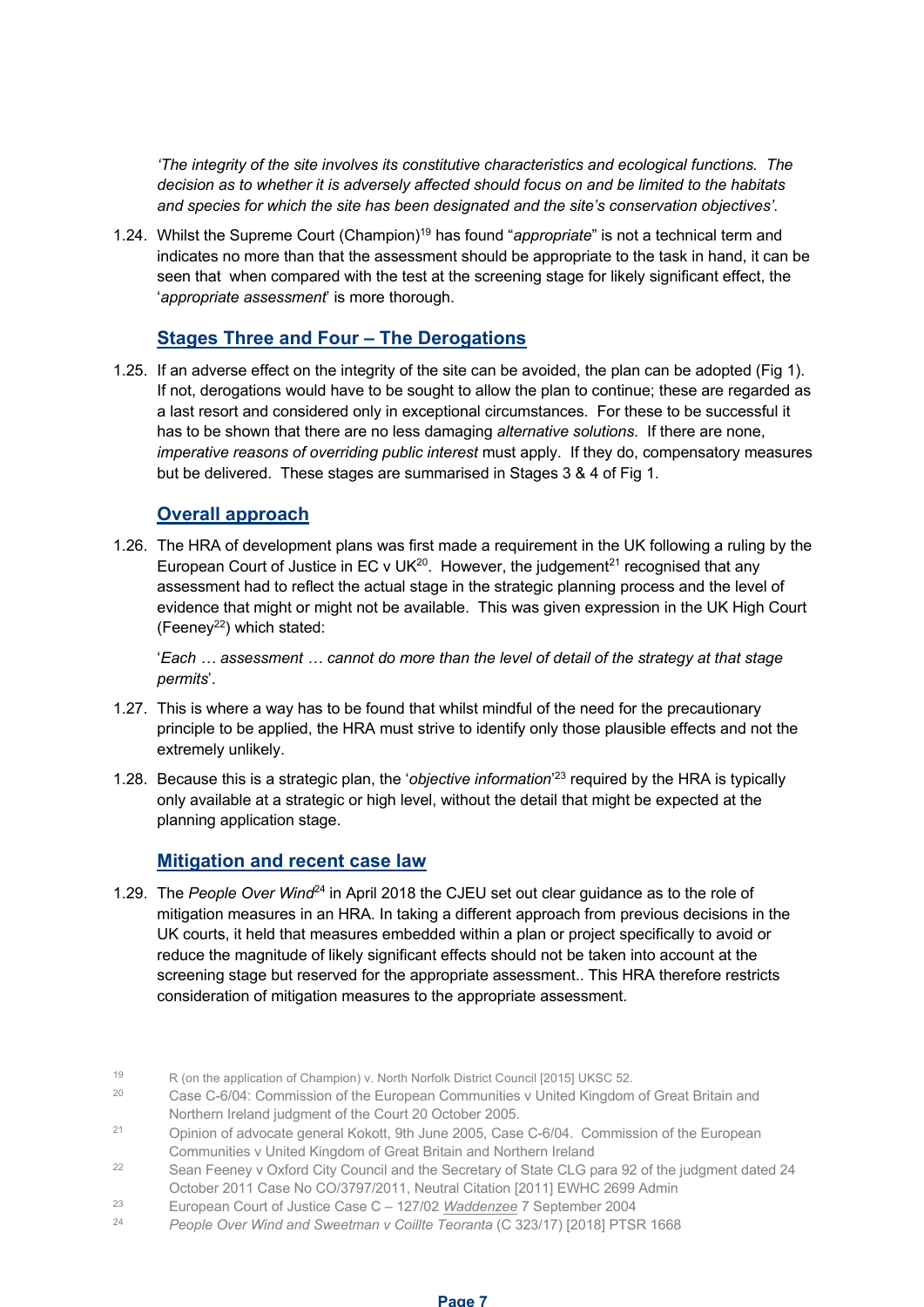- 1.30. The Court also considered the approach to mitigation at the appropriate assessment stage in *Grace & Sweetman*<sup>25</sup> . Here, it held that it is only when it is sufficiently certain that a measure will make an effective contribution to avoiding harm, guaranteeing beyond all reasonable doubt that the project will not adversely affect the integrity of the area, that such a measure may be taken into consideration".
- 1.31. In the *Dutch nitrogen* case<sup>26</sup>, the CJEU confirmed that an appropriate assessment is not to take into account the future benefits of mitigation measures if those benefits are uncertain, including where the procedures needed to accomplish them have not yet been carried out or because the level of scientific knowledge does not allow them to be identified or quantified with certainty. It is recognised that the ruling also covered the approach to "autonomous" measures which are not mitigation measures adopted as part of the plan in question, but measures which are taken outside that plan (in that case to reduce nitrogen deposition). The CJEU held that the effect of those measures could not be taken into account either, if their expected benefits are not certain at the time of that assessment $27$ .

### **Brexit**

1.32. The requirement for the HRA derives from the EU Habitats Directive and, notwithstanding the UK's withdrawal from the EU, UK law and policy remains currently largely unchanged, and the Conservation of Habitats and Species Regulations 2017 remain in force<sup>28</sup>, other than to accommodate amendments made by the Conservation of Habitats and Species (Amendment) (EU Exit) Regulations 2019.

### **Role of the competent authority**

1.33. Lastly, although this HRA has been prepared to help Ryedale District Council discharge its duties under the Habitats Regulations, it remains the competent authority and it must decide whether to adopt this report or otherwise. Further, it should be noted that this HRA has been prepared for the purposes of preparing and examining the Neighbourhood Plan. Individual allocations will need to be reviewed when they become the subject of an individual planning application, to ensure that if further assessment under the Conservation of Habitats and Species Regulations 2017 as amended is necessary<sup>29</sup>, it is undertaken in accordance with the requirements of appropriate assessment.

<sup>25</sup> Grace & Sweetman v An Bord Pleanala (C-164/17) [2019] PTSR 266 at paragraphs 51-53 and 57. <sup>26</sup> Coöperatie Mobilisation for the Environment and Vereniging Leefmilieu (C 293/17, C 294/17) [2019]

See the EU (Withdrawal Agreement) Act 2020 Sch. 5(1) para. 1(1) and section 39(1). The amending regulations come into force at the end of the implementation period they generally seek to retain the requirements of the 2017 Regulations but with adjustments for the UK's exit from the EU, for example by amending references to the Natura 2000 network so that they are construed as references to the national site network: see regulation 4, which also confirms that the interpretation of these Regulations as they had effect, or any guidance as it applied, before exit day, shall continue to do so.

<sup>29</sup> See *Dutch Nitrogen*, above, at paragraphs 100-104 and 120.

Env. L.R. 27 at paragraph 30

<sup>&</sup>lt;sup>27</sup> See too the Compton Parish Council case, referred to above, at paragraph 207.<br><sup>28</sup> See the EU (Withdrawa) Agreement) Act 2020 Seb 5(1) para 1(1) and acetion 2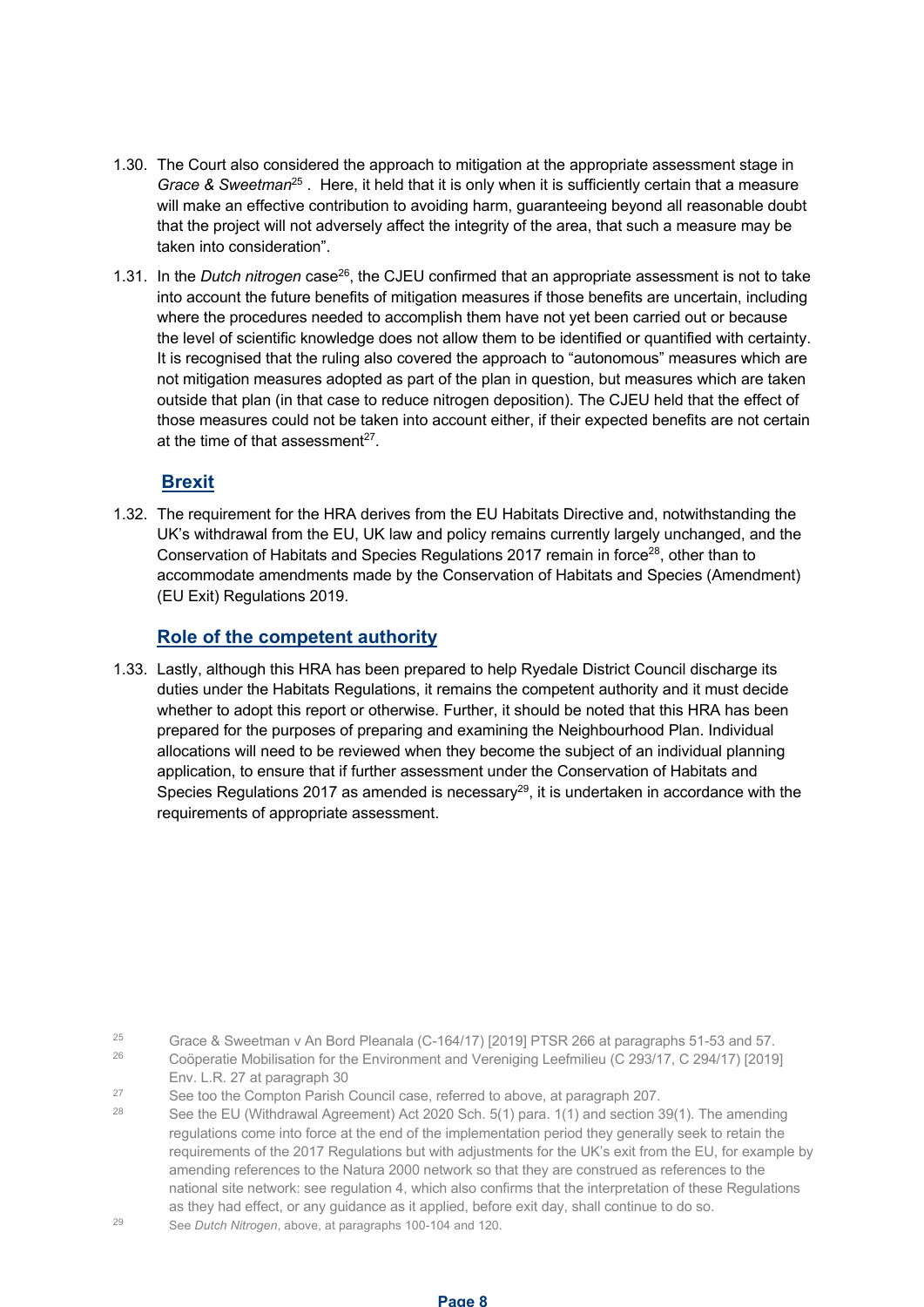# **2. THE NEED FOR ASSESSMENT AND IDENTIFYING EUROPEAN SITES AT RISK**

# **Exclusion, Elimination and Exemption from the need for Assessment**

- 2.1. As part of the pre-screening exercise, prior to the identification of vulnerable European sites, Stage 1 of Fig.1 (elaborated in F3.2 – F3.4 of the Handbook) encourages a brief review of the plan to explore if it can be:
	- Excluded from the HRA because 'it is not a plan within the meaning and scope of the Habitats Directive', or
	- Eliminated from the HRA because it can easily be shown that although 'it is a plan … it could not have any conceivable effect on any European site', or
	- Exempted from the HRA because it is '… directly connected with or necessary to the management of the … European site' (ie the first formal stage of the HRA - Fig 1).
- 2.2. Taking these in turn, it is clear the Neighbourhood Plan represents a plan within the meaning and scope of the Habitats Directive with the potential to harm European sites and so can neither be excluded nor eliminated from the HRA. Likewise, the purpose of the Plan is not the nature conservation management of any European sites and so it cannot be made exempt from further assessment.Consequently, the next steps in Stage 1 of Fig 1 need to be pursued by identifying which European sites and which features may be vulnerable as follows.

# **European sites at risk**

- 2.3. To encourage a consistent, reliable and repeatable process, the Handbook (Figure F4.4) identifies 16 generic criteria, listed in full in Appendix A that when evaluated generate a precautionary, 'long' list of European sites that could be affected by the Plan<sup>30</sup>. However, when considered further, using readily available information and local knowledge the list of plausible threats can be refined, and the list of potentially affected sites reduced. Albeit a coarse filter, this complies with Boggis by focusing scrutiny only on realistic and credible threats whilst avoiding the hypothetical or exceedingly unlikely. If Column 5 remains empty of European sites, then no European sites will be at risk and no further scrutiny will be required.
- 2.4. The search was restricted to those European sites found within 20km of the Neighbourhood Plan boundary as this was considered to be the maximum extent that policies and allocations could seriously be considered to generate measurable effects. This focuses the attention of this HRA on the River Derwent, Lower Derwent Valley, Strensall Common, Ellers Wood and Sand Dale and the North York Moors; only the River Derwent is found within the Plan area.
- 2.5. It is important to note that although the outcomes of this site identification task will reflect the type and location of activities proposed within the plan and/or the ecological characteristics of the European sites, it does not represent the test for likely significant effect (see section 3).
- 2.6. The exercise identified that only three of the 16 criteria, 'aquatic features' (2), 'mobile species' (5a) and recreational pressure (6) represented a credible threat to European sites in the area. For reasons of brevity, only relevant extracts from Appendix A are presented in Table 1 below. None of the remaining 13 criteria were considered to represent a credible threat and are removed from any further scrutiny as are all other European sites.
- 

<sup>30</sup> This table is taken from the Handbook albeit with changes to the number and titles of Columns appropriate to this HRA.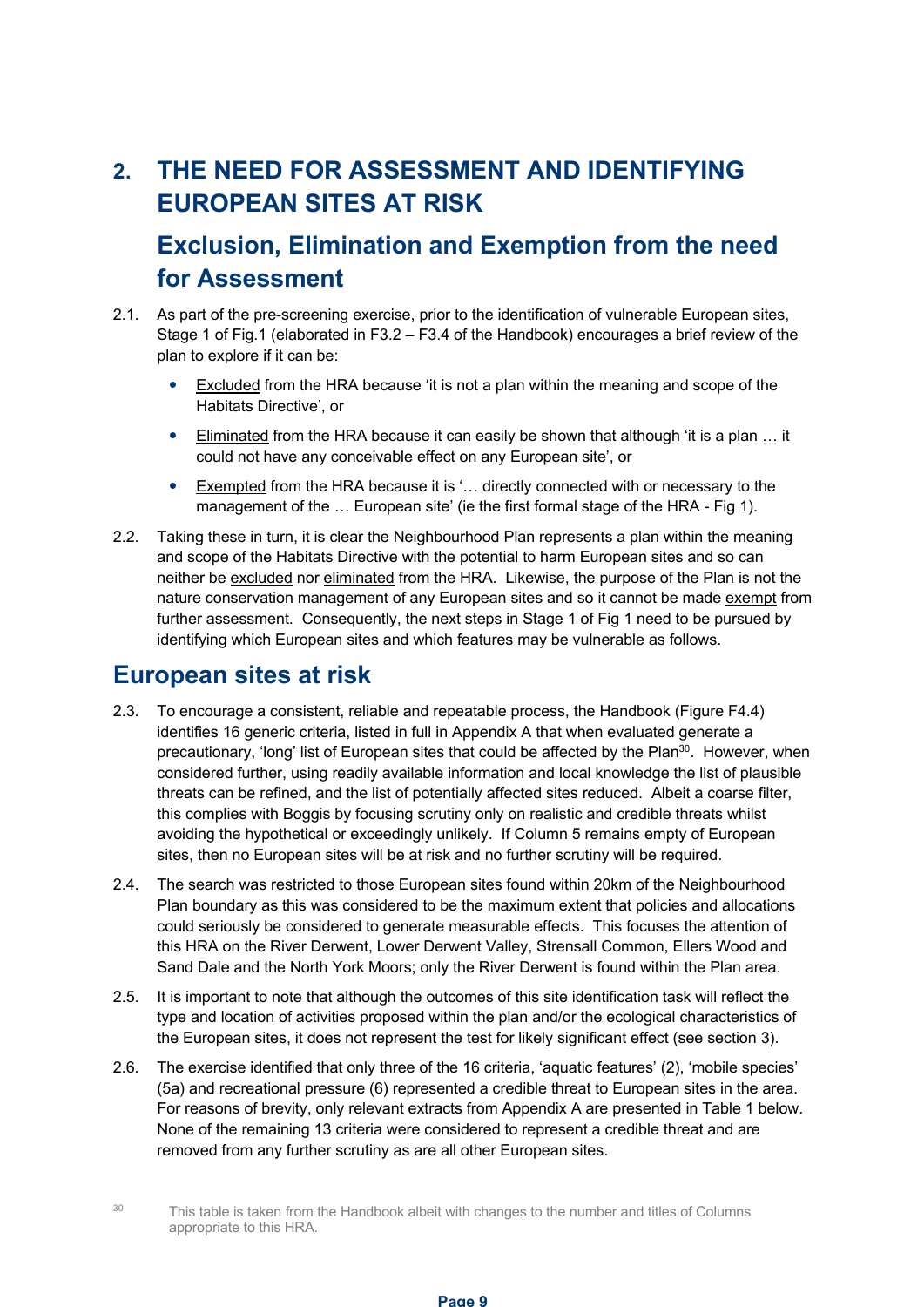| Types of plan<br>(or potential<br>effects)           | Sites to scan for and check                                                                                                                                                                                                                       | Initial list of<br>potentially affected<br>European sites               | <b>Additional context</b>                                                                                                                                                                                                                                                                                                                                                                                                                                                                                                                                                                                                                                                                                                                                                                                                                                                        | European sites<br>selected         |
|------------------------------------------------------|---------------------------------------------------------------------------------------------------------------------------------------------------------------------------------------------------------------------------------------------------|-------------------------------------------------------------------------|----------------------------------------------------------------------------------------------------------------------------------------------------------------------------------------------------------------------------------------------------------------------------------------------------------------------------------------------------------------------------------------------------------------------------------------------------------------------------------------------------------------------------------------------------------------------------------------------------------------------------------------------------------------------------------------------------------------------------------------------------------------------------------------------------------------------------------------------------------------------------------|------------------------------------|
| 2. Plans that<br>could affect<br>aquatic<br>features | (a) Sites upstream or downstream<br>of the plan area in the case of<br>river or estuary sites                                                                                                                                                     | Lower Derwent<br>Valley SPA, SAC,<br>Ramsar<br><b>River Derwent SAC</b> | Effects considered are those associated with the physical presence<br>of built development and the localised effects on<br>surface/groundwater resources and quality, resulting from changes<br>in run-off, sedimentation, erosion etc.<br>Given that the Lower Derwent Valley lies around 20km as the crow<br>flies from the plan area, localised effects on aquatic features can be<br>confidently ruled out from any further consideration for this<br>European site.<br>However, given that the River Derwent flows through the Plan area,<br>all features of the River Derwent SAC remain vulnerable to<br>development proposed in the NDP even though the section within<br>the town centres is not designated.<br>Note that the <i>indirect</i> effects of changes to wastewater disposal are<br>assessed separately under '7b'.                                          | <b>River Derwent</b><br><b>SAC</b> |
| 5. Plans that<br>could affect<br>mobile species      | Sites whose qualifying features<br>include mobile species which may<br>be affected by the plan<br>irrespective of the location of the<br>plan's proposals or whether the<br>species would be in or out of the<br>site when they might be affected | Lower Derwent<br>Valley SPA, SAC,<br>Ramsar<br><b>River Derwent SAC</b> | This considers direct impacts of plan proposals on mobile species.<br>Although otters can range widely along suitable waterways, given<br>the distance to those which occupy the Lower Derwent Valley 20km<br>to the south can be considered distinct from those which make<br>frequent and regular use of the stretch of the River Derwent in<br>around Malton and Norton. Therefore, impacts on the Lower<br>Derwent Valley SAC can be ruled out.<br>Similarly, impacts on both the breeding and wintering bird<br>populations which use 'functionally-linked land' outside the LDV are<br>highly unlikely given the distances involved and so too can be ruled<br>out.<br>However, given the development proposed in close proximity to the<br>River Derwent as part of the Plan, impacts on the otter, bullhead<br>and lamprey populations of the river cannot be ruled out. | <b>River Derwent</b><br><b>SAC</b> |

#### **Table 1: Pre-screening outcomes - Potential mechanisms and the initial list of European sites that could be affected - extract from Appendix A**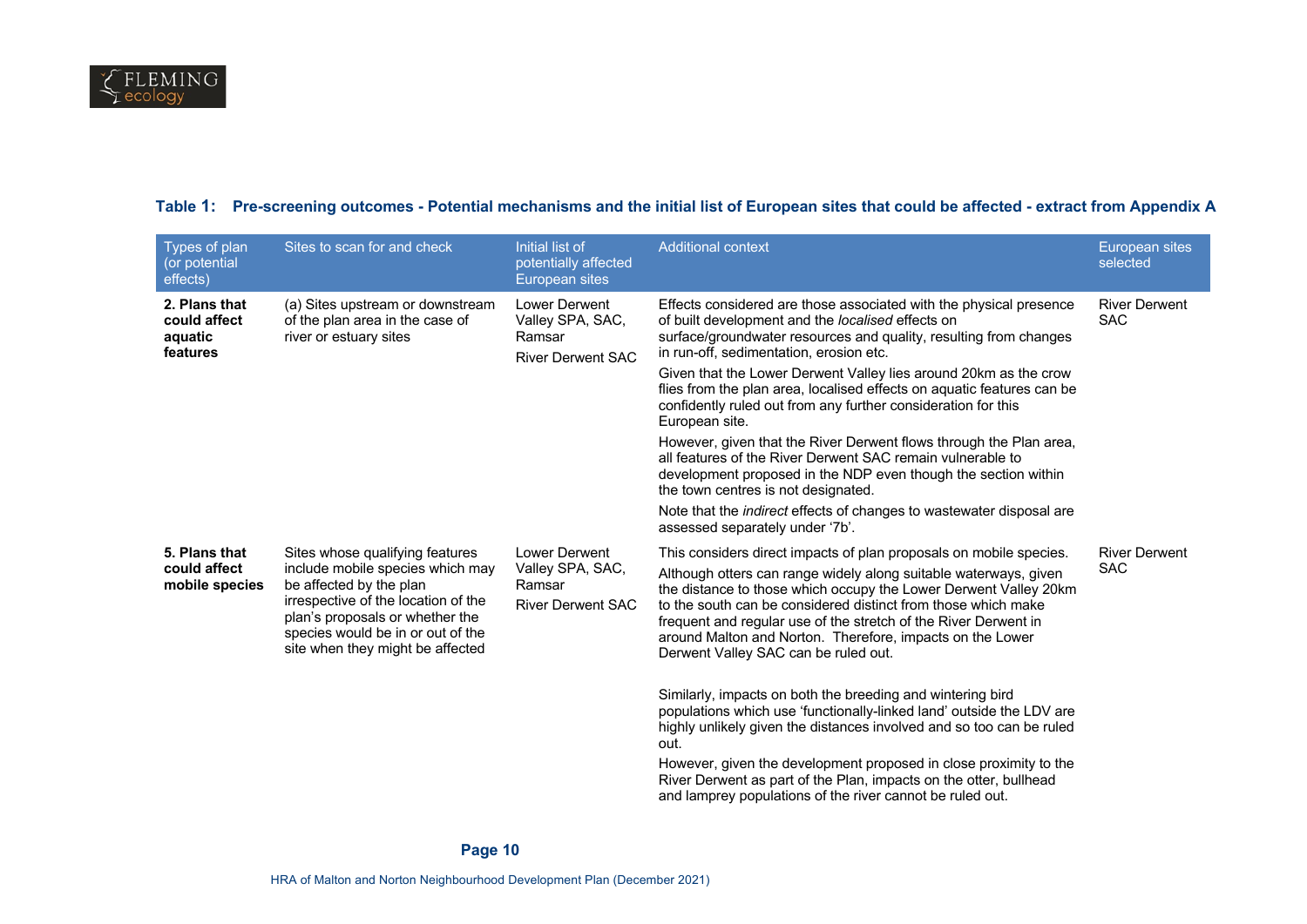| Types of plan<br>(or potential<br>effects)                                       | Sites to scan for and check                 | Initial list of<br>potentially affected<br>European sites | <b>Additional context</b>                                                                                                                                                                                                                                                                                                                                                                                                                           | European sites<br>selected         |
|----------------------------------------------------------------------------------|---------------------------------------------|-----------------------------------------------------------|-----------------------------------------------------------------------------------------------------------------------------------------------------------------------------------------------------------------------------------------------------------------------------------------------------------------------------------------------------------------------------------------------------------------------------------------------------|------------------------------------|
|                                                                                  |                                             |                                                           | Therefore, these features of the River Derwent will be considered<br>further.                                                                                                                                                                                                                                                                                                                                                                       |                                    |
| 6. Plans that<br>could increase<br>recreational<br>pressure on<br>European sites | (a) Such European sites in the<br>plan area | <b>River Derwent SAC</b><br>(within the plan)<br>area)    | The Plan makes provision for unspecified development in a small<br>number of locations in proximity to the River Derwent SAC.<br>Although residential development is not specified, it is not ruled out<br>either. If pursued, this could result in an increase in recreational<br>pressure on the SAC and so this requires further consideration.                                                                                                  | <b>River Derwent</b><br><b>SAC</b> |
| potentially<br>vulnerable or<br>sensitive to<br>such pressure                    |                                             |                                                           | The plan encourages the development of both horse racing and<br>other tourist attractions but does not allocate land for either and at<br>present these remain aspirations. Even if pursued, it is not<br>anticipated that visitors to those destinations would increase<br>pressure on the River Derwent to which there is only limited access<br>through much of the plan area. Consequently, the impact of these<br>proposals can be discounted. |                                    |
|                                                                                  |                                             |                                                           | Modest proposals are encouraged on land adjacent to the river in<br>the town centre albeit adjacent to a stretch that isn't designated.<br>Despite this, the potential exists for an increase in recreational<br>pressure from existing residents to harm the qualifying features.                                                                                                                                                                  |                                    |
|                                                                                  |                                             |                                                           | Therefore, possible impacts on the River Derwent require further<br>consideration.                                                                                                                                                                                                                                                                                                                                                                  |                                    |
|                                                                                  |                                             |                                                           | Extract from The Habitats Regulations Assessment Handbook, www.dtapublications.co.uk<br>© DTA Publications Limited (November) 2019 all rights reserved<br>This work is registered with the UK Copyright Service                                                                                                                                                                                                                                     |                                    |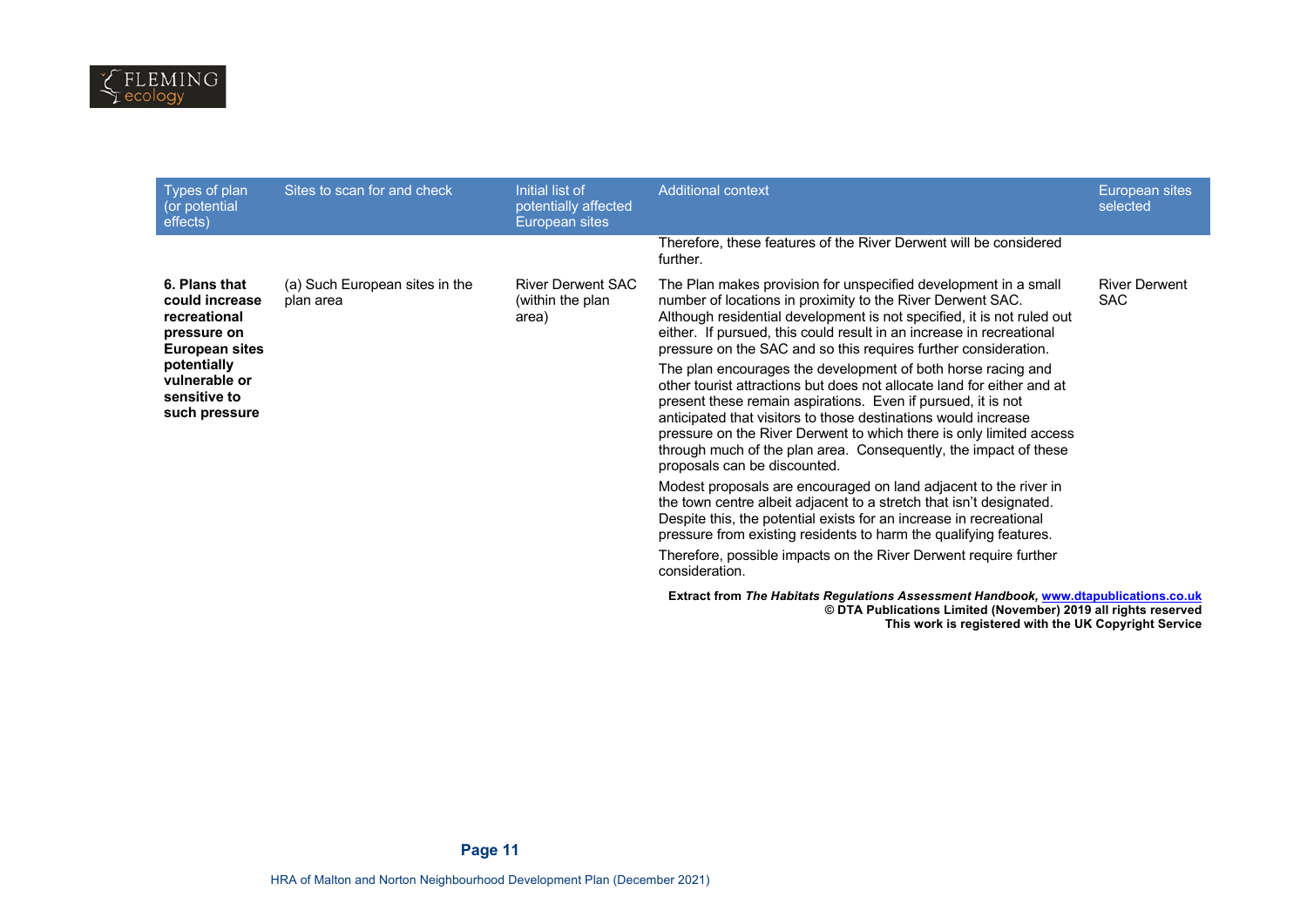

- 2.7. The outputs of the review carried out in Table 1 rule out the possibility of any credible effects from any aspect of the Plan on the Lower Derwent Valley or, indeed, any more distant European Strensall Common, Ellers Wood and Sand Dale and the North York Moors. These sites will therefore be ruled out of any further scrutiny in this HRA.
- 2.8. In addition, the exercise reduces the number of factors at play and begins to clarify the nature of potential impacts and the features most vulnerable. Importantly, it confirms that the focus of this HRA should be restricted entirely to the River Derwent SAC and the following issues as shown in Table 2:

#### **Table 2: European sites at risk and list of potential threats**

| <b>European sites</b> | <b>Potential threats</b>   |
|-----------------------|----------------------------|
| River Derwent SAC     | (2a) Aguatic features      |
| River Derwent SAC     | (5) Mobile species         |
| River Derwent SAC     | (6a) Recreational pressure |

- 2.10. The net result, and benefit to the HRA, is that the list of issues and sites potentially affected is reduced, making for a shorter and more focused HRA than would otherwise be the case.
- 2.11. However, as impacts on the River Derwent European site cannot be ruled out, further ecological information needs to be gathered to inform subsequent tests in the HRA. Drawing on the citation<sup>31</sup>, conservation objectives<sup>32</sup>, supplementary advice<sup>33</sup> and site improvement plan34, the characteristics of the River Derwent SAC are described in Table 3 and are accompanied by observations on their sensitivity to external factors – the latter informed by Table 1. Conservation objectives, qualifying features and threats and pressures extracted from the SIP are provided in full. The citation is provided in Appendix B.

- <sup>31</sup> River Derwent SAC Citation. 14 June 2005
- <sup>32</sup> Conservation Objectives for River Derwent SAC. 27 November 2018. (Version 3)
- <sup>33</sup> Supplementary advice on conserving and restoring features. River Derwent SAC. 27 March 2017 (Version 2)
- <sup>34</sup> River Derwent SAC Site Improvement Plan. Natural England. V1.0. 8 October 2014.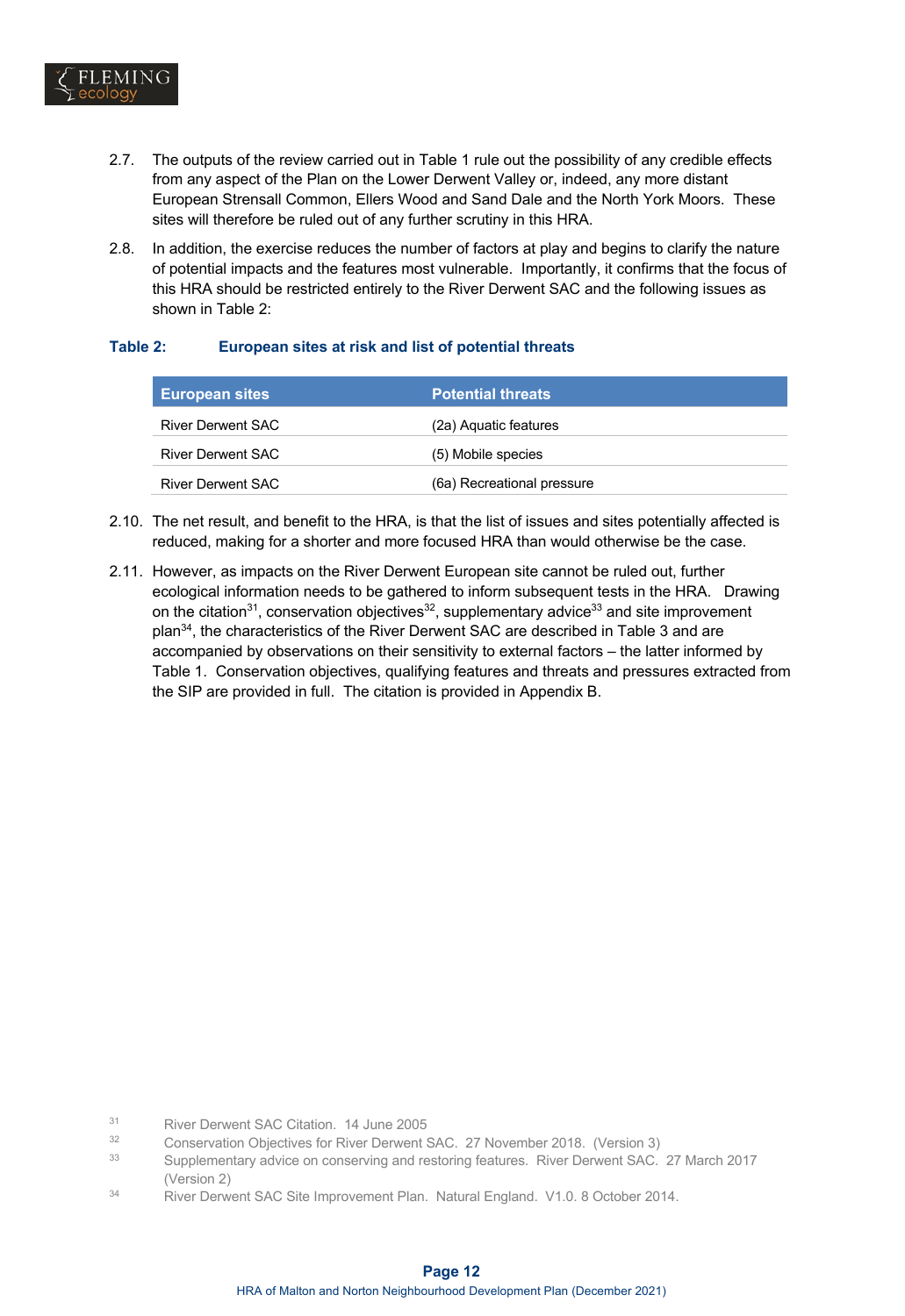#### **Table 3: European site characteristics**

| Description (including summary of qualifying features)                                                                                                                                                                                                                                                                                                                                                                                                                                                                                                                                                                                                                                                                                                                                                                                                                                                                                                                                                                                                                                                                                                                                                                                                                                                                                                                                                                                                                                                                                                                                                                                                                                                                                                                                                                                                                                                                                                                                                                                                                    | <b>Conservation objectives</b>                                                                                                                                                                                                                                                                                                                                                                                                                                                                                                                                                                                                                                                                                                                                                                                                                                                                                                                                                                                                                                                                                                                                                                                                                                        | Pressures and threats (P/T)                                                                                                                                                |
|---------------------------------------------------------------------------------------------------------------------------------------------------------------------------------------------------------------------------------------------------------------------------------------------------------------------------------------------------------------------------------------------------------------------------------------------------------------------------------------------------------------------------------------------------------------------------------------------------------------------------------------------------------------------------------------------------------------------------------------------------------------------------------------------------------------------------------------------------------------------------------------------------------------------------------------------------------------------------------------------------------------------------------------------------------------------------------------------------------------------------------------------------------------------------------------------------------------------------------------------------------------------------------------------------------------------------------------------------------------------------------------------------------------------------------------------------------------------------------------------------------------------------------------------------------------------------------------------------------------------------------------------------------------------------------------------------------------------------------------------------------------------------------------------------------------------------------------------------------------------------------------------------------------------------------------------------------------------------------------------------------------------------------------------------------------------------|-----------------------------------------------------------------------------------------------------------------------------------------------------------------------------------------------------------------------------------------------------------------------------------------------------------------------------------------------------------------------------------------------------------------------------------------------------------------------------------------------------------------------------------------------------------------------------------------------------------------------------------------------------------------------------------------------------------------------------------------------------------------------------------------------------------------------------------------------------------------------------------------------------------------------------------------------------------------------------------------------------------------------------------------------------------------------------------------------------------------------------------------------------------------------------------------------------------------------------------------------------------------------|----------------------------------------------------------------------------------------------------------------------------------------------------------------------------|
| <b>River Derwent SAC</b><br>Stretching from Ryemouth in the north to its confluence with the Ouse in the south, the<br>River Derwent is considered to represent one of the best examples in England of a<br>lowland river. Whilst a relatively short length also lies within the Lower Derwent Valley<br>National Nature Reserve, not all of the river is designated, and a small stretch through<br>Malton and Norton-upon-Derwent is excluded, reflecting its urbanised location here.<br>It supports diverse communities of flora, notably floating vegetation dominated by water<br>crowfoot, and fauna, comprising river lamprey, sea lamprey, bullhead and otter. The<br>latter are mobile species with the potential/need to utilise extensive stretches of the river<br>throughout the catchment beyond the boundaries of the SAC, and are critically<br>dependent on the maintenance of a favourable hydrological (including physical and<br>chemical) conditions throughout their range. They are therefore vulnerable to pollution<br>events and the creation of physical or chemical barriers; for instance, lamprey migrate to<br>the open sea via the Humber Estuary. In addition, otters also exploit riparian habitats for<br>resting and breeding.<br>The Derwent is meso/eutrophic and carries a high nutrient load providing a degree of<br>resilience against air pollution, and whilst otter can be considered resilient, the floating<br>vegetation communities and fish populations may be vulnerable. Overall though, the<br>site can be considered relatively robust but vulnerable to changes in water quality<br>(especially inputs of phosphate) from wastewater disposal, for instance.<br>Restricted access to the river along much of its length reduces the impact of existing<br>recreational pressure and the simple width of the channel effectively rules out harmful<br>impacts on bullhead, both species of lamprey and the floating vegetation community.<br>However, the otter population remains more vulnerable to disturbance. | Ensure that the integrity of the site is maintained or restored as<br>appropriate, and ensure that the site contributes to achieving the<br>Favourable Conservation Status of its Qualifying Features, by<br>maintaining or restoring:<br>The extent and distribution of qualifying natural habitats and<br>habitats of qualifying species;<br>The structure and function (including typical species) of<br>qualifying natural habitat;<br>The structure and function of the habitats of qualifying species;<br>The supporting processes on which qualifying natural habitats<br>and the habitats of qualifying species rely;<br>The populations of qualifying species, and,<br>The distribution of qualifying species within the site.<br><b>Qualifying habitats:</b> The site is designated under <b>article 4(4)</b> of<br>the Directive (92/43/EEC) as it hosts the following habitats listed<br>in Annex I:<br>Water courses of plain to montane levels with the Ranunculion<br>fluitantis and Callitricho-Batrachion vegetation. (Rivers with<br>floating vegetation often dominated by water-crowfoot)<br><b>Qualifying species:</b> The site is designated under <b>article 4(4)</b> of<br>the Directive (92/43/EEC) as it hosts the following species listed | Physical modification (P/T);<br>1.<br>Water pollution (T);<br>2.<br>3.<br>Invasive species (T);<br>Change in land<br>4.<br>management (T);<br>Water abstraction (T).<br>5. |
| Natural England has assessed 99.2% of the River Derwent SSSI to be in 'favourable' or<br>'unfavourable recovering' condition; 0.8% is 'unfavourable no change' but the threat<br>level is considered to be 'high' across a much wider area.                                                                                                                                                                                                                                                                                                                                                                                                                                                                                                                                                                                                                                                                                                                                                                                                                                                                                                                                                                                                                                                                                                                                                                                                                                                                                                                                                                                                                                                                                                                                                                                                                                                                                                                                                                                                                               | in Annex II:<br><b>Bullhead Cottus gobio</b>                                                                                                                                                                                                                                                                                                                                                                                                                                                                                                                                                                                                                                                                                                                                                                                                                                                                                                                                                                                                                                                                                                                                                                                                                          |                                                                                                                                                                            |
|                                                                                                                                                                                                                                                                                                                                                                                                                                                                                                                                                                                                                                                                                                                                                                                                                                                                                                                                                                                                                                                                                                                                                                                                                                                                                                                                                                                                                                                                                                                                                                                                                                                                                                                                                                                                                                                                                                                                                                                                                                                                           | River lamprey Lampetra fluviatilis                                                                                                                                                                                                                                                                                                                                                                                                                                                                                                                                                                                                                                                                                                                                                                                                                                                                                                                                                                                                                                                                                                                                                                                                                                    |                                                                                                                                                                            |
|                                                                                                                                                                                                                                                                                                                                                                                                                                                                                                                                                                                                                                                                                                                                                                                                                                                                                                                                                                                                                                                                                                                                                                                                                                                                                                                                                                                                                                                                                                                                                                                                                                                                                                                                                                                                                                                                                                                                                                                                                                                                           | Otter Lutra lutra<br>Sea lamprey Petromyzon marinus                                                                                                                                                                                                                                                                                                                                                                                                                                                                                                                                                                                                                                                                                                                                                                                                                                                                                                                                                                                                                                                                                                                                                                                                                   |                                                                                                                                                                            |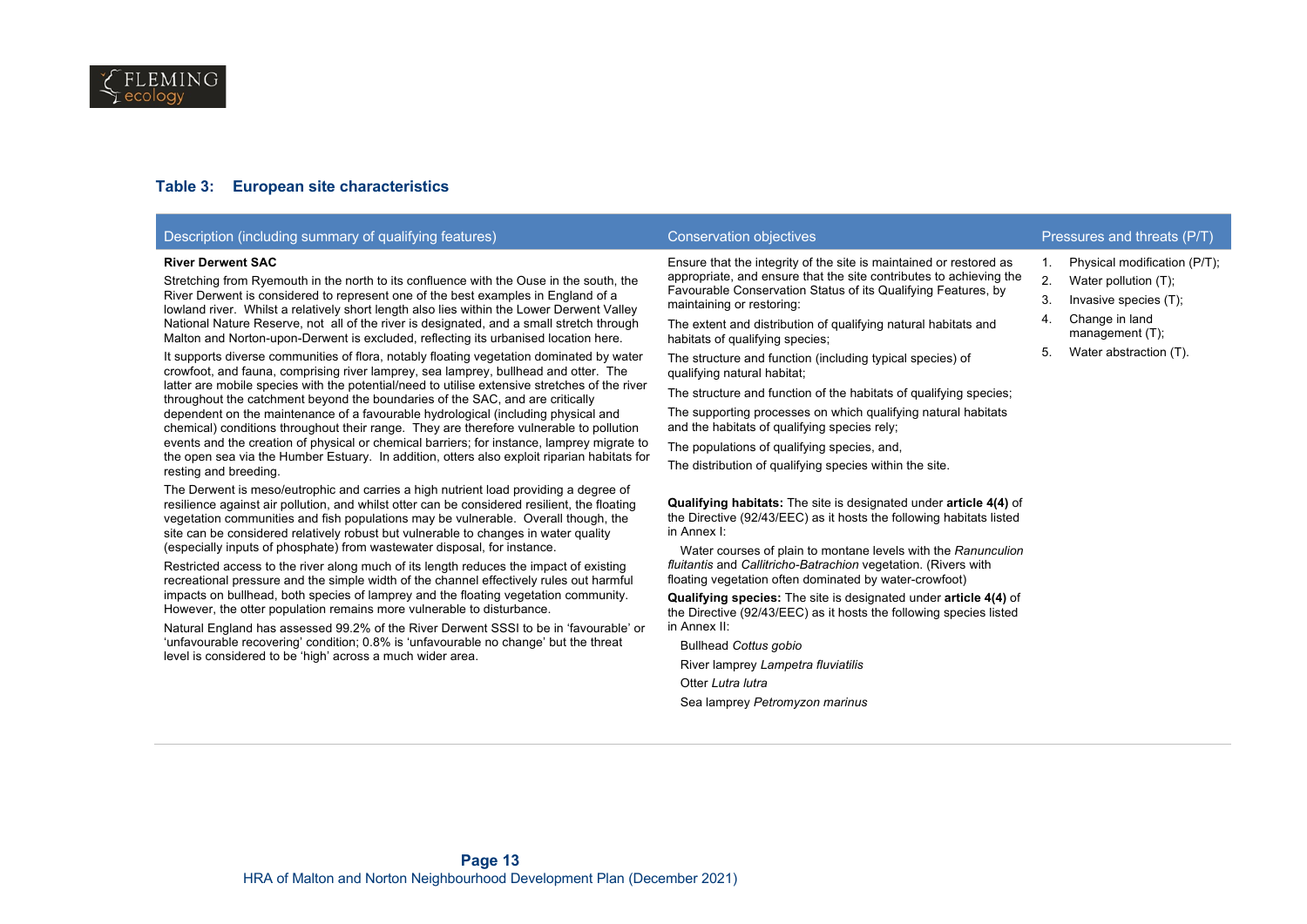

2.12. The outputs of Table 1 allow this HRA to focus solely on a restricted number of possible impacts on just one European site: the River Derwent SAC. However, by drawing on the additional information provided in Table 3, the HRA is able to further refine the possible impacts to specific features, habitats and species. These, the key issues for the next, formal stage of this screening exercise are presented in Table 4.

#### **Table 4: Refined list of European sites and features at risk**

| <b>European</b><br><b>site</b> | <b>Potential effects</b>                  | <b>Qualifying features at risk</b>                                                                 |
|--------------------------------|-------------------------------------------|----------------------------------------------------------------------------------------------------|
|                                | (2) Impacts on aquatic<br>features        | Otter, river and sea lamprey, and bullhead, and<br>Floating vegetation dominated by water crowfoot |
| River<br>Derwent<br><b>SAC</b> | (5) Impacts on mobile<br>species          | Otter, river and sea lamprey, and bullhead                                                         |
|                                | (6) Impacts from<br>recreational pressure | Otter                                                                                              |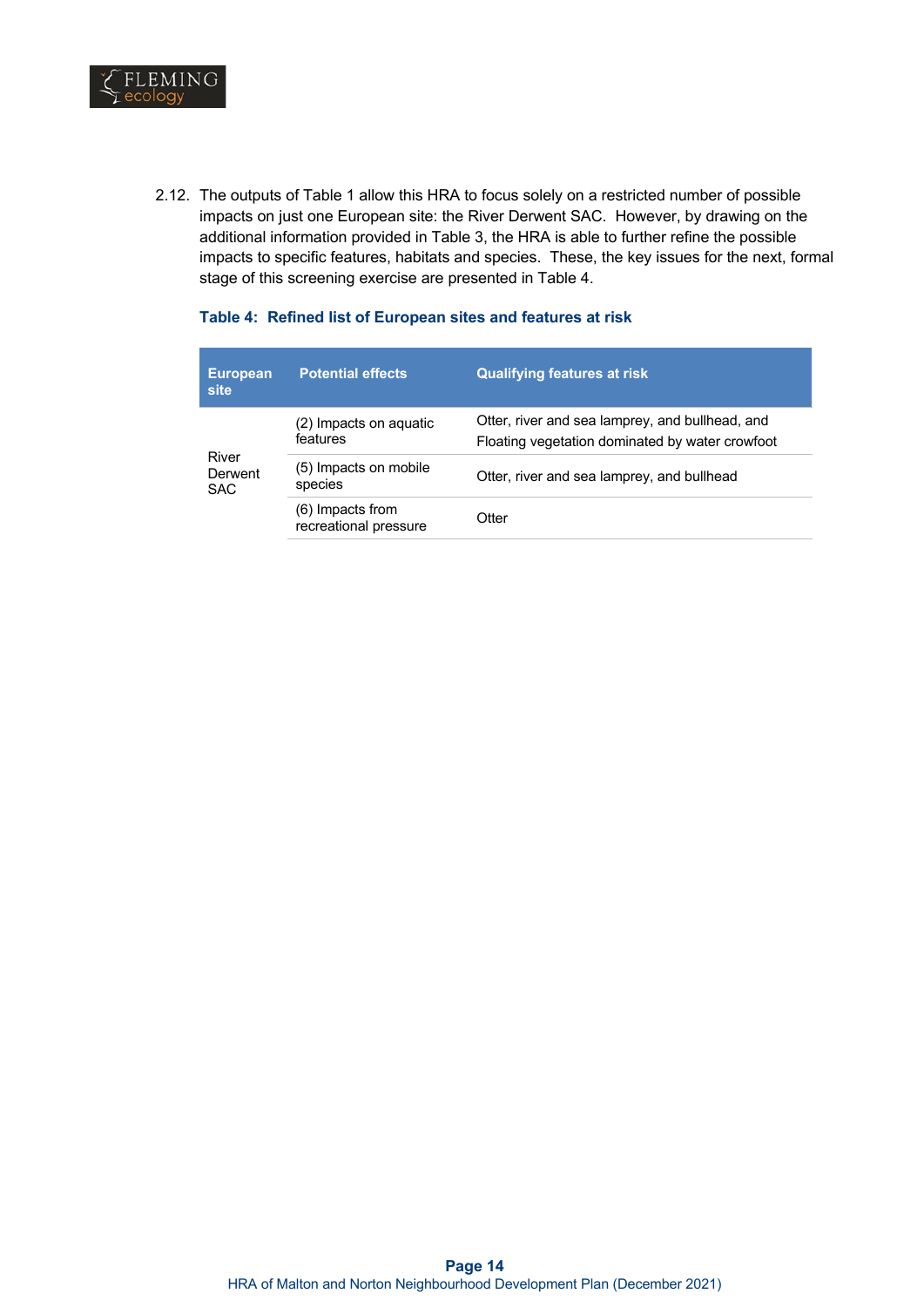

# **3. SCREENING – PROCESS AND OUTCOMES Methodology**

- 3.1. Section 2 confirmed that the NDP could not be excluded, eliminated or exempted from the need for HRA and clarified which European sites and which features might be vulnerable. The next step is to explore if proposals in the Plan may represent a credible risk to the River Derwent by evaluating policies and allocations to identify if they should be:
	- **Screened out from further scrutiny** (because the individual policies or allocations are considered not 'likely to have a significant effect on a European site, either alone or in combination with other plans and projects'), or
	- **Screened in for further scrutiny** (because the individual policies or allocations are considered 'likely to have a significant effect on a European site, either alone or in combination with other plans and projects').
- 3.2. To achieve this, all 42 policies within the Plan are scrutinised in terms of the key issues from Table 4 (based on an approach drawn from section F6.3 of the Handbook) and allocated to one (or more) broad, 'pre-screening categories' (summarised in Table 5 below).

| Code | <b>Category</b>                                                                                                          | <b>Outcome</b> |
|------|--------------------------------------------------------------------------------------------------------------------------|----------------|
| A    | General statement of<br>policy/general aspiration                                                                        | Screened out   |
| B    | Policy listing general<br>criteria for testing the<br>acceptability/sustainability<br>of the plan                        | Screened out   |
| C    | Proposal referred to but<br>not proposed by the plan                                                                     | Screened out   |
| D    | General plan-wide<br>environmental<br>protection/site<br>safeguarding/threshold<br>policies                              | Screened out   |
| Е    | Policies or proposals<br>which steer change in<br>such a way as to protect<br>European sites from<br>adverse effects     | Screened out   |
| F    | Policy that cannot lead to<br>development or other<br>change                                                             | Screened out   |
| G    | Policy or proposal that<br>could not have any<br>conceivable effect on a<br>site                                         | Screened out   |
| H    | Policy or proposal the<br>(actual or theoretical)<br>effects of which cannot<br>undermine the<br>conservation objectives | Screened out   |

#### **Table 5: Pre-screening categories**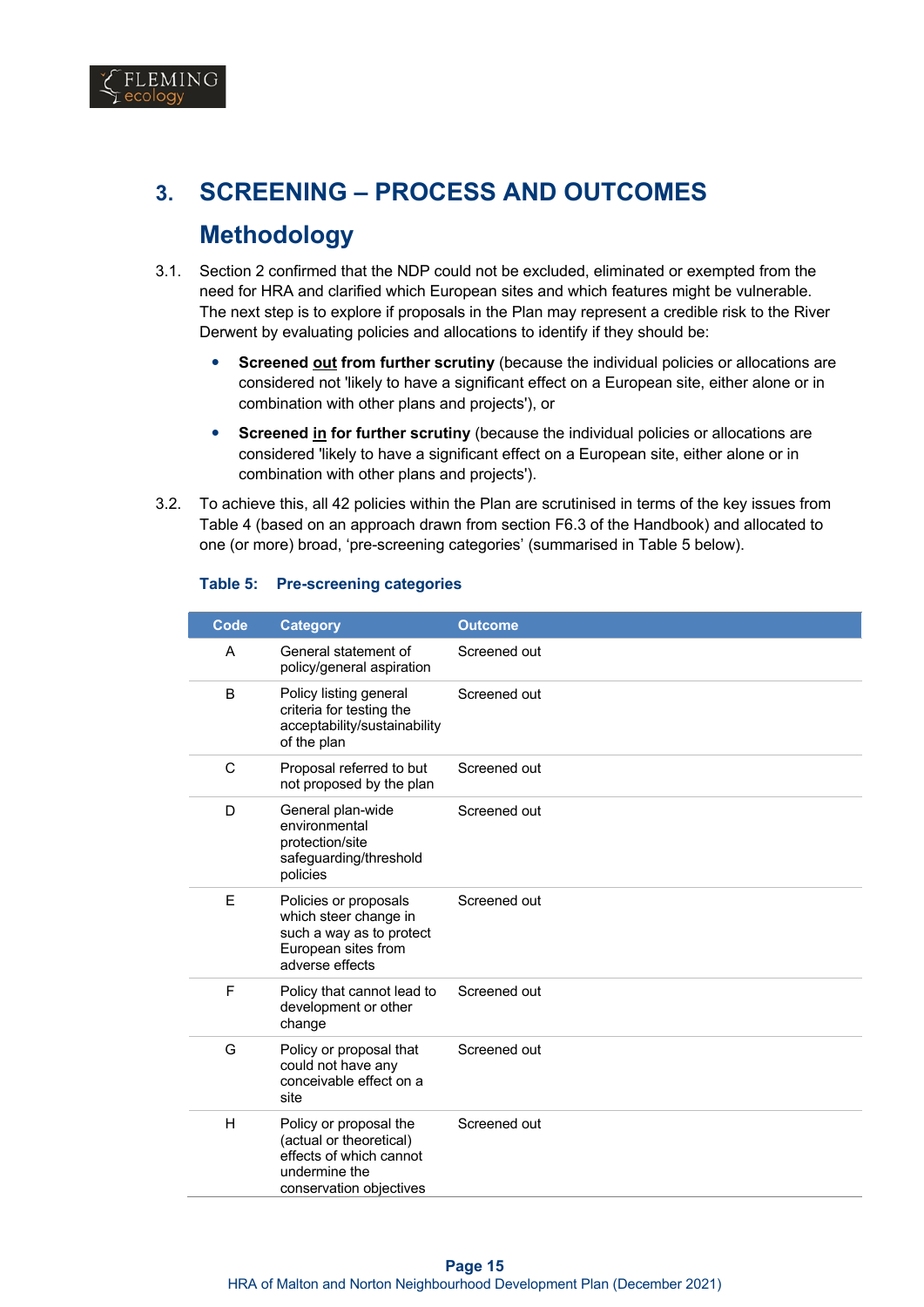

| <b>Code</b> | <b>Category</b>                                                                                                                                                                                                  | <b>Outcome</b> |
|-------------|------------------------------------------------------------------------------------------------------------------------------------------------------------------------------------------------------------------|----------------|
|             | (either alone or in-<br>combination with other<br>aspects of this or other<br>plans or projects)                                                                                                                 |                |
| T           | Policy or proposal which<br>may have a likely<br>significant effect on a site<br>alone                                                                                                                           | Screened in    |
| J           | Policy or proposal with an<br>effect on a site but<br>unlikely to be significant<br>alone, so need to check<br>for likely significant<br>effects in-combination                                                  | Check          |
| K           | Policy or proposal<br>unlikely to have a<br>significant effect either<br>alone or in-combination<br>(screened out after the in-<br>combination test)                                                             | Check          |
| L           | Policy or proposal which<br>might be likely to have a<br>significant effect in-<br>combination (screened in<br>after the in-combination<br>test)                                                                 | Check          |
| M           | Bespoke area, site or<br>case-specific policies<br>intended to avoid or<br>reduce harmful effects on<br>a European site.<br>Excluded from formal<br>screening but re-<br>considered in appropriate<br>assessment | Screened out   |

Extract from *The Habitats Regulations Assessment Handbook,* www.dtapublications.co.uk

3.3. This process provides a bespoke, precautionary and preliminary analysis for every policy in the Plan and identifies which proposals could pose a threat to the European site. This initial but lengthy exercise is provided in full Appendix C. Those policies which are considered to represent a threat to the vulnerable qualifying features of the River Derwent SAC are listed in Table 6 which also applies the outcomes of Table 4 to provide an effective summary of the issues at stake which will be subjected to formal screening.

#### **Table 6: Features affected and relevant policies**

| <b>Policy</b>   | <b>Potential effect</b> | <b>Features potentially at risk</b>                                                           |
|-----------------|-------------------------|-----------------------------------------------------------------------------------------------|
| RC <sub>1</sub> | Aquatic features        | Otter, river and sea lamprey, and bullhead<br>Floating vegetation dominated by water crowfoot |
|                 | Mobile species          | Otter, river and sea lamprey, and bullhead                                                    |
|                 | Recreational pressure   | Otter                                                                                         |
| RC <sub>2</sub> | Aquatic features        | Otter, river and sea lamprey, and bullhead<br>Floating vegetation dominated by water crowfoot |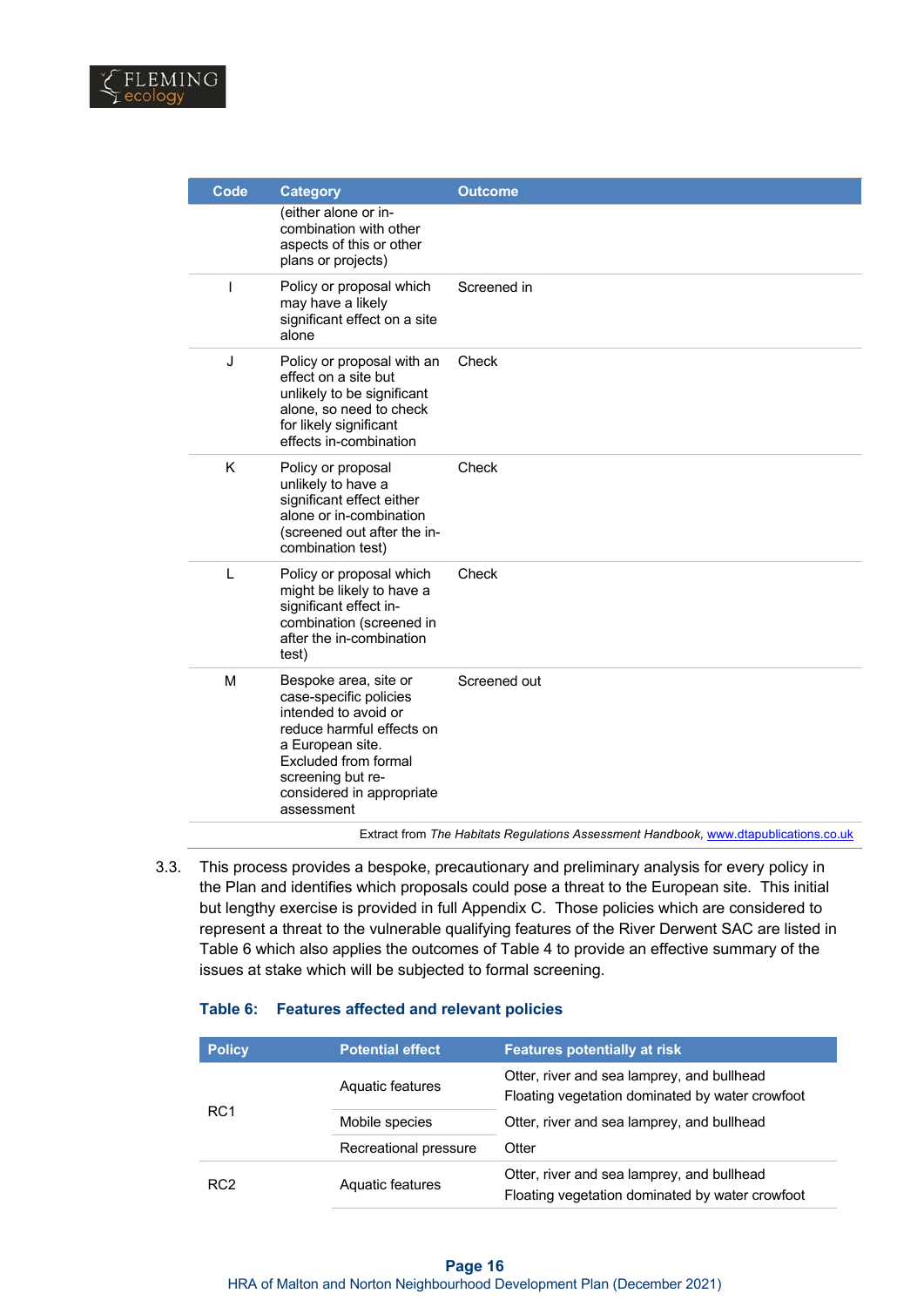| <b>Policy</b>   | <b>Potential effect</b> | <b>Features potentially at risk</b>                                                           |
|-----------------|-------------------------|-----------------------------------------------------------------------------------------------|
|                 | Mobile species          | Otter, river and sea lamprey, and bullhead                                                    |
|                 | Recreational pressure   | Otter                                                                                         |
| CF <sub>1</sub> | Aquatic features        | Otter, river and sea lamprey, and bullhead<br>Floating vegetation dominated by water crowfoot |
|                 | Mobile species          | Otter, river and sea lamprey, and bullhead                                                    |
|                 | Recreational pressure   | Otter                                                                                         |
|                 | Aquatic features        | Otter, river and sea lamprey, and bullhead<br>Floating vegetation dominated by water crowfoot |
| N1              | Mobile species          | Otter, river and sea lamprey, and bullhead                                                    |
|                 | Recreational pressure   | Otter                                                                                         |

- 3.4 The relevant proposals are subjected to formal screening below where each preliminary outcome is evaluated in terms of the conservation objectives of the European sites affected (Table 3) and their vulnerable features (Table 4). Here, the initial assessment will be either confirmed or amended by identifying which would result in a likely significant effect alone or in combination. The outcomes of this exercise are summarised in Tables 7 and 8.
- 3.5 Where policies are 'screened-out', it is considered they pose no credible risk to the European site and so they can be removed from any further consideration in this HRA. If a credible risk remains, likely significant effects cannot be ruled out and an appropriate assessment of those policies will be required.
- 3.6. Importantly, this exercise complies with the People Over Wind decision and recent Ministry of Housing, Communities and Local Government HRA Planning Guidance (2019)<sup>35</sup> by distinguishing between the *essential features and characteristics* of the Plan*,* and, in Category M, those *mitigation measures* specifically embedded within the Plan to reduce impacts on European sites and which would be subject to appropriate assessment.

# **Screening - Context**

3.7. Each potential effect is now described in turn and is followed by a screening opinion for each policy listed above. It should be remembered that case law demands that screening is not meant to represent a detailed impact assessment and should only identify if there is a *credible risk* that the conservation objectives may be undermined. In doing so, this should act as a *trigger* for more thorough scrutiny in an appropriate assessment.

## **Aquatic features**

- 3.8. This potential effect is concerned with new built development and its localised effects on surface and sub-surface flows both in terms of water quality and water resources resulting from pollution events, and changes in run-off, sedimentation and erosion etc.
- 3.9. Table 4 shows that all the features of the River Derwent SAC, ie the otter, river and sea lamprey, and bullhead populations, and the floating vegetation community could be at risk.
- 3.10. The Council proposes development at four locations immediately adjacent or in close proximity to the River Derwent SAC (Policies RC1, RC2, CF1 and N1). All encourage at
- <sup>35</sup> Ministry of Housing, Communities and Local Government HRA Planning Guidance https://www.gov.uk/guidance/appropriate-assessment 22 July 2019 (accessed 14 August 2019)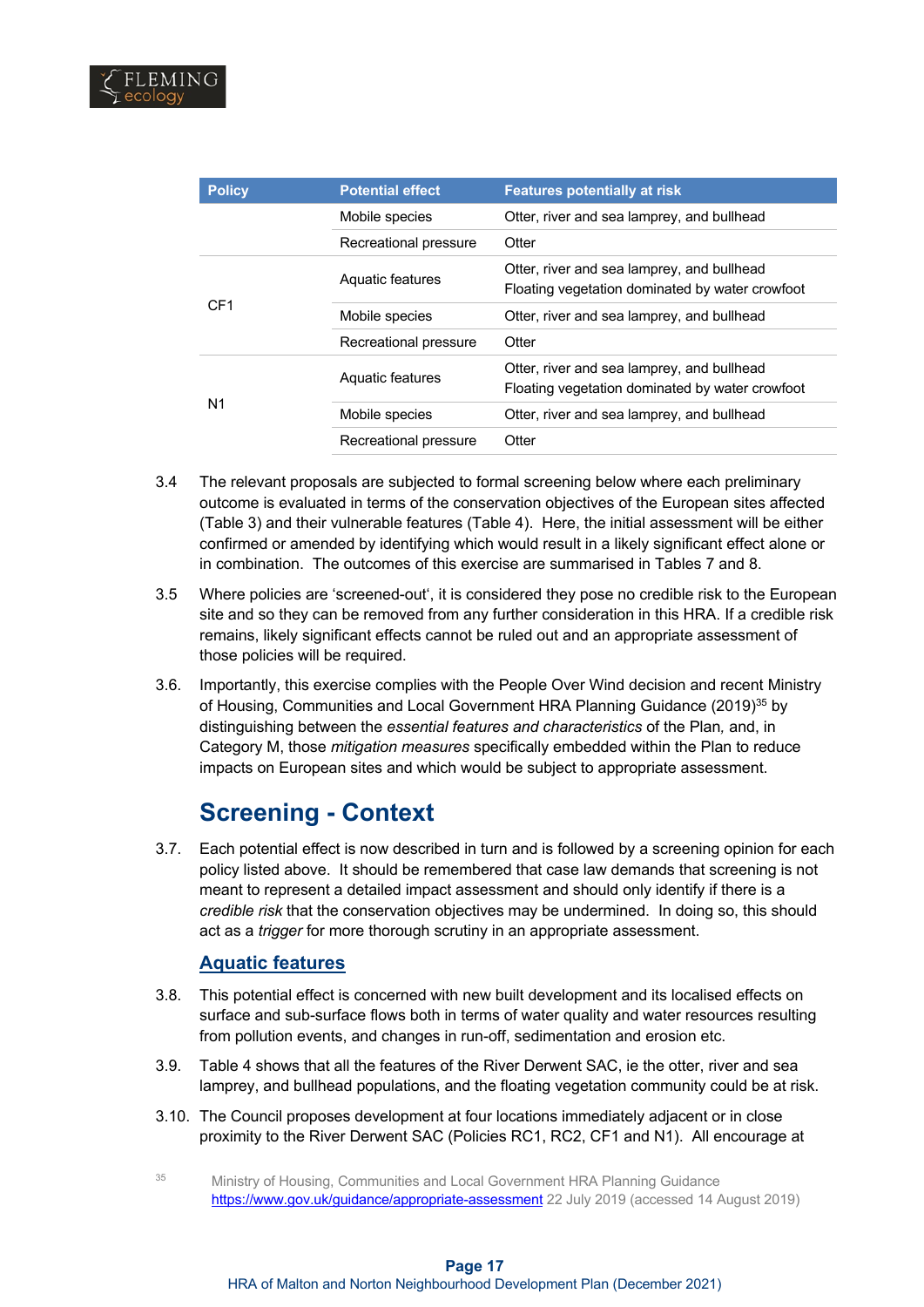

least some form of development and water pollution is identified as a threat in the River Derwent SIP (Table 3).

#### **Mobile species**

- 3.11. Mobile species are defined here as those that utilise ('functionally-linked') land or water beyond the European site boundary for some part of their lifecycle be it seasonally, diurnally or even intermittently. It is this aspect in particular which requires consideration of the nondesignated stretch of the river that bisects the towns in this HRA.
- 3.12. Again, this is typically associated with new, built development but these species can be vulnerable to a range of both localised and strategic effects away from protected areas. Therefore, in the case of lamprey, bullhead and otter, effects on water quality and resources will have to be considered both up and downstream, and, in terms of otter populations, attention will also have to be paid to land-take, construction or disturbance on potentially wider areas of land.
- 3.13. Table 4 shows that all the mobile species, otter, river and sea lamprey, and bullhead could be affected and potentially, Policies RC1, RC2, CF1 and N1 could be implicated. However, whilst water pollution is listed as a threat in the SIP for the River Derwent, 'disturbance' is not (Table 3). For the avoidance of doubt, this does not apply to the floating vegetation community.

#### **Recreational pressure**

- 3.14. The most popular destinations can draw in visitors in great numbers from considerable distances and lead to erosion and disturbance. Less popular sites, or those with fewer facilities, have a smaller catchment, fewer visitors and the issue is typically less problematic. Alternatively, sites managed specifically to encourage large numbers of visitors can tolerate these pressures without causing significant harm.
- 3.15. Excessive recreational pressure typically leads to the disturbance of qualifying species, and a reduction in habitat quality/extent from trampling or other related activities. It can be particularly problematic on land or water with open or unauthorised access where which can compromise site management.
- 3.16. Of course, each site is different and other key factors will include the fragility of the feature, size of the development, the accessibility of alternative destinations, the availability of footpaths, public transport and so on.
- 3.17. Table 4 shows that all four polices, RC1, RC2, CF1 and N1 could be relevant though only the otter population could be affected. However, 'disturbance' is not identified as a threat in the River Derwent SIP (Table 3).

#### **Approach**

- 3.18. What is clear from preceding text is that the stretch of the River Derwent in closest proximity to all four proposals is not designated as a SAC. However, in terms of this HRA this is considered an irrelevance as the river provides an unbroken hydraulic link with adjacent designated stretches of the river that are and so all elements of the river are assessed equally in the screening exercise below.
- 3.19. What is also apparent is that there is considerable overlap between the three potential threats and a high degree of commonality between the features affected. This risks repetition and a loss of clarity. In effect, there are two main potential threats: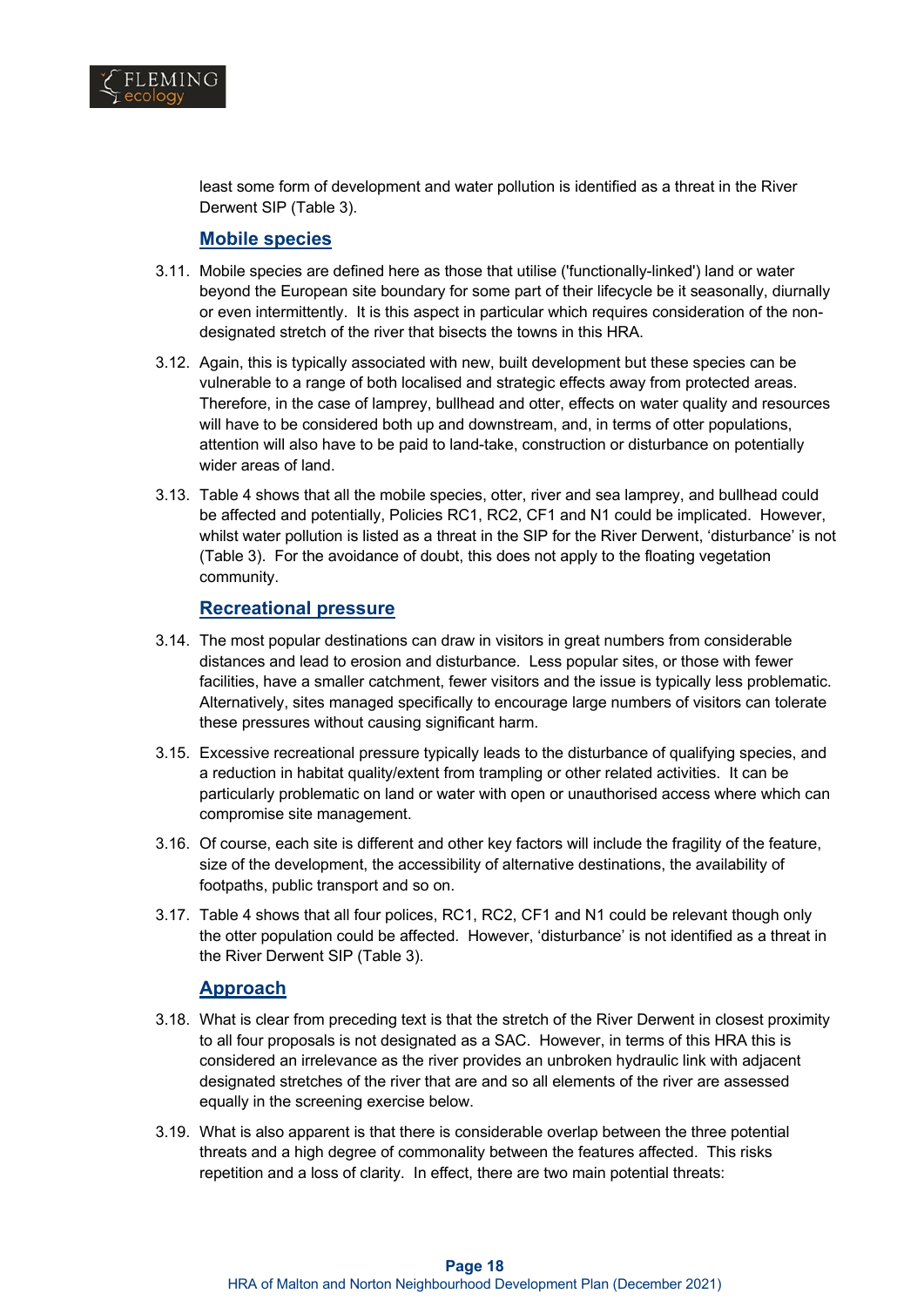

- the potential impact of disturbance on the otter population; and
- the potential impact of pollution from any development that may arise on all the remaining qualifying features: floating vegetation, bullhead, both species of lamprey and otter.
- 3.20. A focus on these two issues, disturbance and pollution, will have the effect of simplifying the assessment process without overlooking the impact from any potential threats. Each policy identified in Table 6 is subject to formal screening below.

# **Screening opinions**

### **RC1 – Malton and Norton River Corridor Development**

- 3.21. Although apparently modest in scope, the aspiration behind this policy is to provide low-key recreational activities on a 1.2km stretch of land immediately adjacent to both designated and non-designated stretches of the river.
- 3.22. There are two broad elements to this policy the provision of open space allied with proposals for a picnic area, seating and bridle/cycleways, and built development comprising the construction of a café and the unspecified conversion of existing buildings. Importantly, the land is not allocated for this purpose in the Ryedale local plan and has not been assessed in its HRA.
- 3.23. Taking these in turn, impacts on the floating vegetation community and all three fish species from disturbance (from recreational pressure) have already been ruled out in the prescreening exercise given their physical separation and, consequently, their relative immunity from these riparian activities (see Tables 4 & 6). In contrast, the uncertainty surrounding the scale of the proposals ensures there is a credible risk that the establishment of the recreational area could increase the number of visitors to the riverside from across both towns public open space, especially in the vicinity of the river, is a scarce resource in both towns. In turn has the potential to disturb otters when commuting or foraging along the river corridor. Whilst daytime activities should not represent a threat, the degree of lighting, noise and human presence could all be expected to increase. Therefore, there is a risk that the conservation objectives could be undermined.
- 3.24. These potentially significant effects could be exacerbated should new development be required to deliver the 'café/refreshment facilities' specified. Unless of a very minor scale, this could introduce a credible threat of pollution of the river from construction unless of a very minor scale. In turn this has the potential to impact all qualifying features: floating vegetation, bullhead, both species of lamprey and otters.
- 3.25. Whilst it is not suggested that impacts from this policy could be expected to result in harm across the entire length of the SAC, it is possible that changes could extend across localised but significant areas of the river. This could conflict with the conservation objective for the River Derwent to:

'*maintain … the extent and distribution … the structure and function … and the supporting processes … of the qualifying natural habitats*

3.26. Therefore, likely significant effects from disturbance and pollution cannot be ruled out at this stage and an appropriate assessment is required.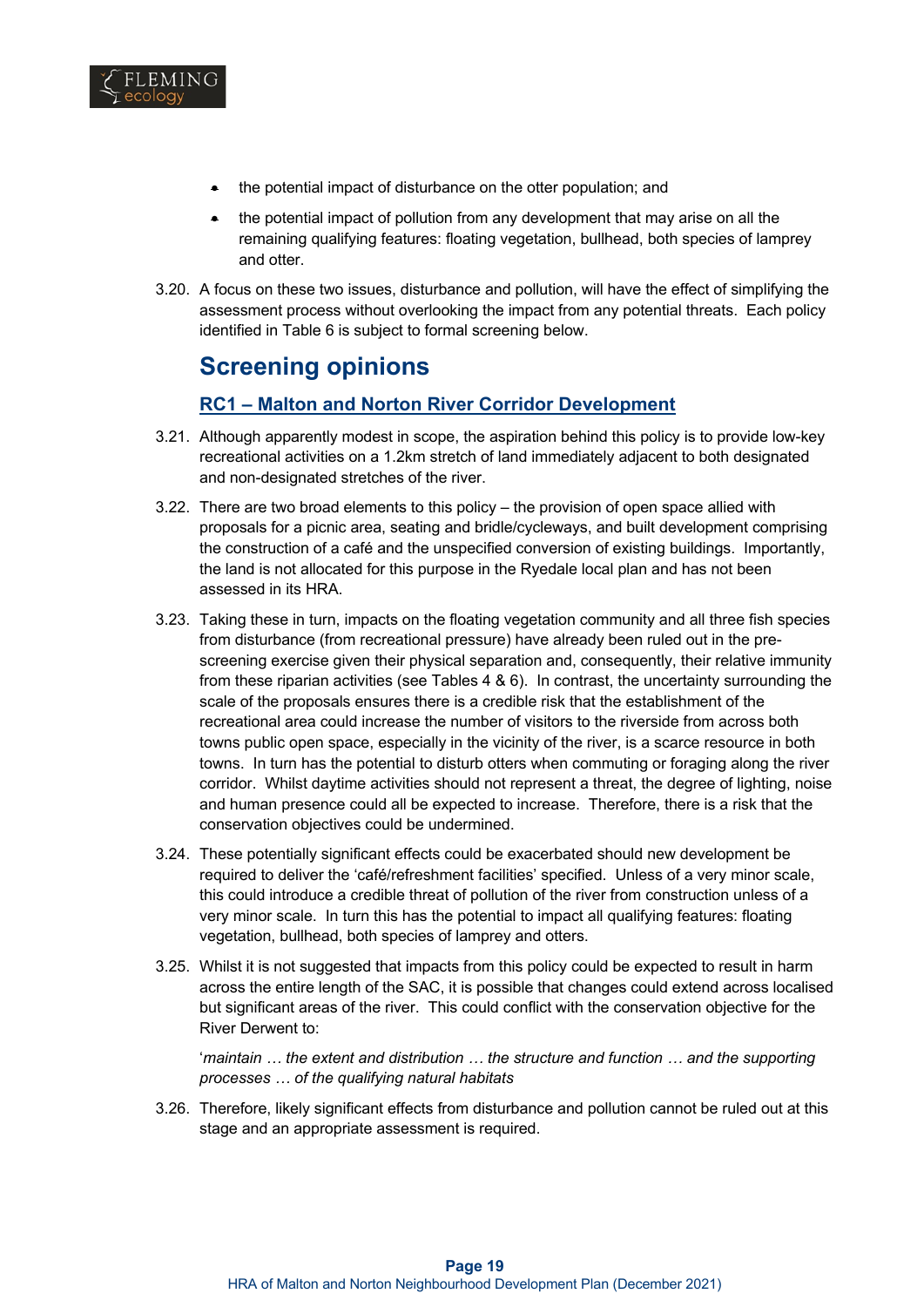

#### **Screening test – Policy RC1**

**There is a credible risk that disturbance and pollution from construction from Policy RC1 could undermine the conservation objectives of the River Derwent SAC and that likely significant effects cannot be ruled out (alone). Consequently, an appropriate assessment is required.** This policy is considered capable of resulting in a likely significant effect alone and, therefore, there is no need for an in-combination assessment at this stage.

### **RC2 – Regeneration of Land North and South of County Bridge**

- 3.27. This policy seeks to encourage the loosely defined, development-led regeneration of riverside land along both banks of the River Derwent although none lie directly adjacent to the SAC. As described on the proposals map, this also includes unspecified development on the bridge over the river although this is taken to comprise measures to improve the flow of people and traffic. Importantly, the land is not allocated for this purpose in the Ryedale local plan and has not been assessed in its HRA.
- 3.28. For reasons very similar to Policy RC1 above, there is a credible risk that the unspecified development could increase the number of visitors to the riverside given its proximity and the proposed expansion of recreational space in RC1. This could, in turn, increase the disturbance of otter populations. It is noted, however, that residential development is not proposed.
- 3.29. Construction in such close proximity to the river raises additional issues. The river is a fragile habitat, vulnerable to pollution events in particular or any changes in the local surface or sub-surface hydrological regime. Such changes are often associated with construction, especially in close proximity to wetland or riverine sites. Therefore, there is a risk that the conservation objectives could be undermined.
- 3.30. Whilst it is not suggested that impacts from this policy could be expected to result in harm across the entire length of the SAC, it is possible that changes could extend across localised but significant areas of the river. This could conflict with the conservation objective for the River Derwent to:

'*maintain … the extent and distribution … the structure and function … and the supporting processes … of the qualifying natural habitats.*'

3.31. Therefore, likely significant effects cannot be ruled out at this stage and an appropriate assessment is required.

#### **Screening test – Policy RC2**

**There is a credible risk that disturbance and pollution from construction from Policy RC2 could undermine the conservation objectives of the River Derwent SAC and that likely significant effects cannot be ruled out (alone). Consequently, and an appropriate assessment is required.** This policy is considered capable of resulting in a likely significant effect alone and, therefore, there is no need for an in-combination assessment at this stage.

### **CF1 – Norton's swimming pool**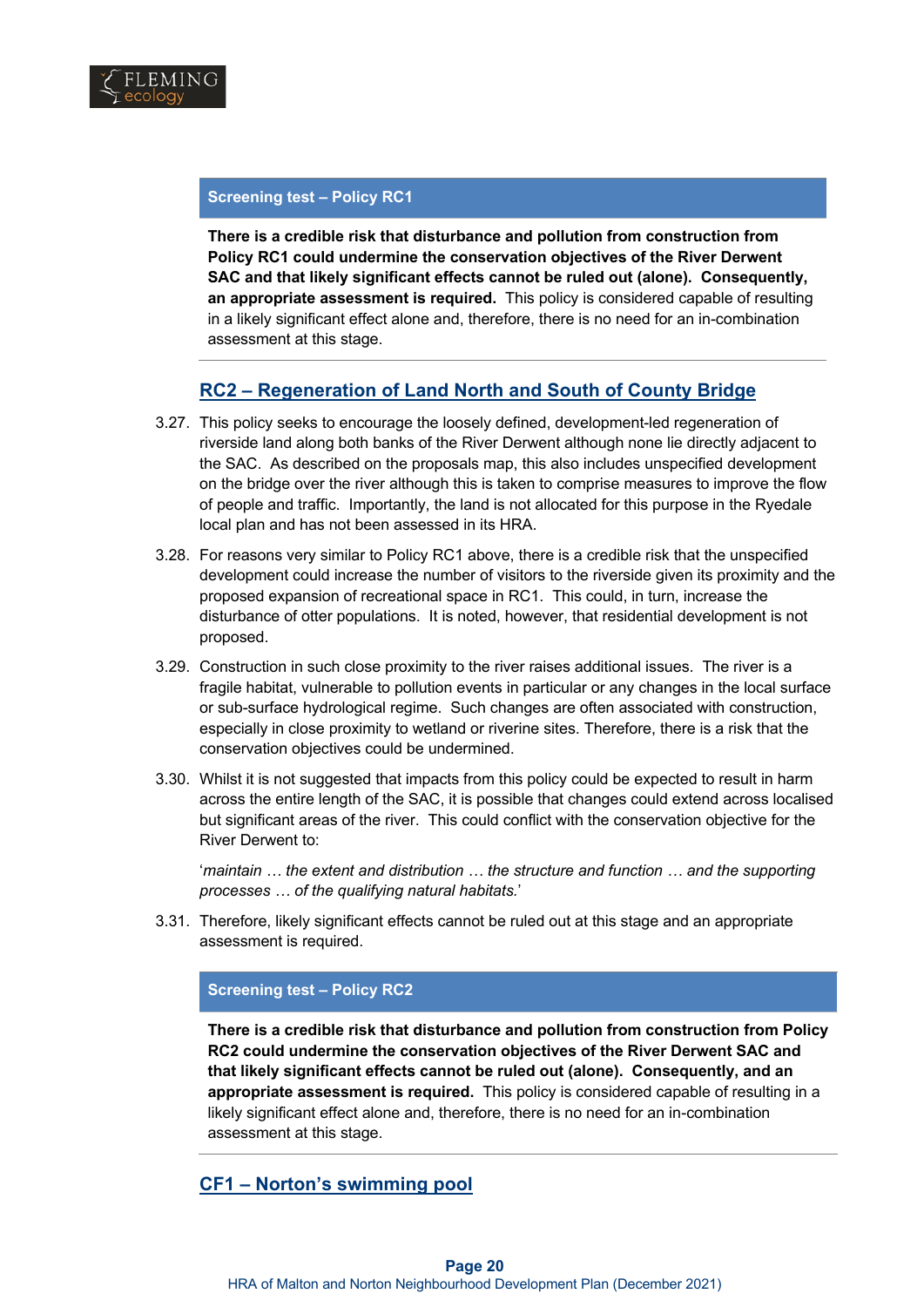

- 3.32. This policy seeks to encourage the expansion of the size of and facilities available at Norton swimming pool. Although located in relatively close proximity to the River Derwent SAC, it is considered almost inconceivable that expansion of this single facility could result in any harmful effects on the SAC.
- 3.33. However, there is a credible risk that expansion of car park could allow an increase in the number of visitors to the riverside given its proximity and the proposed expansion of recreational space in RC1. This could, in turn, increase the disturbance of otter populations.
- 3.34. Similarly with RC1 and RC2, the remote possibility exists that construction work associated with the expansion of facilities could lead to localised pollution events which could potentially affect all features of the River Derwent. Therefore, there is a risk that the conservation objectives could be undermined. Importantly, the land is not allocated for this purpose in Ryedale local plan and has not been assessed in its HRA.
- 3.35. Whilst it is not suggested that impacts from this policy could be expected to result in harm across the entire length of the SAC, it is possible that changes could extend across localised but significant areas of the river. This could conflict with the conservation objective for the River Derwent to:

'*maintain … the extent and distribution … the structure and function … and the supporting processes … of the qualifying natural habitats.*'

3.36. Therefore, likely significant effects cannot be ruled out at this stage and an appropriate assessment is required.

#### **Screening test – Policy CF1**

**There is a credible risk that disturbance and pollution from construction from Policy CF1 could undermine the conservation objectives of the River Derwent SAC and that likely significant effects cannot be ruled out (alone). Consequently, and an appropriate assessment is required.** This policy is considered capable of resulting in a likely significant effect alone and, therefore, there is no need for an in-combination assessment at this stage.

### **N1 – Land to the Rear of Commercial Street**

- 3.37. This policy seeks to encourage the redevelopment of land to the rear of Commercial Street in Norton town centre. The uses described comprise retail, light industrial uses and the development of a car park; residential development is not listed. Although located in close proximity to the undesignated stretch of the River Derwent, it is considered almost inconceivable that development of this type could result in any harmful effects on the SAC. However, the remote possibility exists that a new car park could increase the number of visitors to the riverside (and the level of disturbance) and that construction work associated with the expansion of facilities could lead to localised pollution events which could potentially affect all features of the River Derwent. Importantly, the land is not allocated for this purpose in the Ryedale local plan and has not been assessed in its HRA. It is noted that residential development is not proposed.
- 3.38. Whilst it is not suggested that impacts from this policy could be expected to result in harm across the entire length of the SAC, it is possible that changes could extend across localised but significant areas of the river. This could conflict with the conservation objective for the River Derwent to: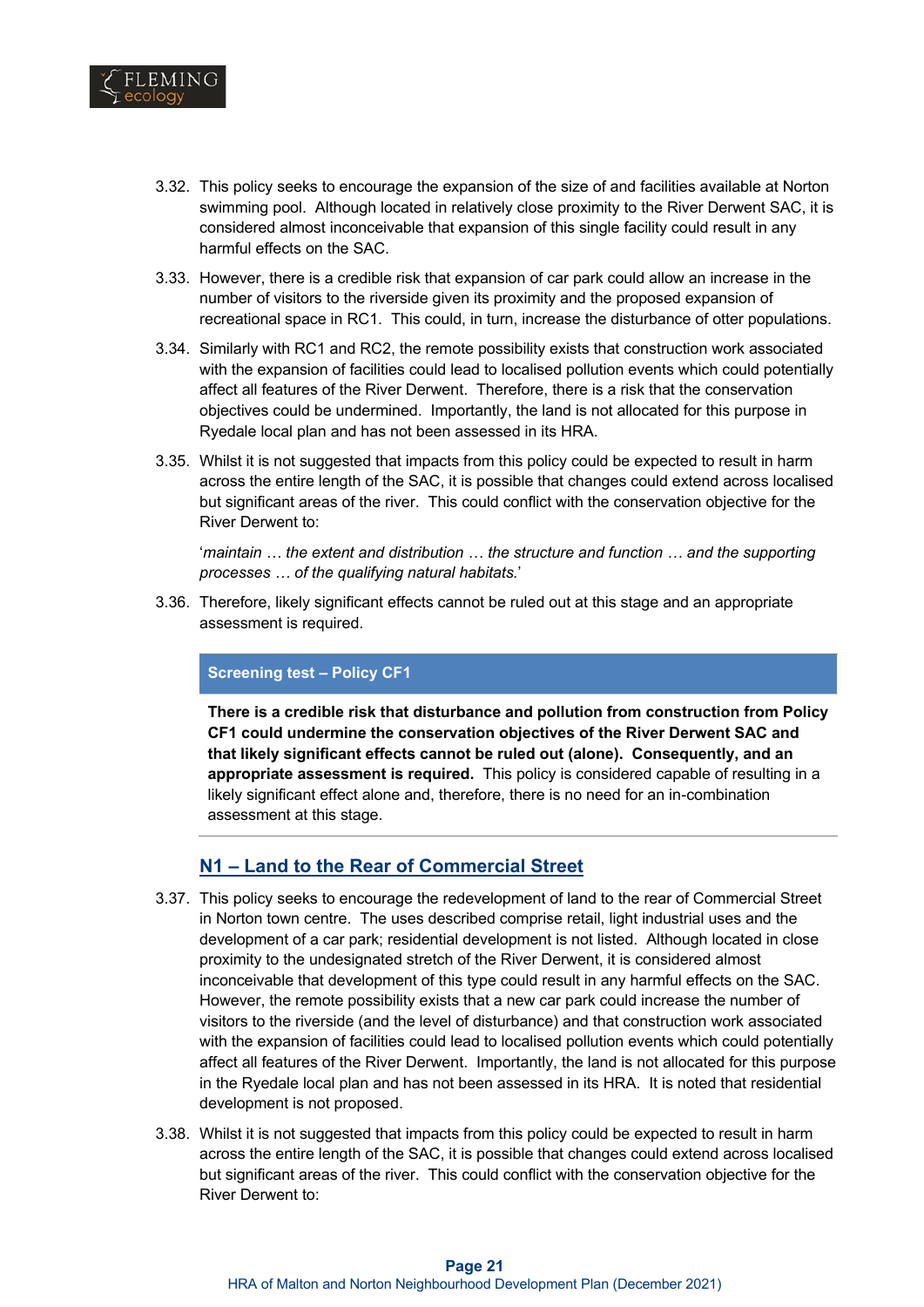

'*maintain … the extent and distribution … the structure and function … and the supporting processes … of the qualifying natural habitats.*'

- 3.39. Therefore, likely significant effects cannot be ruled out at this stage and an appropriate assessment is required.
- 3.40. It should be noted that concern regarding pollution events during construction relates to the possible development of the site (perhaps for residential development) beyond the suggested use as a car park. Should the former not be pursued, all potential threats related to pollution would be removed. However, at this stage, it is not possible to make this assumption.

#### **Screening test – Policy N1**

**There is a credible risk that disturbance and pollution from construction from Policy N1 could undermine the conservation objectives of the River Derwent SAC and that a likely significant effect cannot be ruled out (alone). Consequently, and an appropriate assessment is required.** This policy is considered capable of resulting in a likely significant effect alone and, therefore, no residual effects are anticipated and there is no need for an in-combination assessment at this stage.

# **Summary of the Screening Exercise and Next Steps**

3.41. The outcomes of this stage of the formal screening assessment are brought together in Table 7 which lists those sites and issues where it has been found that the conservation objectives may be undermined and where likely significant effects cannot be ruled out. Table 8 lists all the policies in the Plan and summarises the outcome of both the preliminary screening assessment and how it has been modified by the screening exercise above.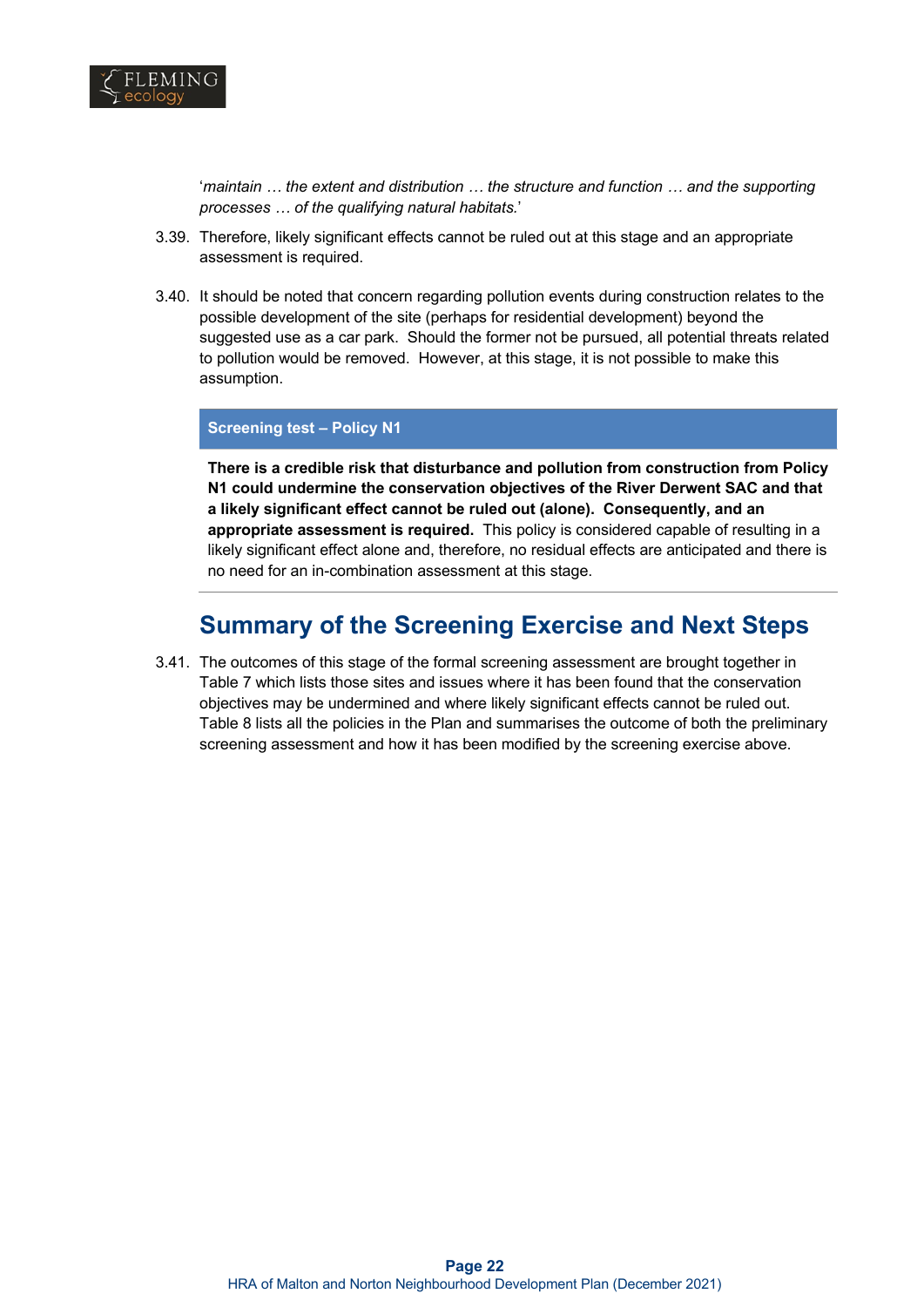### **Table 7: Summary of the Screening exercise by policy and feature**

| European<br>site                                                         | <b>Issue</b> | <b>Policies</b>          | <b>Feature affected</b>                                                                                        | Conservation objectives*                                                             | Undermined? | Residual<br>effects? | In-combination<br>effect?                                    | Outcome                                              |
|--------------------------------------------------------------------------|--------------|--------------------------|----------------------------------------------------------------------------------------------------------------|--------------------------------------------------------------------------------------|-------------|----------------------|--------------------------------------------------------------|------------------------------------------------------|
| <b>Disturbance</b><br>River<br>Derwent<br>and<br><b>SAC</b><br>Pollution |              |                          |                                                                                                                | Extent and distribution of<br>qualifying habitats and<br>those of qualifying species | Yes         | None                 | None                                                         |                                                      |
|                                                                          |              |                          | Structure and function<br>(including typical species)<br>of qualifying habitats                                | Yes                                                                                  | None        | None                 | Likely significant<br>effects cannot be<br>ruled out (alone) |                                                      |
|                                                                          |              | RC1, RC2,                | Floating vegetation<br>communities<br>Otter, river and sea                                                     | Structure and function of<br>habitats of qualifying<br>species                       | Yes         | None                 | None                                                         | Appropriate<br>assessment<br>required<br>No residual |
|                                                                          | CF2, N1      | lamprey, and<br>bullhead | Supporting processes on<br>which qualifying natural<br>habitats and the habitats of<br>qualifying species rely | Yes                                                                                  | None        | None                 | effects<br>No in-combination<br>assessment<br>required       |                                                      |
|                                                                          |              |                          | Populations of qualifying<br>species                                                                           | Yes                                                                                  | None        | None                 |                                                              |                                                      |
|                                                                          |              |                          |                                                                                                                | Distribution of qualifying<br>species                                                | Yes         | None                 | None                                                         |                                                      |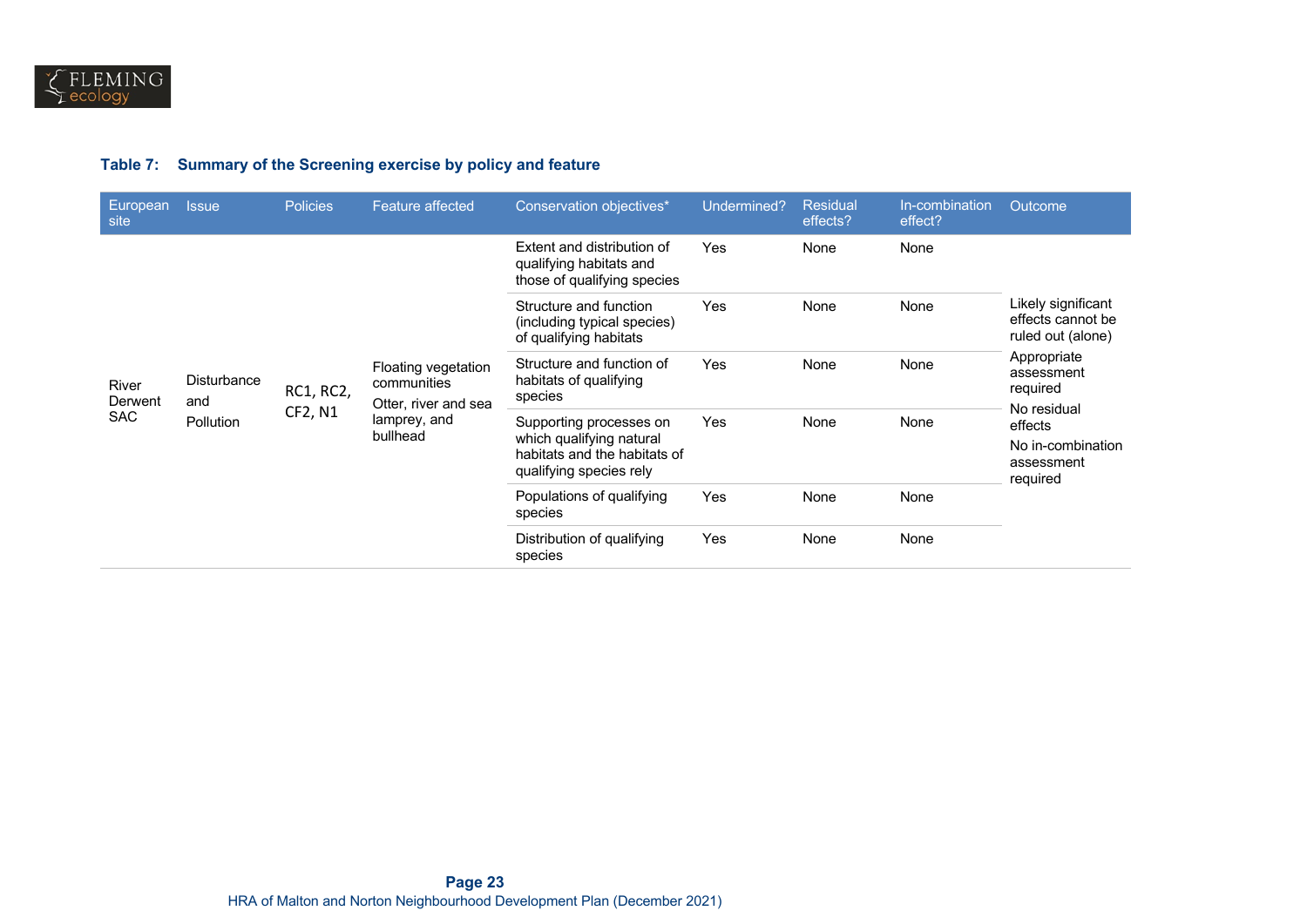

3.42. Table 8 summarises the outcome of the pre-screening and formal screening exercises and highlights changes of opinion accordingly. In this case, the screening exercise confirmed the outcome of the pre-screening exercise and there are, therefore, no changes.

#### **Table 8: Summary of the Screening exercise by category**

| <b>Screening outcome</b>                                                                                                                                                                                     | <b>Pre-screening</b>                                                                                   | <b>Post-Screening</b>                                                                                  |
|--------------------------------------------------------------------------------------------------------------------------------------------------------------------------------------------------------------|--------------------------------------------------------------------------------------------------------|--------------------------------------------------------------------------------------------------------|
| A<br>General statement of policy<br>Screened out                                                                                                                                                             | Vision<br>EM <sub>1</sub>                                                                              | Vision<br>EM <sub>1</sub>                                                                              |
| в<br>General criteria for testing<br>acceptability of proposals<br>Screened out                                                                                                                              | HD1, HD2, HD3, HD4, HD5,<br>HD6, HD7, HD8, HD9,<br>HD10, HD11<br>H1                                    | HD1, HD2, HD3, HD4, HD5,<br>HD6, HD7, HD8, HD9,<br><b>HD10, HD11</b><br>H1                             |
| C<br>Proposal referred to but not<br>proposed by the Plan<br>Screened out                                                                                                                                    | None                                                                                                   | None                                                                                                   |
| D<br>Environmental protection policy<br>Screened out                                                                                                                                                         | E1, E2, E3, E4                                                                                         | E1, E2, E3, E4                                                                                         |
| Е<br>Policies or proposals which<br>steer change in such a way as<br>to protect European sites<br>Screened out                                                                                               | None                                                                                                   | None                                                                                                   |
| F<br>Policy that cannot lead to<br>development or other change<br>Screened out                                                                                                                               | None                                                                                                   | None                                                                                                   |
| G<br>No conceivable effect on a<br>European site<br>Screened out                                                                                                                                             | TM1, TM2, T3, TM4, TM5,<br>TM6, TM7<br>E5, E6<br>CF <sub>2</sub><br>TC2, TC4<br>HRI1, HRI2, HRI3<br>M1 | TM1, TM2, T3, TM4, TM5,<br>TM6, TM7<br>E5, E6<br>CF <sub>2</sub><br>TC2, TC4<br>HRI1, HRI2, HRI3<br>M1 |
| н<br>Policy or proposal with<br>unspecified location which<br>cannot undermine the<br>conservation objectives (either<br>alone or in combination with<br>other aspects of this or other<br>plans or projects | CF <sub>3</sub><br><b>TC1, TC3</b><br>HRI4<br>M1, M2                                                   | CF <sub>3</sub><br><b>TC1, TC3</b><br>HRI4<br>M1, M2                                                   |
| L<br>Likely significant effect alone<br>cannot be ruled out<br>Screened in                                                                                                                                   | RC1, RC2, CF1, N1                                                                                      | RC1, RC2, CF1, N1                                                                                      |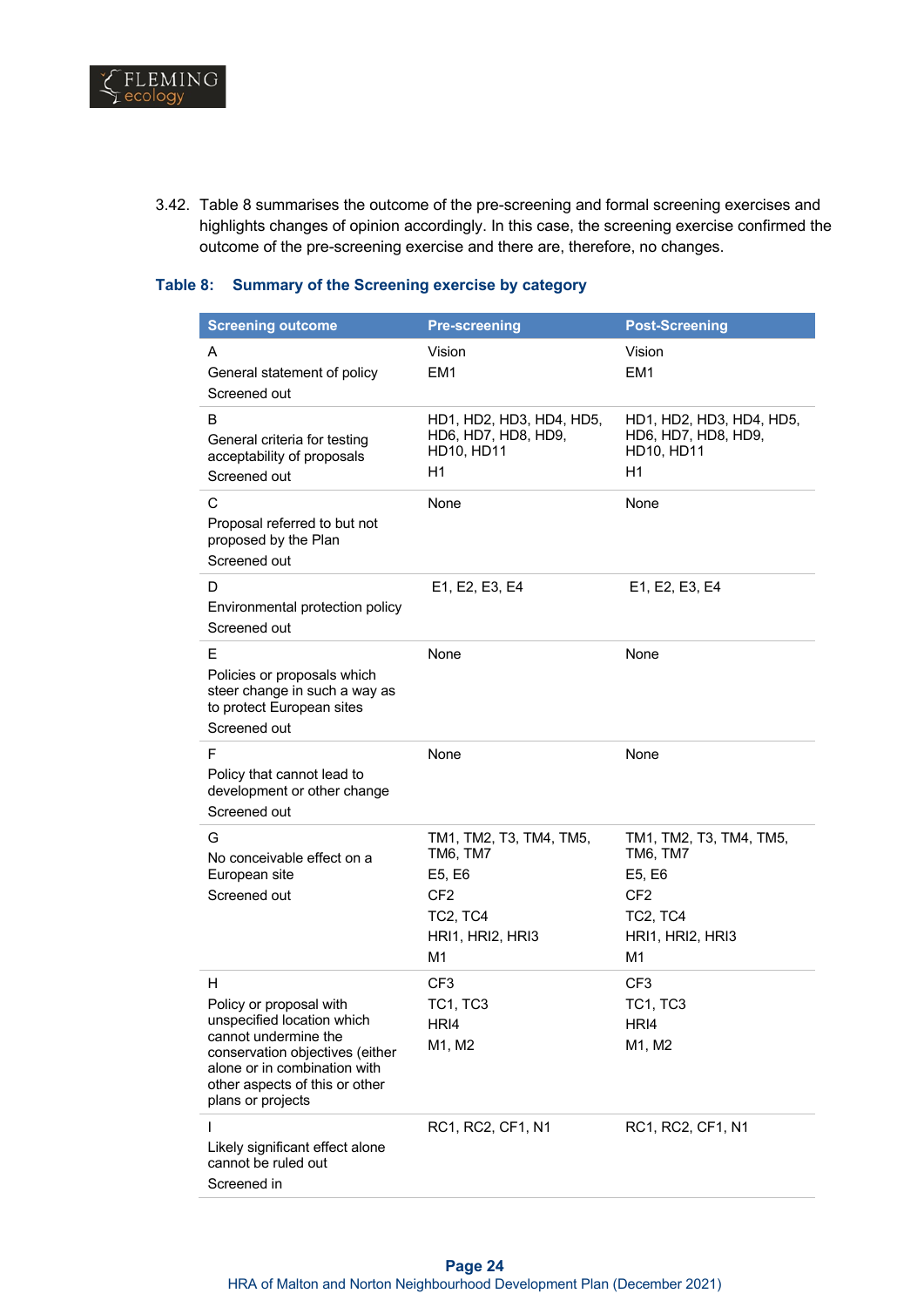

| <b>Screening outcome</b>                                                                                                                  | <b>Pre-screening</b> | <b>Post-Screening</b> |
|-------------------------------------------------------------------------------------------------------------------------------------------|----------------------|-----------------------|
| J<br>Likely significant effect in<br>combination cannot be ruled out<br>Screened in                                                       | None                 | None                  |
| K<br>Policy or proposal with no likely<br>significant effect alone but which<br>lead to in combination effects                            | None                 | None                  |
| Policy or proposal considered to<br>have in combination effects                                                                           | None                 | None                  |
| м<br>Bespoke area, site or case<br>specific policies or proposals<br>intended to avoid or reduce<br>harmful effects on a European<br>site | None                 | None                  |

# **Screening conclusion**

- 3.43. This exercise found that all 38 of the 42 policies (excluding the Vision) could be screened out of the need for further assessment in this HRA. In other words, it found that the majority would not lead to any likely significant effects on any European sites either within or beyond the Town Councils' boundary. There would be no residual effects and, therefore, no need for an in-combination assessment or, indeed, an appropriate assessment.
- 3.44. However**,** the screening exercise found it was not possible to screen out likely significant effects alone for Policies RC1, RC2, CF1 and N1 for a range of possible but credible impacts regarding effect on aquatic features and mobile species from construction and other activities, and the effect of recreational pressure affecting the River Derwent.
- 3.45. Consequently, an appropriate assessment is required to explore whether these policies will have an adverse effect on the integrity of the European site. Policies can normally only be adopted if it is certain, beyond reasonable scientific doubt, that adverse effects can be ruled out. Drawing on the recent People Over Wind ruling, this will explore if embedded or additional mitigation measures can avoid a negative outcome. This is presented in Section 4 below.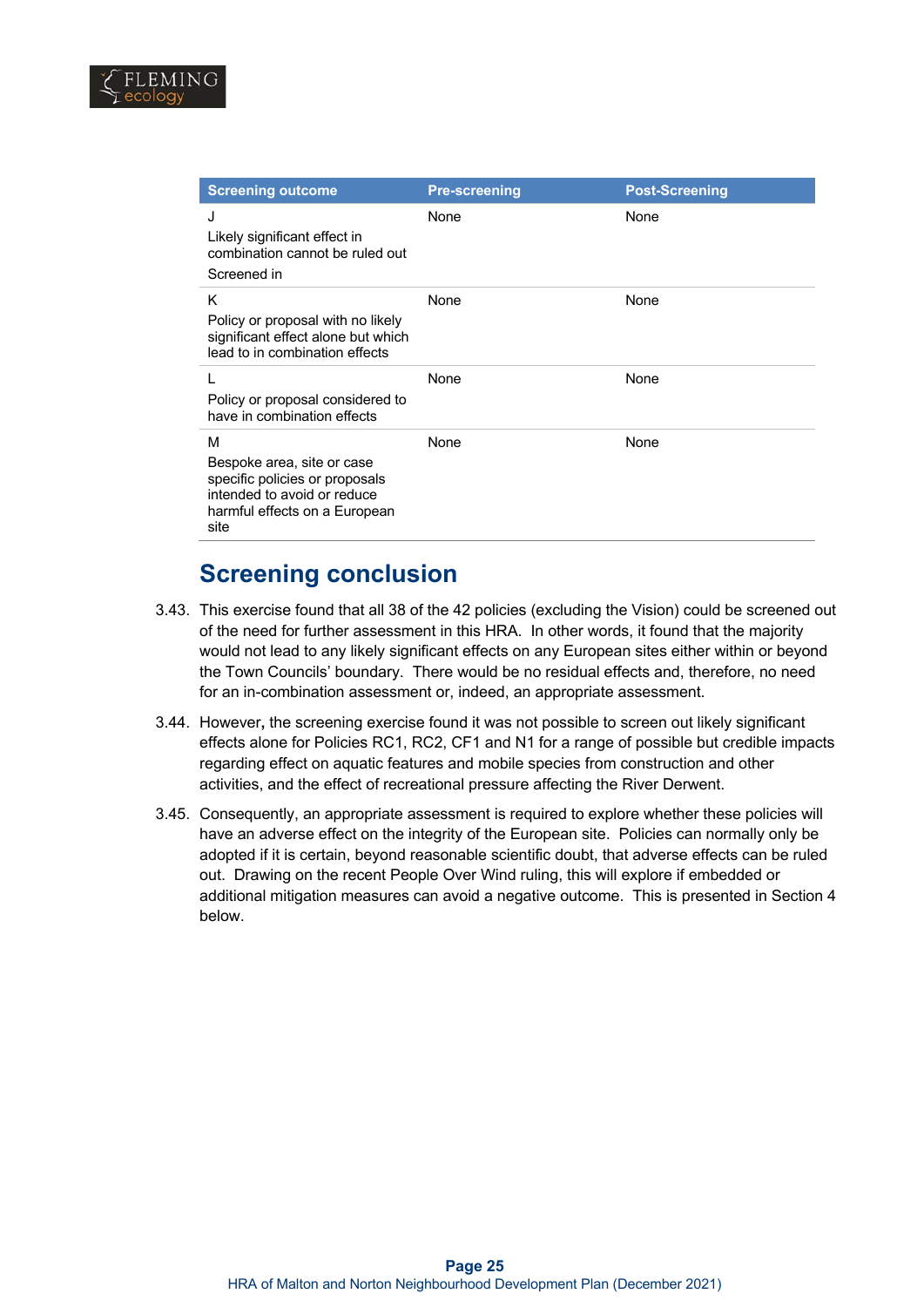

# **4. APPROPRIATE ASSESSMENT**

# **Purpose, approach and assessment**

- 4.1. The precautionary principle demands that where a plan is likely to have a significant effect, it can only be adopted if the competent authority can ascertain (following an appropriate assessment) that it *will not adversely affect the integrity of the European site*. This is the role of the appropriate assessment and represents the fundamental test of an HRA; competent authorities should not normally consent or adopt proposals unless they are certain that adverse effects can be ruled out.
- 4.2. Where it is not certain that an adverse effect can be avoided, and in line with the People Over Wind ruling, the appropriate assessment also considers whether any incorporated mitigation measures are sufficient to remove all reasonable scientific doubt about the risk of such an effect. Further explanation of the process is provided in section 1.
- 4.3. Mitigation performs a different role to compensation; the former comprises measures intended to avoid, cancel or reduce adverse effects on European sites whereas the latter can only be considered under the derogations – where an adverse effect cannot be avoided. Importantly, Principle C5.1.5 of the Handbook advises that any mitigation measures considered *should be effective, reliable, timely, guaranteed to be delivered and as long terms as they need to be to achieve their objectives*. Any doubt as to any of these criteria would introduce unhelpful uncertainty into the decision-making process.
- 4.4. The Handbook highlights the meaning of integrity in contemporary planning policy and guidance as defined by the CJEU (Sweetman) and European Commission as *the lasting preservation of the constitutive characteristics of the site* before adding that for a planmaking body to conclude the absence of an adverse effect **it should be convinced that** *no reasonable scientific doubt remains* as expressed in the Waddenzee ruling:

*That is the case where no reasonable scientific doubt remains as to the absence of such effects* (Para 59*) and where doubt remains as to the absence of adverse effects … the competent authority will have to refuse authorisation* (Para 57).

- 4.5. This should be read in the context of case law that shows this need not be absolute (the Cairngorms case), that reliance on *probabilities and estimates* is sometimes required (Waddenzee, para 97) but, fundamentally it remains thus "*where doubt remains as to the absence of adverse effects … the competent authority will have to refuse authorisation"* (Waddenzee, Para 57).
- 4.6. In addressing the burden of proof, the Handbook (F.10.1) states:

*Because the integrity test incorporates the application of the precautionary principle as a matter of law, and because plan assessments are, by their nature, less precise than project assessments, it is important for the assessment process to eliminate the prospect of adverse effects on site integrity in so far as that is possible at the level of specificity inherent in the nature and purpose of the particular plan.*

4.7. Bearing this in mind, each policy where likely significant effects could not be ruled out is taken in turn and each issue dealt with accordingly. The effectiveness of any mitigation embedded in the policies is considered. If an adverse effect on the integrity of the site cannot be removed even when site-specific mitigation measures are considered, the appropriate assessment will consider if other restrictions are available that could secure a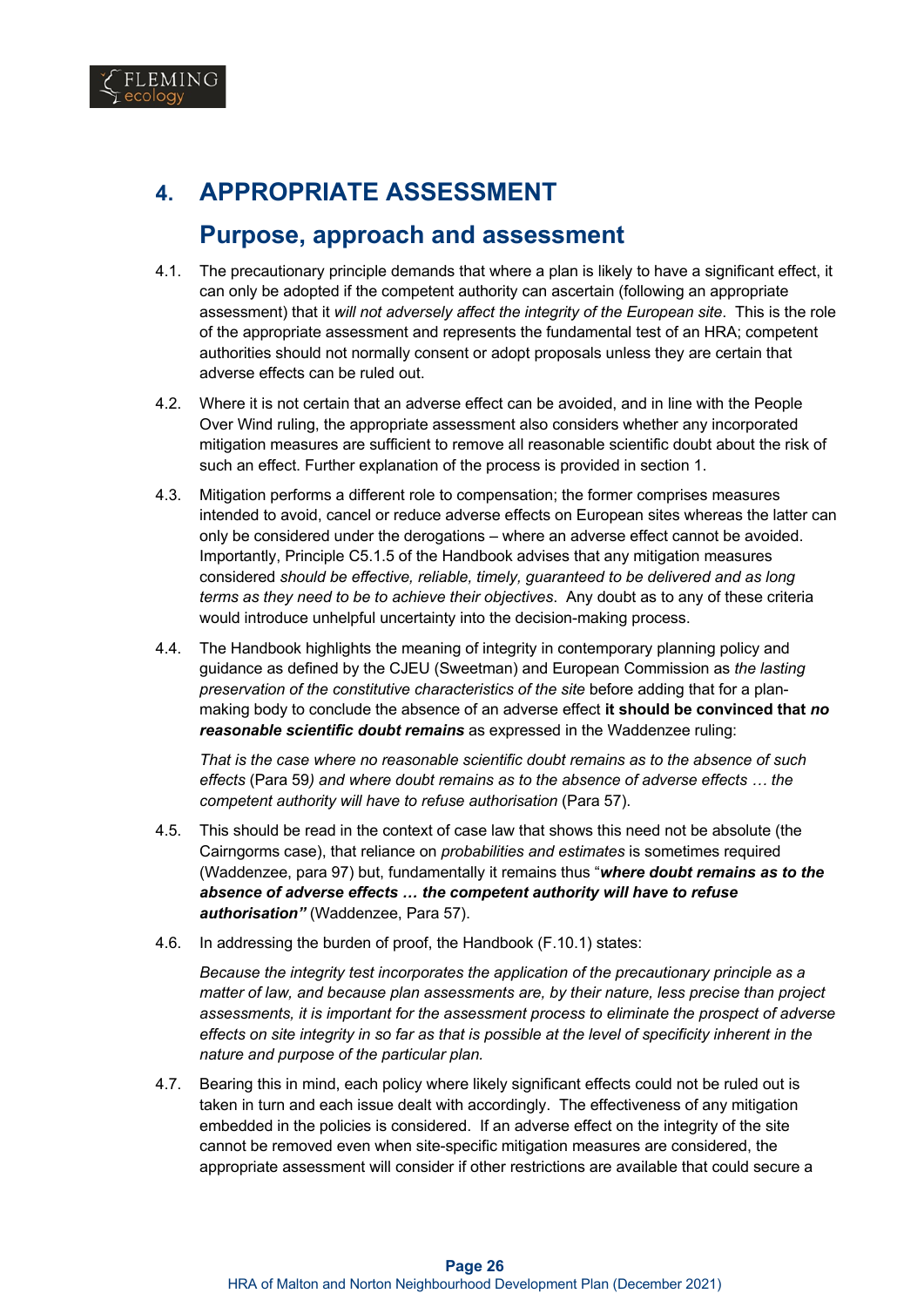

positive outcome; this could include the removal of an entire policy, or part of one, if other effective mitigation is not available.

- 4.8. Each concludes with a bespoke statement that represents the integrity test on that site. These individual outcomes are summarised in Table 9. The appropriate assessment concludes with a final statement that confirms the outcome of the HRA. Because of the similarity of the issues at stake, there is some unavoidable repetition.
- 4.9. In accordance with the *Waddenzee* decision, it should be noted that the appropriate assessment also explores if residual effects (as described in Section 1) remain. In this case, this refers to effects that would not result in an adverse effect on the integrity of the site alone but, when considered with other residual effects identified elsewhere in the appropriate assessment ,could combine to harm the integrity of the site. If any arise, this could prompt the need for an in-combination assessment.

### **Policy RC1**

- 4.10. Although apparently modest in scope, this policy seeks to provide low-key recreational activities on a 1.2km stretch of land immediately adjacent to both designated and nondesignated stretches of the river There are two broad elements to this policy – the provision of open space allied with proposals for a picnic area and seating, and built development comprising the construction of a café, and the possible, though unspecified conversion of existing buildings. However, the scale is described as *minor* in the supporting text.
- 4.11. Taking these in turn, the simple provision of open space alone cannot be expected to result in an adverse effect on the integrity of the site. Indeed, it is almost inconceivable that a green open space providing opportunities for low-key recreation adjacent to the river will pose a major threat to the achievement of the conservation objectives of the SAC. Furthermore, the features are relatively resilient with only otter potentially vulnerable to disturbance and this, only at dawn, dusk and during the night (see Tables 4 and 6).
- 4.12. Otters display very different behaviours at different stages of their life-cycle. Adults are known to frequently make use of busy stretches of water in towns in close proximity to large human populations when foraging or commuting within or between territories (which can be extensive). Too much emphasis can be placed on species' ability to habituate to new pressures but in the case of otters, it can be valid. Evidence of this in Malton and Norton is that otters already make frequent use of this stretch of river even though it is exposed to the typical disturbance associated within any urban setting with road bridges, railway lines, industry and people all in close proximity. Given that otters are predominantly nocturnal, and that activities associated with recreational use of this land will be largely restricted to daylight hours, the proposals cannot be considered to appreciably increase disturbance. Therefore, adverse effects on foraging and commuting otters from disturbance associated with this policy can be ruled out.
- 4.13. Contrasting with this resilience to human disturbance when foraging or commuting, resting places and breeding holts are almost always sited far from human disturbance. These settings are of critical importance to the maintenance of otter populations, with adults especially displaying an intolerance of human disturbance around their young. However, it is almost inconceivable that resting places or holts will be found in proximity to RC1 given its location in the centre of the two towns; circumstances that will have been evident since otters recolonised local waterways several decades ago. Therefore, adverse effects on resting places or holts as a consequence of this policy can be ruled out.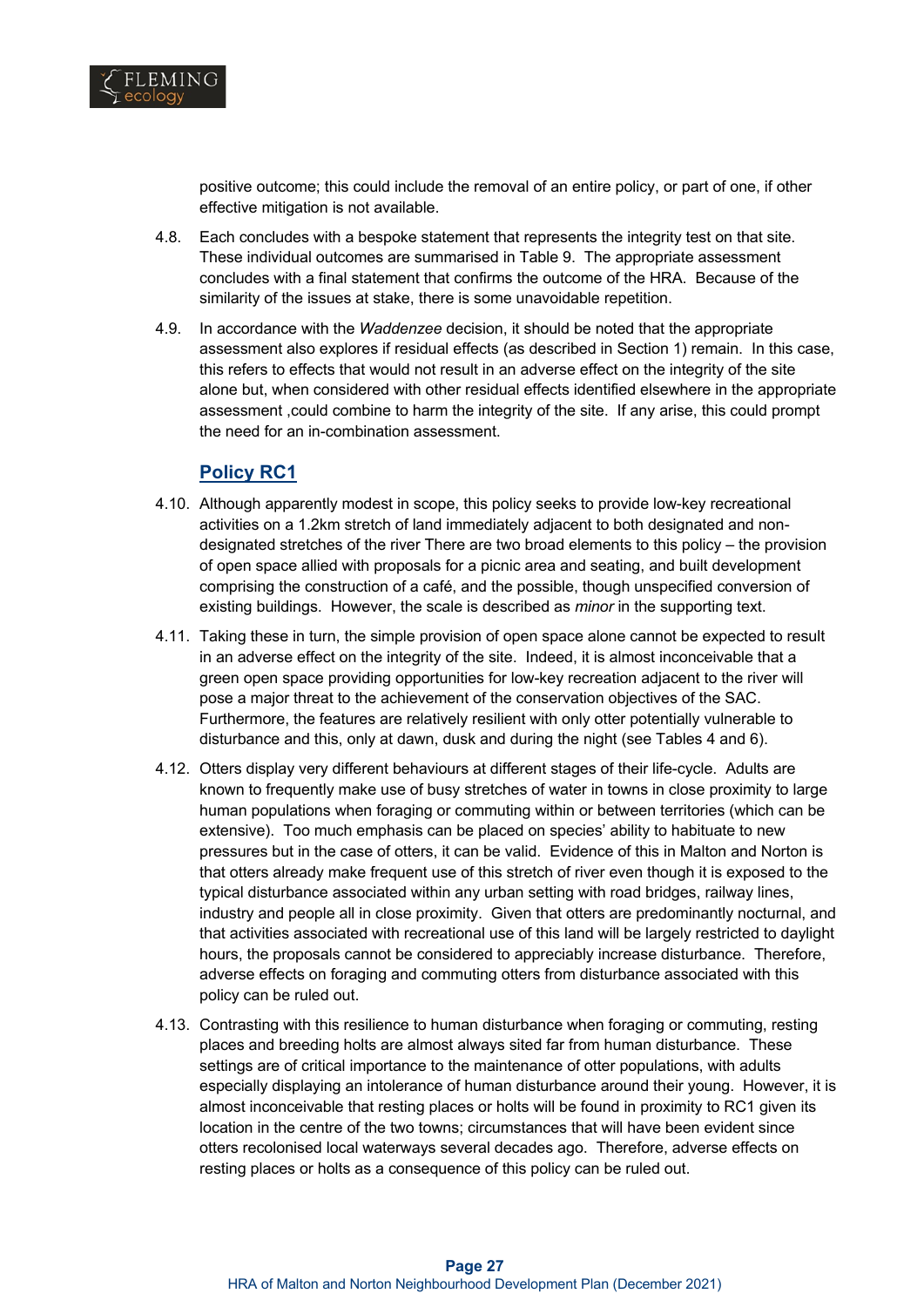

- 4.14. It is considered, therefore, that low-key recreational opportunities supported by picnic areas and seating can be considered to be in keeping with the conservation objectives of the SAC. This statement is made in full knowledge that open space in both towns is restricted and could prove popular with existing residents. An increase in the local population could change this opinion but none is proposed in the Plan. Where increases have been proposed in the Ryedale local plan, these have been assessed elsewhere. Policy RC1 is not considered to affect those conclusions.
- 4.15. Turning to the possible construction of a café or refurbishment of other buildings, the scale of development is described as *minor*, reflecting its location in the floodplain, the low-key approach to recreation on this site and the adjacent SAC. However, the SAC is fragile and potentially vulnerable to pollution incidents that could arise during any construction such as spillages of oil or cement dust which could, especially the former, result in harmful effects over a considerable distance of the river and affect all the qualifying features: the floating vegetation, bullhead, both species of lamprey and otters.
- 4.16. Mindful of the anticipated scale, all development has to comply with a range of pollution control mechanisms laid out in legislation and best practice, including oil and sediment traps, and the storage of materials amongst others to effectively reduce the risk. All are tried and tested and, if implemented correctly, provide effective guarantees that such incidents will either be prevented or, if they do occur, will be controlled before they enter the river. In addition the existing drainage infrastructure can also be expected to accommodate the management of wastewater when in use.
- 4.17. As these measures would be required by law and best practice to afford wide-ranging environmental safeguards, they can be considered to be reliable, effective in the short and long-terms and their implementation guaranteed. Together, these bring confidence that the threat could be removed from the types of built development proposed.
- 4.18. As these measures would be required with or without the presence of the SAC, they do not represent mitigation in the context of the People Over Wind decision. However, if the competent authority does regard these measures as mitigation, the consideration of these here, in the appropriate assessment would comply with People Over Wind. No further safeguards are considered necessary.
- 4.19. Consequently, it is considered that adverse effects from disturbance and pollution on the integrity of the River Derwent SAC can be ruled out, beyond reasonable scientific doubt. There would be no need for mitigation, no residual effects and no need for an in-combination assessment.
- 4.20. It should be noted though, that any development may well require the provision of the necessary information to allow the local planning authority (Ryedale District Council) to carry out an HRA of any application.

#### **Integrity test for Policies RC1**

It is considered that t**he Council will be able to ascertain beyond reasonable scientific doubt that Policy RC1 will have no adverse effect on the integrity of the River Derwent SAC alone.** There would be no need for mitigation, no residual effects, and no need for an in-combination assessment.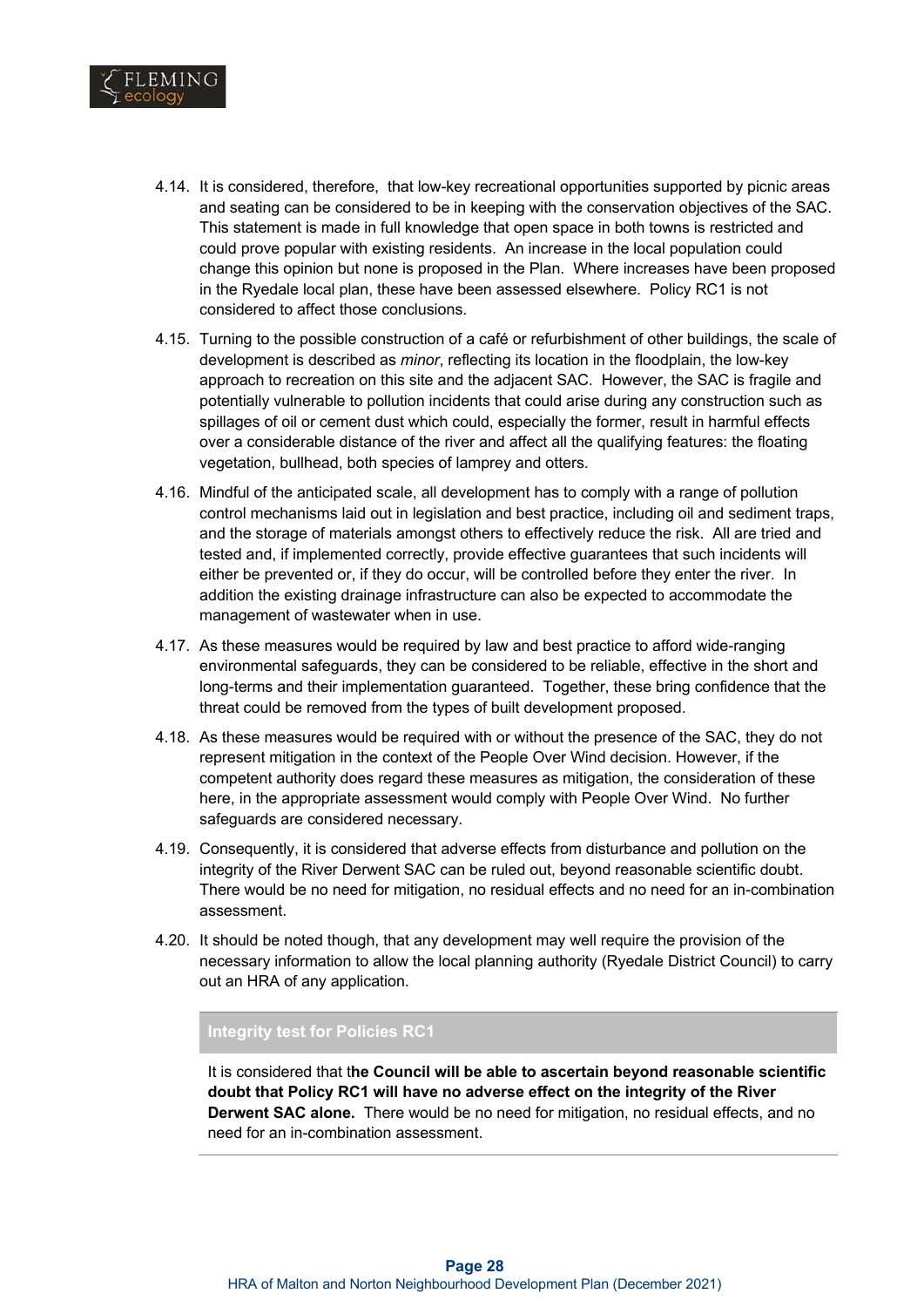

## **Policy RC2**

- 4.21. This policy seeks to encourage the loosely defined, development-led regeneration of riverside land along both banks of the River Derwent although none lie directly adjacent to the SAC.
- 4.22. It is anticipated that this will reflect similar commercial uses to that already present. Consequently, employees of commercial premises will have only restricted opportunities to visit the riverbank and the majority will only be present during the day when impacts on otters are less likely. In addition, the policy excludes residential development and so prevents any increase in the size of the local population and number of residents that might make use of the new open space along the riverbank promoted in RC1 above. Therefore, increased use of the riverbank and disturbance of otters can effectively be ruled out as associated activities with this kind of regeneration can safely be assumed to take place during the day and not at night when otters are more likely to be present; further justification regarding the habits of otters is presented for this under RC1 above and is not repeated here.
- 4.23. Construction of any kind in such close proximity to the river raises additional issues. The SAC is a fragile habitat, vulnerable to pollution events in particular or any changes in the local surface or sub-surface hydrological regime. It is anticipated that construction of the proposed development here, could be prolonged, extending over several months or even years and could comprise substantial earthworks, the installation of drains and the storage of fuel and other potential contaminants, all with the potential to adversely affect the local hydrological regime and water quality. These factors go beyond that anticipated for the café in RC1.
- 4.24. However, whilst the scale may be greater, the management of such risks is governed by the same legislation and best practice as described in RC1. This too is not repeated here but the same, positive outcomes can be assumed, that these bring confidence that the threat could be removed from the types of built development proposed.
- 4.25. Similarly, as these measures would be required with or without the presence of the SAC, they do not represent mitigation in the context of the People Over Wind decision. However, if the competent authority does regard these measures as mitigation, the consideration of these here, in the appropriate assessment would comply with People Over Wind. No further safeguards are considered necessary.
- 4.26. Consequently, it is considered that adverse effects from disturbance and pollution on the integrity of the River Derwent SAC can be ruled out, beyond reasonable scientific doubt. There would be no need for mitigation, no residual effects and no need for an in-combination assessment.
- 4.27. It should be noted though, that any development may well require the provision of the necessary information to allow the local planning authority (Ryedale District Council) to carry out an HRA of any application.

### **Integrity test for Policies RC2**

**The Council will be able to ascertain beyond reasonable scientific doubt that Policy RC2 will have no adverse effect on the integrity of the River Derwent SAC alone.**  There would be no need for mitigation, no residual effects, and no need for an incombination assessment.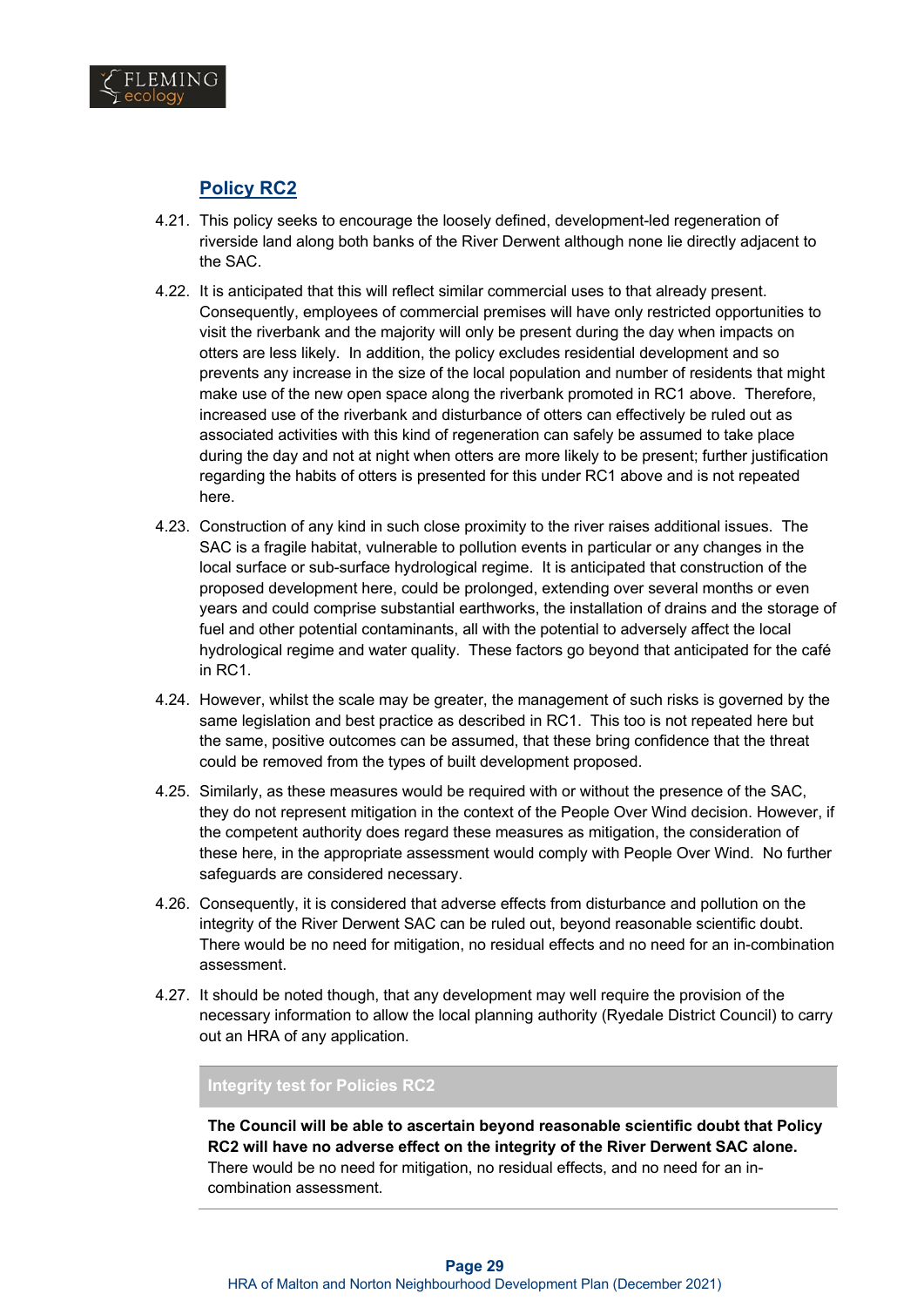

### **Policy CF1**

- 4.28. This policy seeks to to encourage the expansion of the size of and facilities available at Norton swimming pool. However, despite being located in relatively close proximity to the (undesignated stretch of the) River Derwent, it was not possible to rule out the risk of harm arising from an increase in recreational pressure and from construction..
- 4.29. The scale of the proposals is unknown but is reasonably presumed to be in keeping with the modest extent of the existing facility. Importantly, the policy excludes residential development and so prevents any increase in the size of the local population and number of residents that might make use of the new open space along the riverbank promoted in RC1 above. Similarly, any increase in car parking capacity is likely to be accommodated by the allied expansion of the swimming pool/leisure centre. As a specific 'destination' it is unlikely measurable numbers of visitors will also use the opportunity to visit the new riverside greenspace, especially at night when otters could be considered vulnerable. Therefore, increased use of the riverbank and disturbance of otters can effectively be ruled out.
- 4.30. Similarly, should the facility be expanded, the same threats of pollution from construction as described in policies RC1 and RC2 above also apply here (but are not repeated). As before, though, the management of such pollution risks is governed by the same legislation and best practice as described in RC1 and RC2. This too is not repeated here but the same, positive outcomes can be assumed, that these bring confidence that the threat could be removed from the types of built development proposed. Furthermore, the site is separated from the river by the railway line making any incidents even less likely to arise in the river as it will not only provide a physical barrier, but will bring with it its own drainage infrastructure.
- 4.31. Similarly, as these measures would be required with or without the presence of the SAC, they do not represent mitigation in the context of the People Over Wind decision. However, if the competent authority does regard these measures as mitigation, the consideration of these here, in the appropriate assessment would comply with People Over Wind. No further safeguards are considered necessary.
- 4.32. Consequently, it is considered that adverse effects from disturbance and pollution on the integrity of the River Derwent SAC can be ruled out, beyond reasonable scientific doubt. There would be no need for mitigation, no residual effects and no need for an in-combination assessment.
- 4.33. It should be noted though, that any development may well require the provision of the necessary information to allow the local planning authority (Ryedale District Council) to carry out an HRA of any application.

### **Integrity test for Policies CF1**

**The Council will be able to ascertain beyond reasonable scientific doubt that Policy CF1 will have no adverse effect on the integrity of the River Derwent SAC alone.**  There would be no need for mitigation, no residual effects, and no need for an incombination assessment.

### **Policy N1**

4.34. This policy seeks to encourage the redevelopment of land to the rear of Commercial Street in Norton town centre. The uses described comprise retail, light industrial uses and the development of a car park; residential development is not proposed. The screening exercise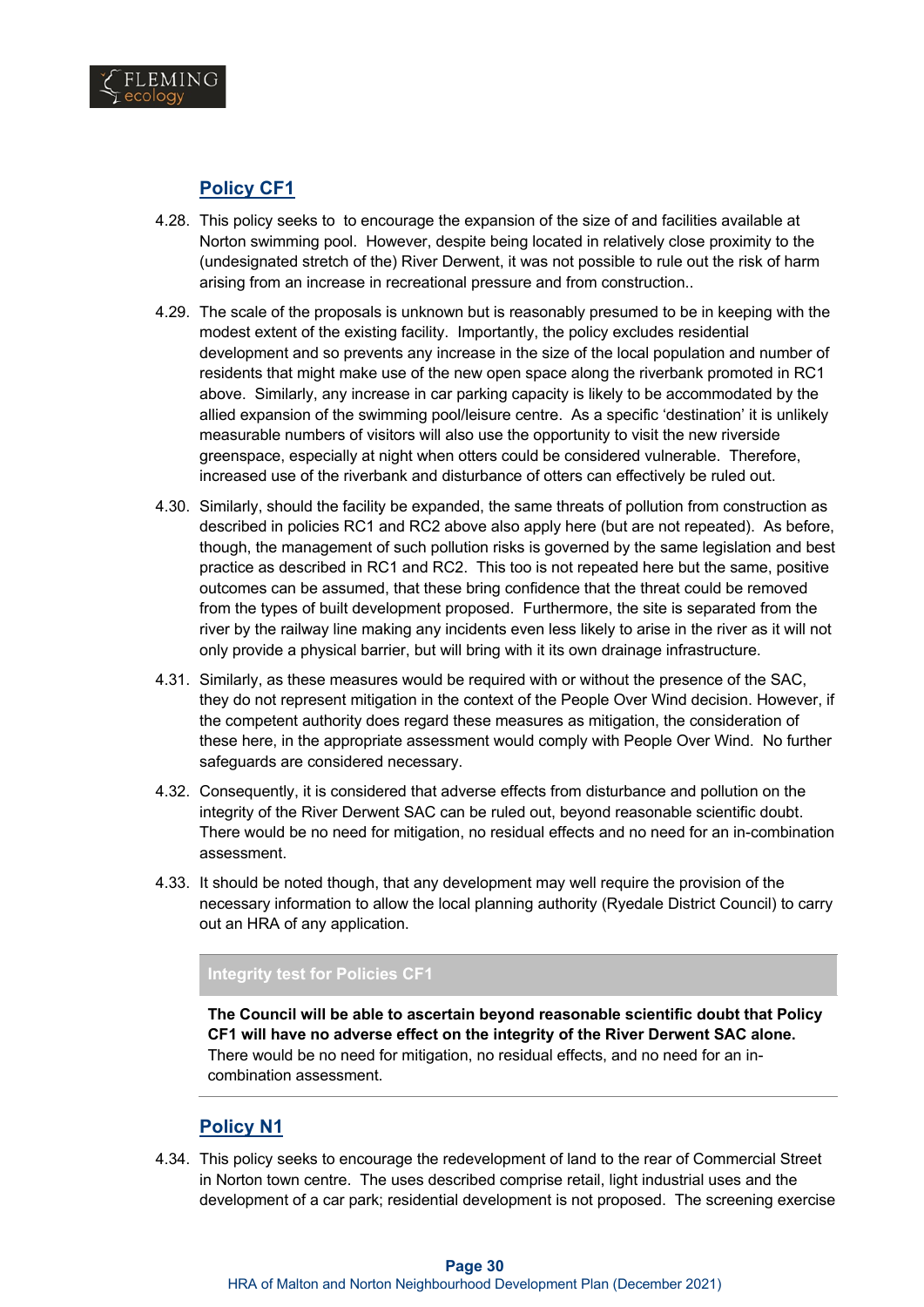

identified that an increase in disturbance could result from an increase in recreational pressure from use of the car park or from employees or shoppers, depending on the development proposed.

- 4.35. As with Policy RC2, employees of commercial premises or shoppers will have only restricted opportunities to visit the riverbank and the majority will only be present during the day when impacts on otters are less likely. Likewise, as with Policy CF1, any increase in car parking capacity is likely to be accommodated by the workforce or shoppers and it is considered unlikely measurable numbers of visitors will also use the opportunity to visit the new riverside greenspace, especially at night when otters could be considered vulnerable.
- 4.36. In addition, the policy excludes residential development and so prevents any increase in the size of the local population and number of residents that might make use of the new open space along the riverbank promoted in RC1 above.
- 4.37. Therefore, increased use of the riverbank and disturbance of otters can effectively be ruled out; further justification regarding the habits of otters is presented for this under RC1 above and is not repeated here.
- 4.38. Should development be proposed, the same threats of pollution from construction as described in policies RC1, RC2 and CF1 above also apply here (but are not repeated). As before, though, the management of such pollution risks is governed by the same legislation and best practice as described in the same. This too is not repeated here but the same, positive outcomes can be assumed, that these bring confidence that the threat could be removed from the types of built development proposed. Furthermore, the site is separated from the river by the railway line making any incidents even less likely to arise in the river as it will not only provide a physical barrier, but will bring with it its own drainage infrastructure.
- 4.39. Similarly, as these measures would be required with or without the presence of the SAC, they do not represent mitigation in the context of the People Over Wind decision. However, if the competent authority does regard these measures as mitigation, the consideration of these here, in the appropriate assessment would comply with People Over Wind. No further safeguards are considered necessary.
- 4.40. Consequently, it is considered that adverse effects from disturbance and pollution on the integrity of the River Derwent SAC can be ruled out, beyond reasonable scientific doubt. There would be no need for mitigation, no residual effects and no need for an in-combination assessment.
- 4.41. It should be noted though, that any development may well require the provision of the necessary information to allow the local planning authority (Ryedale District Council) to carry out an HRA of any application.

### **Integrity test for Policies N1**

**The Council will be able to ascertain beyond reasonable scientific doubt that Policy N1 will have no adverse effect on the integrity of the River Derwent SAC alone.**  There would be no need for mitigation, no residual effects, and no need for an incombination assessment.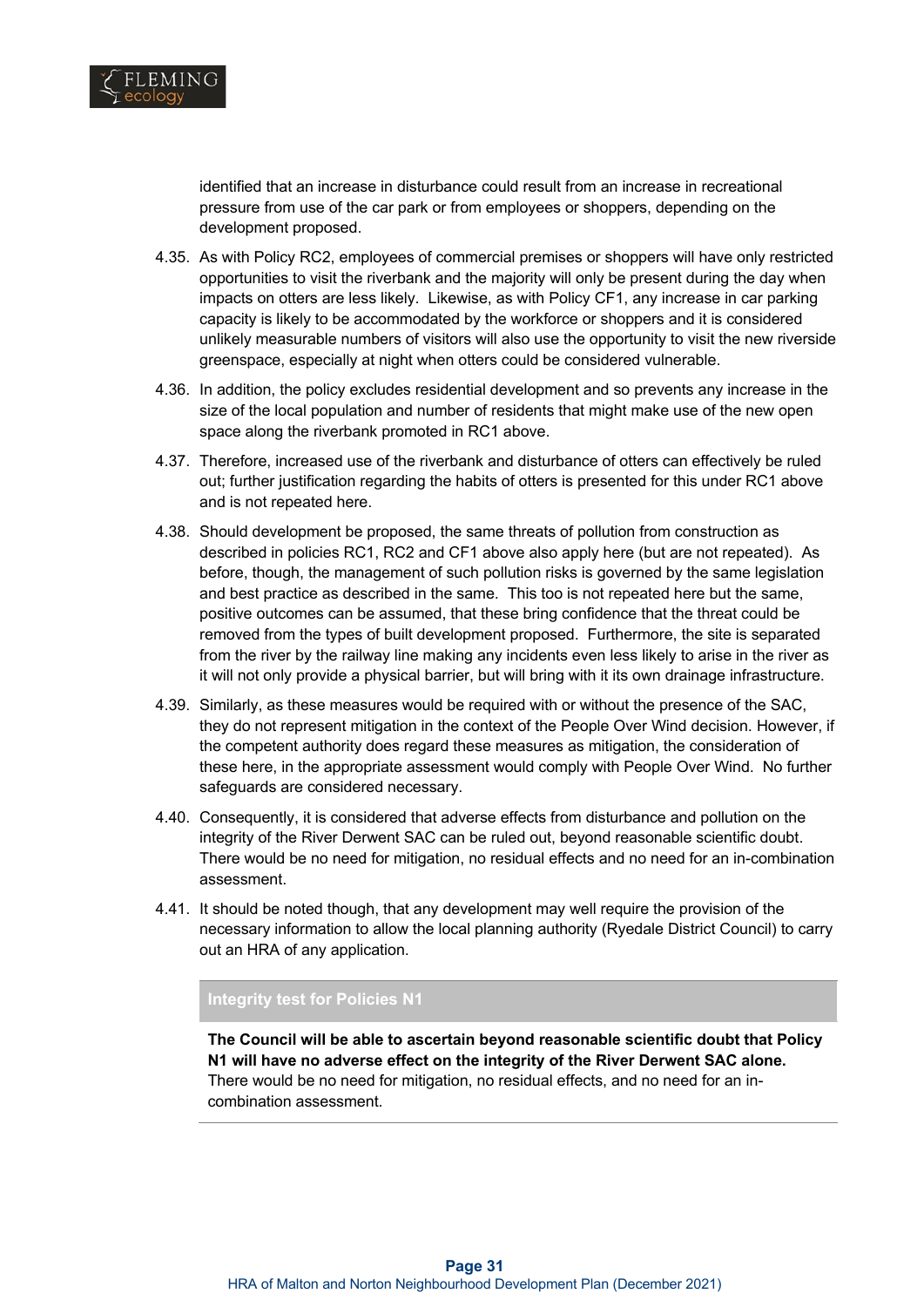

# **Conclusion of the appropriate assessment**

- 4.42. The appropriate assessment found that adverse effects on the integrity on the River Derwent SAC could be ruled out alone beyond reasonable scientific doubt for Policies RC1, RC2, CF1 and N1 could be ruled out without the need for mitigation.
- 4.43. The Plan cannot preclude speculative or windfall development in the future, but tests have been alluded to that any proposals would have to satisfy. Whilst only indicative, these do not necessarily represent an exhaustive list but could include Ryedale's local plan and the consenting regimes of the Environment Agency and Natural England amongst others.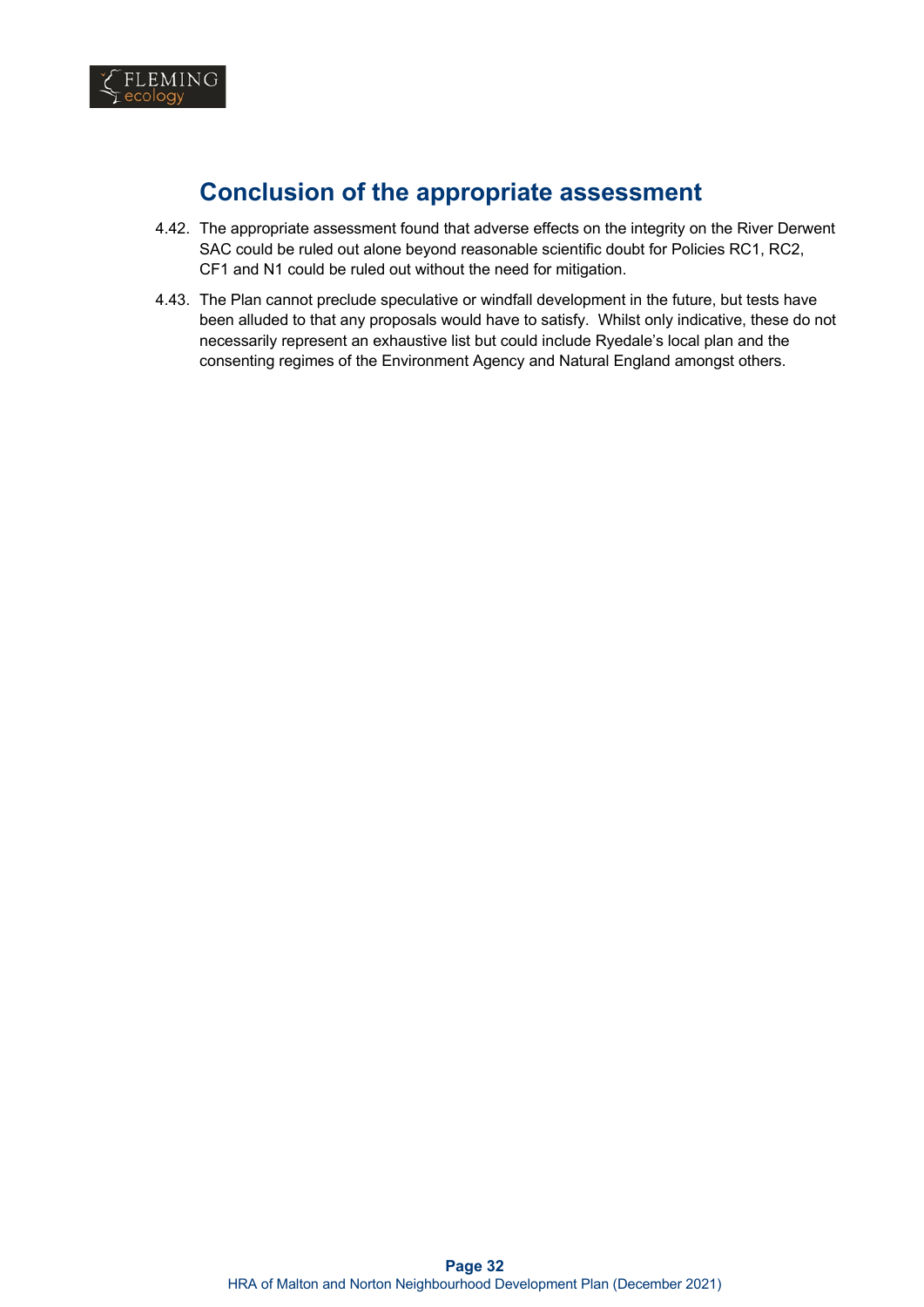

- 5.1. This HRA 'subjected the Malton and Norton-upon-Derwent Town Councils' Neighbourhood Development Plan to an appropriate assessment according to the statutory procedures laid out in the Habitats Regulations 2017 as amended, and the methodology laid out in the Habitats Regulations Assessment Handbook. It ascertained that:
- 5.2. **Policy RC1: adverse effects on the integrity of the River Derwent SAC could be ruled out alone beyond reasonable scientific doubt**. There would be no need for mitigation, no residual effects and, therefore, no need for an in-combination assessment.
- 5.3. **Policy RC2: adverse effects on the integrity of the River Derwent SAC could be ruled out alone beyond reasonable scientific doubt**. There would be no need for mitigation, no residual effects and, therefore, no need for an in-combination assessment.
- 5.4. **Policy CF1: adverse effects on the integrity of the River Derwent SAC could be ruled out alone beyond reasonable scientific doubt.** There would be no need for mitigation, no residual effects and, therefore, no need for an in-combination assessment.
- 5.5. **Policy N1: adverse effects on the integrity of the River Derwent SAC could be ruled out alone beyond reasonable scientific doubt**. There would be no need for mitigation, no residual effects and, therefore, no need for an in-combination assessment.
- 5.6. Adverse effects were ruled out alone for all policies. There were no residual effects and, therefore, no need for an in-combination assessment. There is no need for any further scrutiny of the Plan under the Habitats Regulations.
- 5.7. The decision to adopt this HRA or otherwise now lies with the competent authority, Ryedale District Council.

Bernard Fleming CEcol MCIEEM Director, Fleming Ecology Ltd October 2021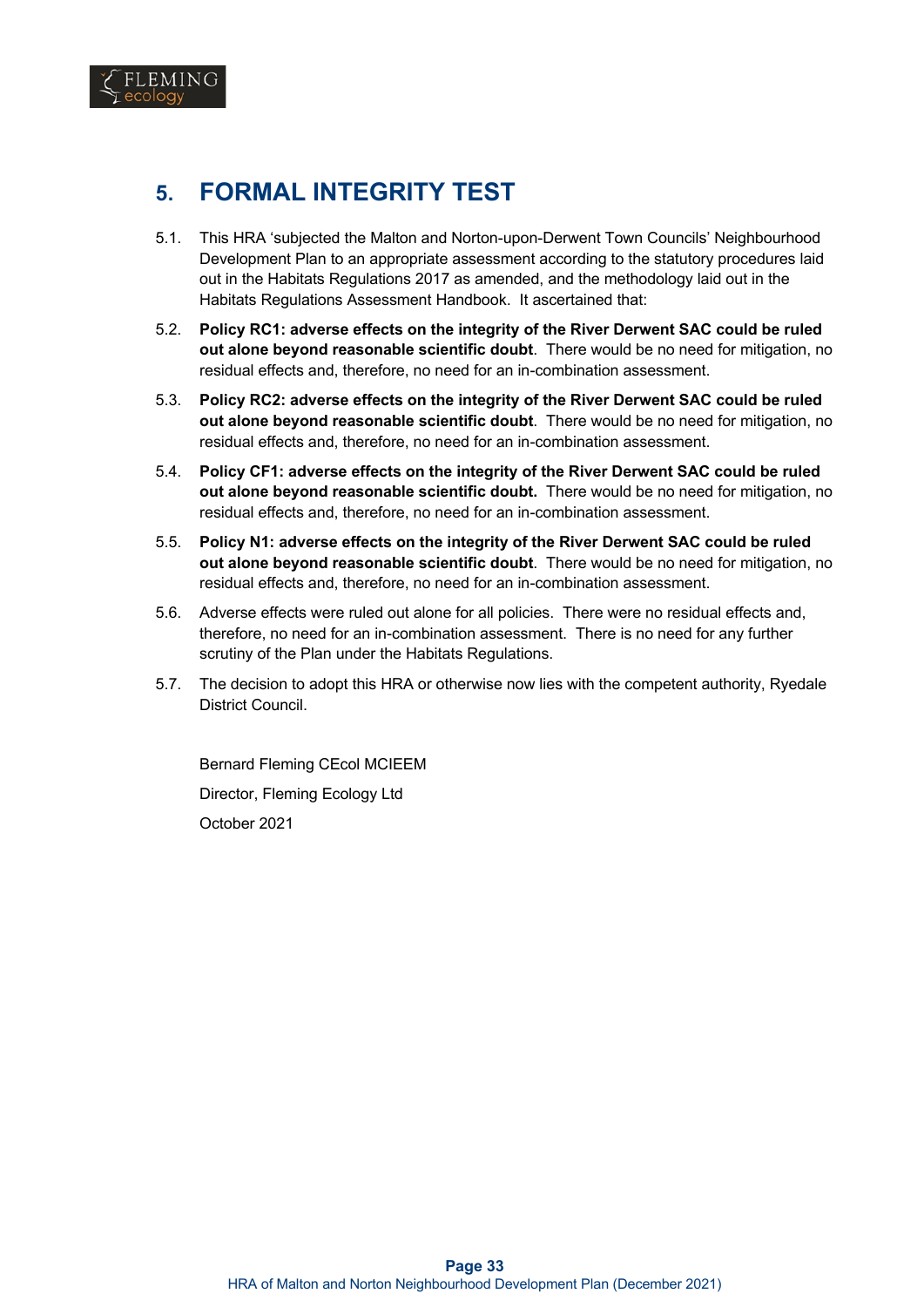

# **APPENDICES**

# **A. Identification of European sites at risk**

| Types of plan (or<br>potential effects)                 | Sites to scan for and check                                                                                                                                                         | Initial list of potentially<br>affected European sites                                                                                      | <b>Additional context</b>                                                                                                                                                                                                                                                                                                                                                                                    | <b>European sites</b><br>selected  |
|---------------------------------------------------------|-------------------------------------------------------------------------------------------------------------------------------------------------------------------------------------|---------------------------------------------------------------------------------------------------------------------------------------------|--------------------------------------------------------------------------------------------------------------------------------------------------------------------------------------------------------------------------------------------------------------------------------------------------------------------------------------------------------------------------------------------------------------|------------------------------------|
| 1. All plans<br>(terrestrial,<br>coastal and<br>marine) | Sites within the geographic area<br>covered by or intended to be relevant to<br>the plan                                                                                            | <b>River Derwent SAC</b>                                                                                                                    | This 'test' simply identifies all the European sites in<br>the Councils' administrative area. All sites present<br>will be included.                                                                                                                                                                                                                                                                         | <b>River Derwent</b><br><b>SAC</b> |
| 2. Plans that<br>could affect<br>aquatic features       | (a) Sites upstream or downstream of<br>the plan area in the case of river or<br>estuary sites                                                                                       | Lower Derwent Valley<br>SPA, SAC, Ramsar<br><b>River Derwent SAC</b>                                                                        | Effects considered are those associated with the<br>physical presence of built development and the<br>localised effects on surface/groundwater resources<br>and quality, resulting from changes in run-off,<br>sedimentation, erosion etc.<br>Given that the Lower Derwent Valley lies around                                                                                                                | <b>River Derwent</b><br><b>SAC</b> |
|                                                         |                                                                                                                                                                                     |                                                                                                                                             | 20km as the crow flies from the plan area, localised<br>effects on aquatic features can be confidently ruled<br>out from any further consideration for this European<br>site.                                                                                                                                                                                                                                |                                    |
|                                                         |                                                                                                                                                                                     |                                                                                                                                             | However, given that the River Derwent flows through<br>the Plan area, all features of the River Derwent SAC<br>remain vulnerable to development proposed in the<br>NDP even though the section within the town centres<br>is not designated.                                                                                                                                                                 |                                    |
|                                                         |                                                                                                                                                                                     |                                                                                                                                             | Note that the <i>indirect</i> effects of changes to<br>wastewater disposal are assessed separately under<br>'7b'.                                                                                                                                                                                                                                                                                            |                                    |
|                                                         | (b) Open water, peatland, fen, marsh<br>and other wetland sites with relevant<br>hydrological links to land within the plan<br>area, irrespective of distance from the<br>plan area | Ellers Wood and Sand<br>Dale SAC<br>Lower Derwent Valley<br>SPA, SAC, Ramsar<br>North York Moors SPA,<br><b>SAC</b><br>Strensall Common SAC | Effects considered are those associated with the<br>physical presence of built development and the<br>localised effects on surface/groundwater resources<br>and quality, resulting from changes in run-off,<br>sedimentation, erosion etc.<br>Given the distances, involved, all the listed sites lie<br>over 15km from the plan area, localised effects on<br>wetland features from the type of development | None                               |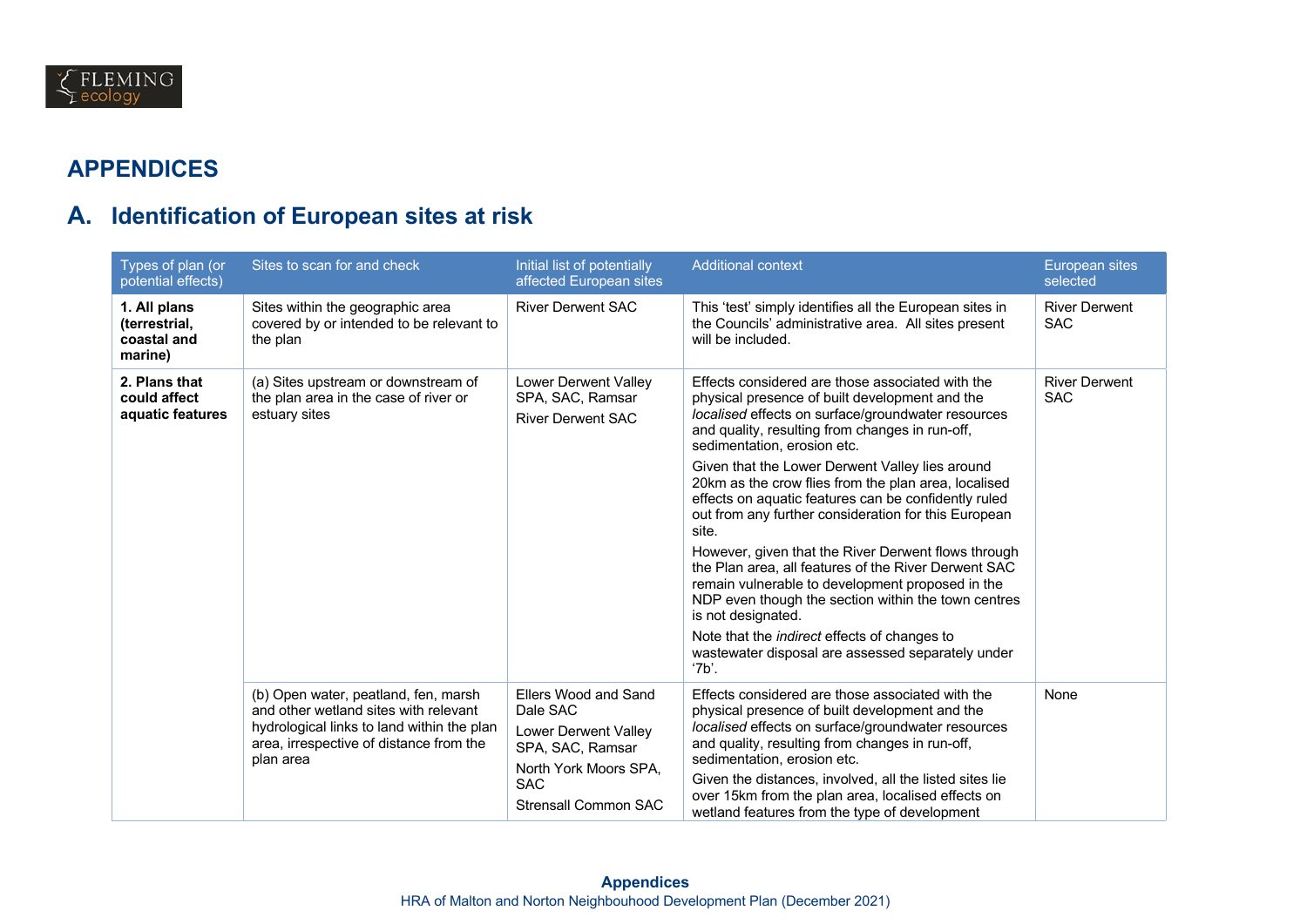| Types of plan (or<br>potential effects)                    | Sites to scan for and check                                                                                                                                                                                                                    | Initial list of potentially<br>affected European sites                      | <b>Additional context</b>                                                                                                                                                                                                                                                                                                                                                                                                                                                                                                                                                                                                                                                                                                                                                                                                                                                                                                                                               | <b>European sites</b><br>selected  |
|------------------------------------------------------------|------------------------------------------------------------------------------------------------------------------------------------------------------------------------------------------------------------------------------------------------|-----------------------------------------------------------------------------|-------------------------------------------------------------------------------------------------------------------------------------------------------------------------------------------------------------------------------------------------------------------------------------------------------------------------------------------------------------------------------------------------------------------------------------------------------------------------------------------------------------------------------------------------------------------------------------------------------------------------------------------------------------------------------------------------------------------------------------------------------------------------------------------------------------------------------------------------------------------------------------------------------------------------------------------------------------------------|------------------------------------|
|                                                            |                                                                                                                                                                                                                                                |                                                                             | proposed can be confidently ruled out from any<br>further consideration.<br>Note that the indirect effects of changes to<br>wastewater disposal are assessed separately under<br>'7b'.                                                                                                                                                                                                                                                                                                                                                                                                                                                                                                                                                                                                                                                                                                                                                                                  |                                    |
| 3. Plans that<br>could affect the<br>marine<br>environment | Sites that could be affected by changes<br>in water quality, currents or flows; or<br>effects on the inter-tidal or sub-tidal<br>areas or the seabed, or marine species                                                                        | None                                                                        | No European sites with marine features are<br>considered vulnerable to development proposed<br>within the plan                                                                                                                                                                                                                                                                                                                                                                                                                                                                                                                                                                                                                                                                                                                                                                                                                                                          | None                               |
| 4. Plans that<br>could affect the<br>coast                 | Sites in the same coastal 'cell', or part<br>of the same coastal ecosystem, or<br>where there are interrelationships with<br>or between different physical coastal<br>processes                                                                | None                                                                        | No European sites with coastal features are<br>considered vulnerable to development proposed<br>within the plan                                                                                                                                                                                                                                                                                                                                                                                                                                                                                                                                                                                                                                                                                                                                                                                                                                                         | None                               |
| 5. Plans that<br>could affect<br>mobile species            | Sites whose qualifying features include<br>mobile species which may be affected<br>by the plan irrespective of the location<br>of the plan's proposals or whether the<br>species would be in or out of the site<br>when they might be affected | <b>Lower Derwent Valley</b><br>SPA, SAC, Ramsar<br><b>River Derwent SAC</b> | This considers direct impacts of plan proposals on<br>mobile species.<br>Although otters can range widely along suitable<br>waterways, given the distance to those which occupy<br>the Lower Derwent Valley 20km to the south can be<br>considered distinct from those which make frequent<br>and regular use of the stretch of the River Derwent in<br>around Malton and Norton. Therefore, impacts on the<br>Lower Derwent Valley SAC can be ruled out.<br>Similarly, impacts on both the breeding and wintering<br>bird populations which use 'functionally-linked land'<br>outside the designated site are highly unlikely given<br>the distances involved and so too can be ruled out.<br>However, given the development proposals in close<br>proximity to the River Derwent SAC, impacts on the<br>otter, bullhead and lamprey populations of the river<br>cannot be ruled out.<br>Therefore, these features of the River Derwent will be<br>considered further. | <b>River Derwent</b><br><b>SAC</b> |
| 6. Plans that<br>could increase                            | (a) Such European sites in the plan<br>area                                                                                                                                                                                                    | <b>River Derwent SAC</b><br>(within the plan area)                          | The Plan makes provision for unspecified<br>development in a small number of locations in                                                                                                                                                                                                                                                                                                                                                                                                                                                                                                                                                                                                                                                                                                                                                                                                                                                                               | <b>River Derwent</b><br><b>SAC</b> |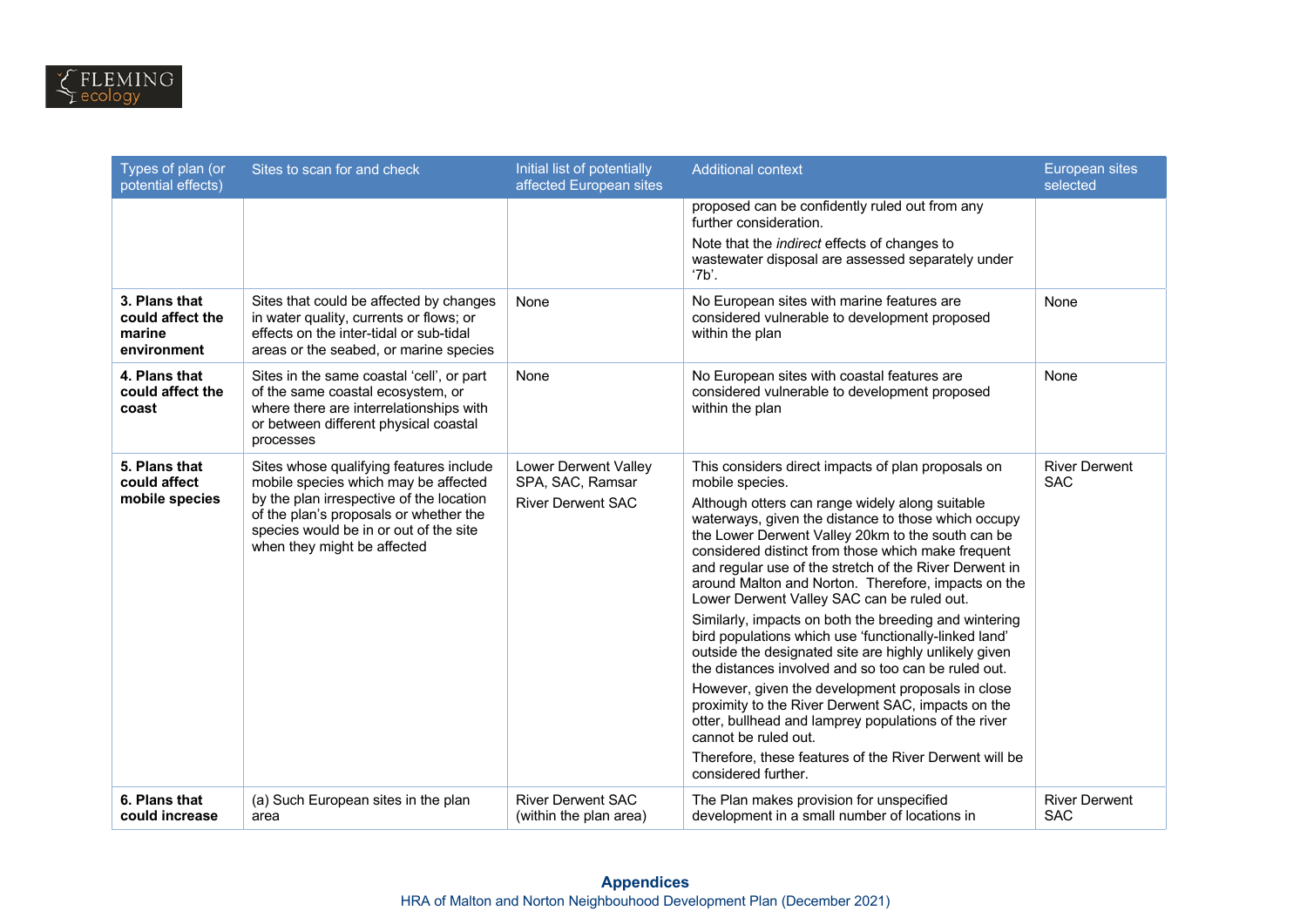

| Types of plan (or<br>potential effects)                       | Sites to scan for and check                                                                                                                                                                                                                                                                                                                                                                                    | Initial list of potentially<br>affected European sites                                                                         | <b>Additional context</b>                                                                                                                                                                                                                                                                                                                                                                                                                                                                                                                                                                                                                                                                                                                                                                                      | European sites<br>selected |
|---------------------------------------------------------------|----------------------------------------------------------------------------------------------------------------------------------------------------------------------------------------------------------------------------------------------------------------------------------------------------------------------------------------------------------------------------------------------------------------|--------------------------------------------------------------------------------------------------------------------------------|----------------------------------------------------------------------------------------------------------------------------------------------------------------------------------------------------------------------------------------------------------------------------------------------------------------------------------------------------------------------------------------------------------------------------------------------------------------------------------------------------------------------------------------------------------------------------------------------------------------------------------------------------------------------------------------------------------------------------------------------------------------------------------------------------------------|----------------------------|
| recreational<br>pressure on<br><b>European sites</b>          |                                                                                                                                                                                                                                                                                                                                                                                                                |                                                                                                                                | proximity to the River Derwent SAC. If pursued, this<br>could result in an increase in recreational pressure on<br>the SAC and so this requires further consideration.                                                                                                                                                                                                                                                                                                                                                                                                                                                                                                                                                                                                                                         |                            |
| potentially<br>vulnerable or<br>sensitive to such<br>pressure |                                                                                                                                                                                                                                                                                                                                                                                                                |                                                                                                                                | The plan encourages the development of both horse<br>racing and other tourist attractions but does not<br>allocate land for either and at present these remain<br>aspirations. Even if pursued, it is not anticipated that<br>visitors to those destinations would increase pressure<br>on the River Derwent to which there is only limited<br>access through much of the plan area. Consequently,<br>the impact of these proposals can be discounted.<br>Modest proposals are encouraged on land adjacent to<br>the river in the town centre albeit adjacent to a stretch<br>that isn't designated. Despite this, the potential exists<br>for an increase in recreational pressure from existing<br>residents to harm the qualifying features.<br>Therefore, the River Derwent will be considered<br>further. |                            |
|                                                               | (b) Such European sites within an<br>agreed zone of influence or other<br>reasonable and evidence-based travel<br>distance of the plan area boundaries<br>that may be affected by local<br>recreational or other visitor pressure<br>from within the plan area                                                                                                                                                 | <b>River Derwent SAC</b><br>(upstream and<br>downstream but beyond<br>the plan area)                                           | Given that proposals for recreational facilities (see<br>above) are rather modest, any impacts are likely to be<br>very localised restricting impacts to those stretches of<br>the River Derwent within the plan area. Therefore,<br>impacts on all other, more distant sites can be ruled<br>out.<br>Therefore, only the River Derwent within the plan area<br>will be considered further.                                                                                                                                                                                                                                                                                                                                                                                                                    | None                       |
|                                                               | (c) Such European sites within an<br>agreed zone of influence or other<br>evidence-based longer travel distance<br>of the plan area, which are major<br>(regional or national) visitor attractions<br>such as European sites which are<br>National Nature Reserves where public<br>visiting is promoted, sites in National<br>Parks, coastal sites and sites in other<br>major tourist or visitor destinations | Peak District SPA, SAC<br>Flamborough Head SPA<br>North York Moors SPA,<br><b>SAC</b><br>Yorkshire Dales SPA and<br><b>SAC</b> | The popular tourist destinations sites of the Peak<br>District, Flamborough Head, North York Moors and<br>Yorkshire Dales are considered too distant to be<br>affected by any credible threats from the type of<br>development proposed and are removed from any<br>further consideration in this HRA.                                                                                                                                                                                                                                                                                                                                                                                                                                                                                                         | None                       |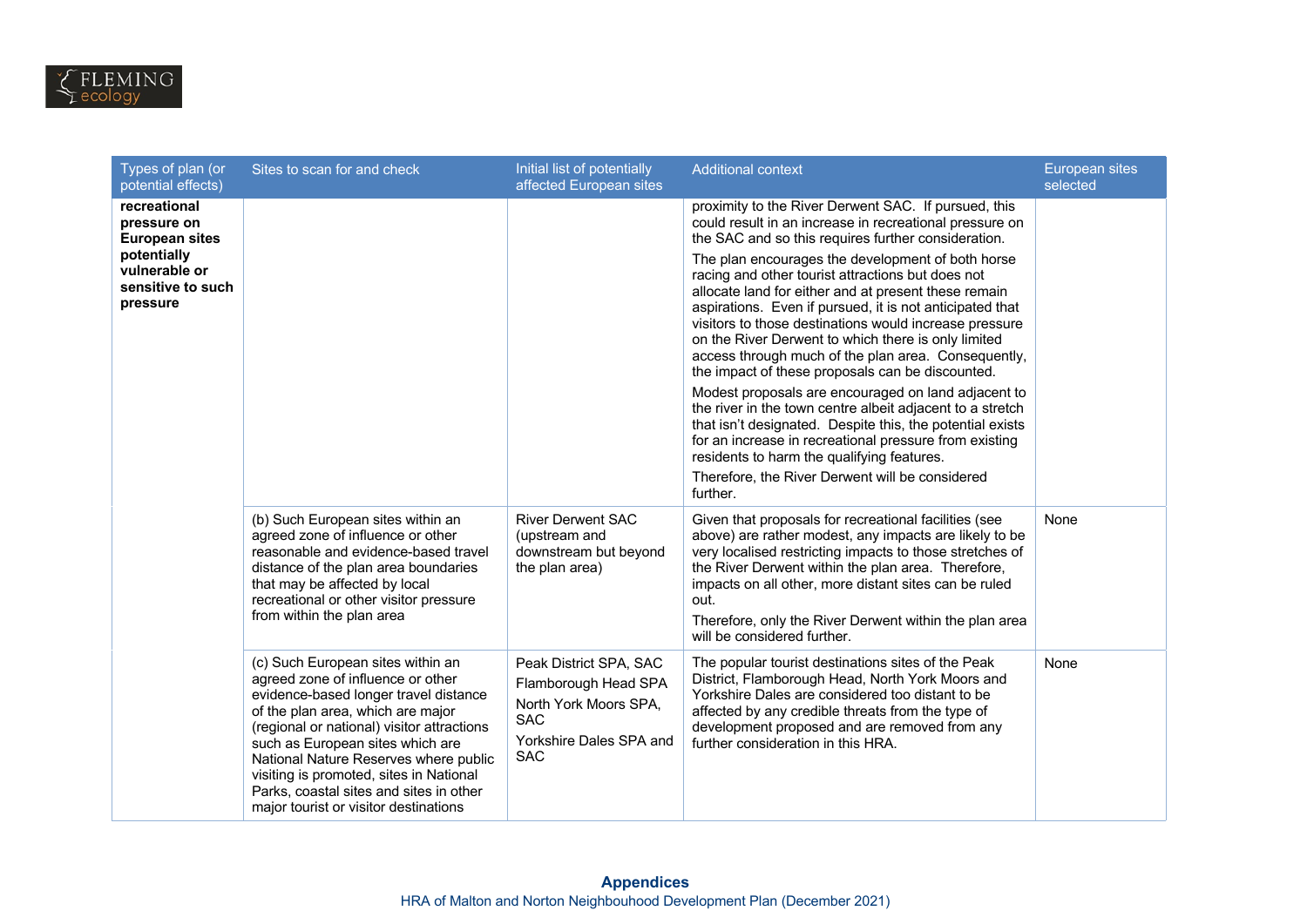| Types of plan (or<br>potential effects)                         | Sites to scan for and check                                                                                                                                                                                                                                                                                                           | Initial list of potentially<br>affected European sites                                                                                                                         | <b>Additional context</b>                                                                                                                                                                                                                                                                                                                                                                                                                                                                                                          | <b>European sites</b><br>selected |
|-----------------------------------------------------------------|---------------------------------------------------------------------------------------------------------------------------------------------------------------------------------------------------------------------------------------------------------------------------------------------------------------------------------------|--------------------------------------------------------------------------------------------------------------------------------------------------------------------------------|------------------------------------------------------------------------------------------------------------------------------------------------------------------------------------------------------------------------------------------------------------------------------------------------------------------------------------------------------------------------------------------------------------------------------------------------------------------------------------------------------------------------------------|-----------------------------------|
| 7. Plans that<br>would increase<br>the amount of<br>development | (a) Sites in the plan area or beyond that<br>are used for, or could be affected by,<br>water abstraction irrespective of<br>distance from the plan area                                                                                                                                                                               | Ellers Wood and Sand<br>Dale SAC<br>Lower Derwent Valley<br>SPA, SAC, Ramsar<br>North York Moors SPA,<br><b>SAC</b><br><b>River Derwent SAC</b><br><b>Strensall Common SAC</b> | The plan does not promote intensive development<br>and so the need for additional water abstraction does<br>not arise.<br>Furthermore, the HRA of Yorkshire Water's Water<br>Resources Management Plan found that there were<br>unlikely to be any significant effects on European<br>sites from anticipated development in the region<br>anyway, either alone or in combination with other<br>plans or projects <sup>36</sup> .<br>Therefore, all potentially affected sites can therefore<br>be ruled out from further scrutiny. | None                              |
|                                                                 | (b) Sites used for, or could be affected<br>by, discharge of effluent from<br>wastewater treatment works or other<br>waste management streams serving<br>the plan area, irrespective of distance<br>from the plan area                                                                                                                | Lower Derwent Valley<br>SAC, Ramsar<br><b>River Derwent SAC</b>                                                                                                                | The plan does not promote intensive development<br>and so the need for additional effluent discharge does<br>not arise.<br>Therefore, all potentially affected sites can be ruled<br>out from further scrutiny.                                                                                                                                                                                                                                                                                                                    | None                              |
|                                                                 | (c) Sites that could be affected by the<br>provision of new or extended transport<br>or other infrastructure                                                                                                                                                                                                                          | <b>River Derwent SAC</b>                                                                                                                                                       | Although the plan seeks to safeguard land to allow for<br>future transport infrastructure, no actual projects are<br>proposed                                                                                                                                                                                                                                                                                                                                                                                                      | None                              |
|                                                                 | (d) Sites that could be affected by<br>increased deposition of air pollutants<br>arising from the proposals, including<br>emissions from significant increases in<br>traffic                                                                                                                                                          | Lower Derwent Valley<br>SPA, SAC, Ramsar<br><b>River Derwent SAC</b><br>Strensall Common SAC                                                                                   | The plan does not contain proposals that will<br>meaningfully increase road traffic within the plan area<br>or beyond.<br>Therefore, all potentially affected sites can be ruled<br>out from further scrutiny.                                                                                                                                                                                                                                                                                                                     | None                              |
| 8 Plans for linear<br>developments or<br>infrastructure         | Sites within a specified distance from<br>the centre line of the proposed route (or<br>alternative routes), the distance may be<br>varied for differing types of site /<br>qualifying features and in the absence<br>of established good practice standards,<br>distance(s) to be agreed by the<br>statutory nature conservation body | <b>River Derwent SAC</b>                                                                                                                                                       | No such infrastructure proposed                                                                                                                                                                                                                                                                                                                                                                                                                                                                                                    | None                              |

<sup>36</sup> Water Resource Management Plan 2014 Strategic Environmental Assessment Post Adoption Statement Cascade/Yorkshire Water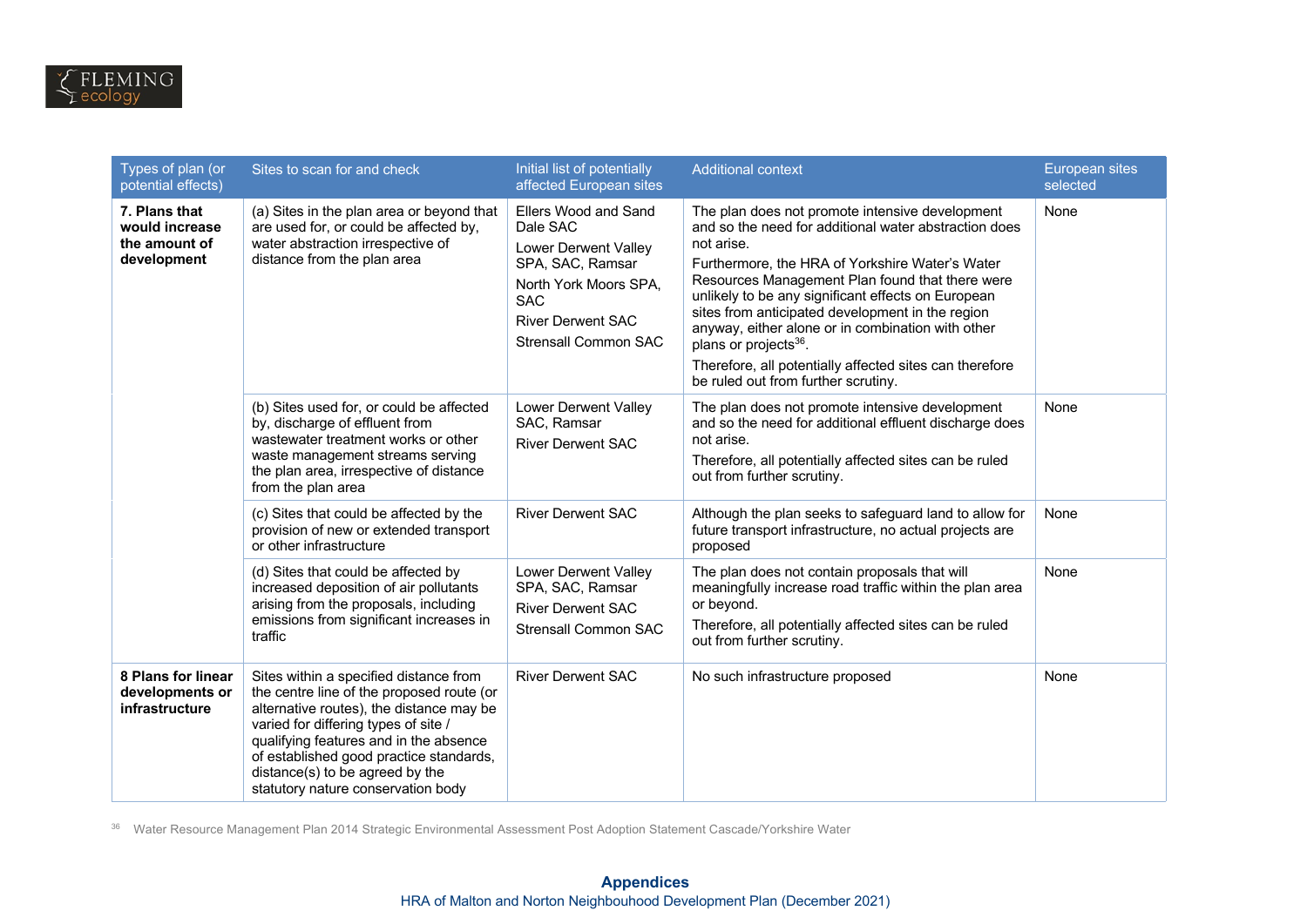| Types of plan (or<br>potential effects)                                                                                                                                         | Sites to scan for and check                                                                                                                                                                                                                                                                                                          | Initial list of potentially<br>affected European sites | <b>Additional context</b>   | <b>European sites</b><br>selected |
|---------------------------------------------------------------------------------------------------------------------------------------------------------------------------------|--------------------------------------------------------------------------------------------------------------------------------------------------------------------------------------------------------------------------------------------------------------------------------------------------------------------------------------|--------------------------------------------------------|-----------------------------|-----------------------------------|
| 9. Plans that<br>introduce new<br>activities or new<br>uses into the<br>marine, coastal<br>or terrestrial<br>environment                                                        | Sites considered to have qualifying<br>features potentially vulnerable or<br>sensitive to the effects of the new<br>activities proposed by the plan                                                                                                                                                                                  | <b>River Derwent SAC</b>                               | No such activities proposed | None                              |
| 10. Plans that<br>could change<br>the nature, area,<br>extent, intensity,<br>density, timing<br>or scale of<br>existing<br>activities or uses                                   | Sites considered to have qualifying<br>features potentially vulnerable or<br>sensitive to the effects of the changes<br>to existing activities proposed by the<br>plan                                                                                                                                                               | <b>River Derwent SAC</b>                               | No such activities proposed | None                              |
| 11. Plans that<br>could change<br>the quantity,<br>quality, timing,<br>treatment or<br>mitigation of<br>emissions or<br>discharges to<br>air, water or soil                     | Sites considered to have qualifying<br>features potentially vulnerable or<br>sensitive to the changes in emissions or<br>discharges that could arise as a result<br>of the plan                                                                                                                                                      | <b>River Derwent SAC</b>                               | No such activities proposed | None                              |
| 12. Plans that<br>could change<br>the quantity,<br>volume, timing,<br>rate, or other<br>characteristics<br>of biological<br>resources<br>harvested,<br>extracted or<br>consumed | Sites whose qualifying features include<br>the biological resources which the plan<br>may affect, or whose qualifying features<br>depend on the biological resources<br>which the plan may affect, for example<br>as prey species or supporting habitat or<br>which may be disturbed by the<br>harvesting, extraction or consumption | <b>River Derwent SAC</b>                               | No such activities proposed | None                              |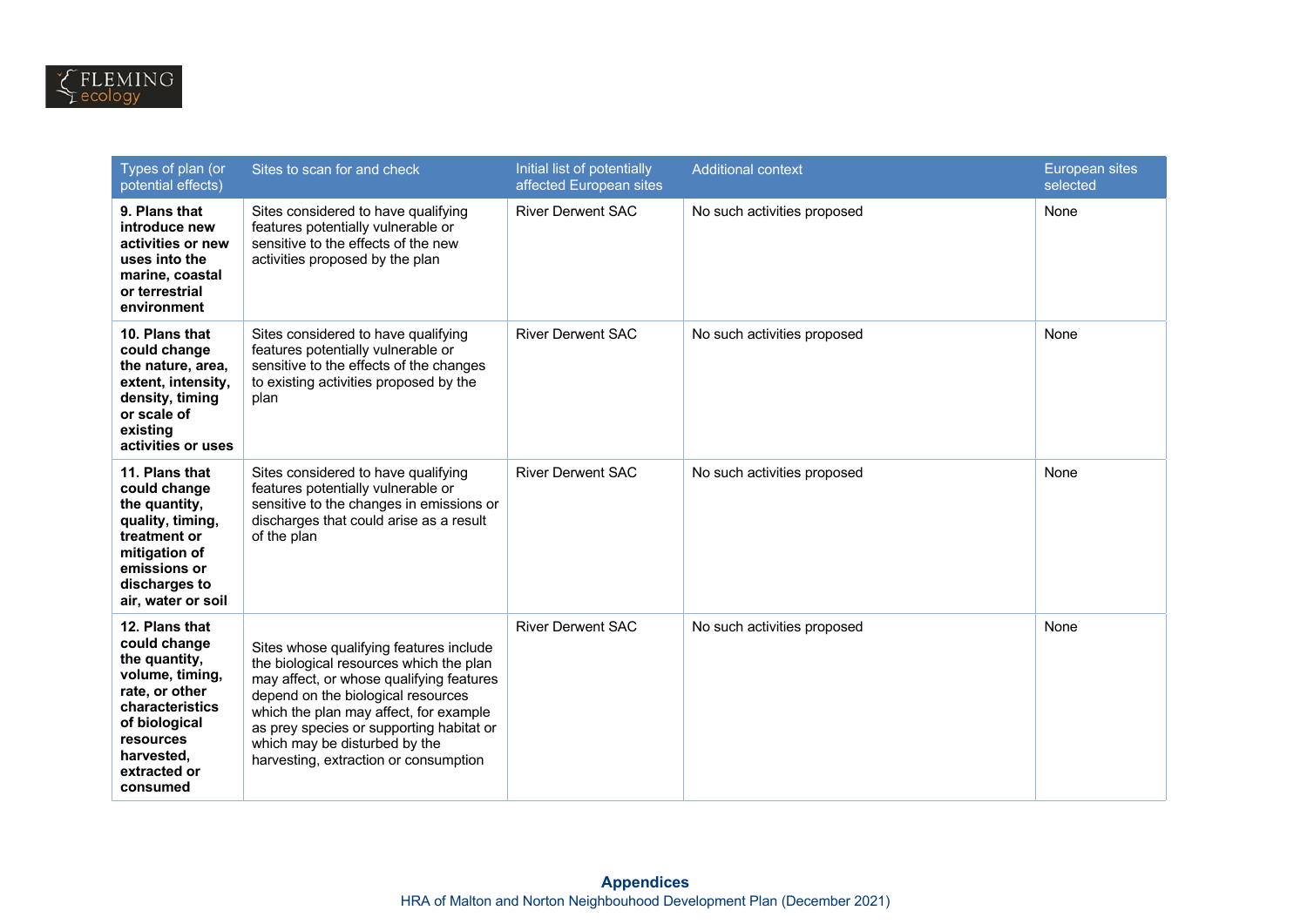| Types of plan (or<br>potential effects)                                                                                                                                                                         | Sites to scan for and check                                                                                                                                                                                                                                 | Initial list of potentially<br>affected European sites               | <b>Additional context</b>                                                                                                                                                                                                                                                                                                            | European sites<br>selected |
|-----------------------------------------------------------------------------------------------------------------------------------------------------------------------------------------------------------------|-------------------------------------------------------------------------------------------------------------------------------------------------------------------------------------------------------------------------------------------------------------|----------------------------------------------------------------------|--------------------------------------------------------------------------------------------------------------------------------------------------------------------------------------------------------------------------------------------------------------------------------------------------------------------------------------|----------------------------|
| 13. Plans that<br>could change<br>the quantity,<br>volume, timing,<br>rate, or other<br>characteristics<br>of physical<br>resources<br>extracted or<br>consumed                                                 | Sites whose qualifying features rely on<br>the non-biological resources which the<br>plan may affect, for example, as habitat<br>or a physical environment on which<br>habitat may develop or which may be<br>disturbed by the extraction or<br>consumption | <b>River Derwent SAC</b>                                             | No such activities proposed                                                                                                                                                                                                                                                                                                          | None                       |
| 14. Plans which<br>could introduce<br>or increase, or<br>alter the timing.<br>nature or<br>location of<br>disturbance to<br>species                                                                             | Sites whose qualifying features are<br>considered to be potentially sensitive to<br>disturbance, for example as a result of<br>noise, activity or movement, or the<br>presence of disturbing features that<br>could be brought about by the plan            | Lower Derwent Valley<br>SPA, SAC, Ramsar<br><b>River Derwent SAC</b> | For the purposes of this HRA, it is considered that the<br>effects of this category will be captured effectively via<br>the application of criteria 5 (mobile species) and/or 6<br>(recreation).<br>Therefore, this criterion is screened out to avoid<br>duplication and will be removed from further<br>consideration in this HRA. | None                       |
| 15. Plans which<br>could introduce<br>or increase or<br>change the<br>timing, nature or<br>location of light<br>or noise<br>pollution                                                                           | Sites whose qualifying features are<br>considered to be potentially sensitive to<br>the effects of changes in light or noise<br>that could be brought about by the plan                                                                                     | <b>River Derwent SAC</b>                                             | For the purposes of this HRA, it is considered that the<br>effects of this category will be captured effectively via<br>the application of criteria 5 (mobile species) and/or 6<br>(recreation).<br>Therefore, this criterion is screened out to avoid<br>duplication and will be removed from further<br>consideration in this HRA. | None                       |
| 16. Plans which<br>could introduce<br>or increase a<br>potential cause<br>of mortality of<br>species                                                                                                            | Sites whose qualifying features are<br>considered to be potentially sensitive to<br>the source of new or increased<br>mortality that could be brought about by<br>the plan                                                                                  | <b>River Derwent SAC</b>                                             | No such activities proposed                                                                                                                                                                                                                                                                                                          | None                       |
| Extract from The Habitats Regulations Assessment Handbook, www.dtapublications.co.uk<br>© DTA Publications Limited (November) 2018 all rights reserved<br>This work is registered with the UK Copyright Service |                                                                                                                                                                                                                                                             |                                                                      |                                                                                                                                                                                                                                                                                                                                      |                            |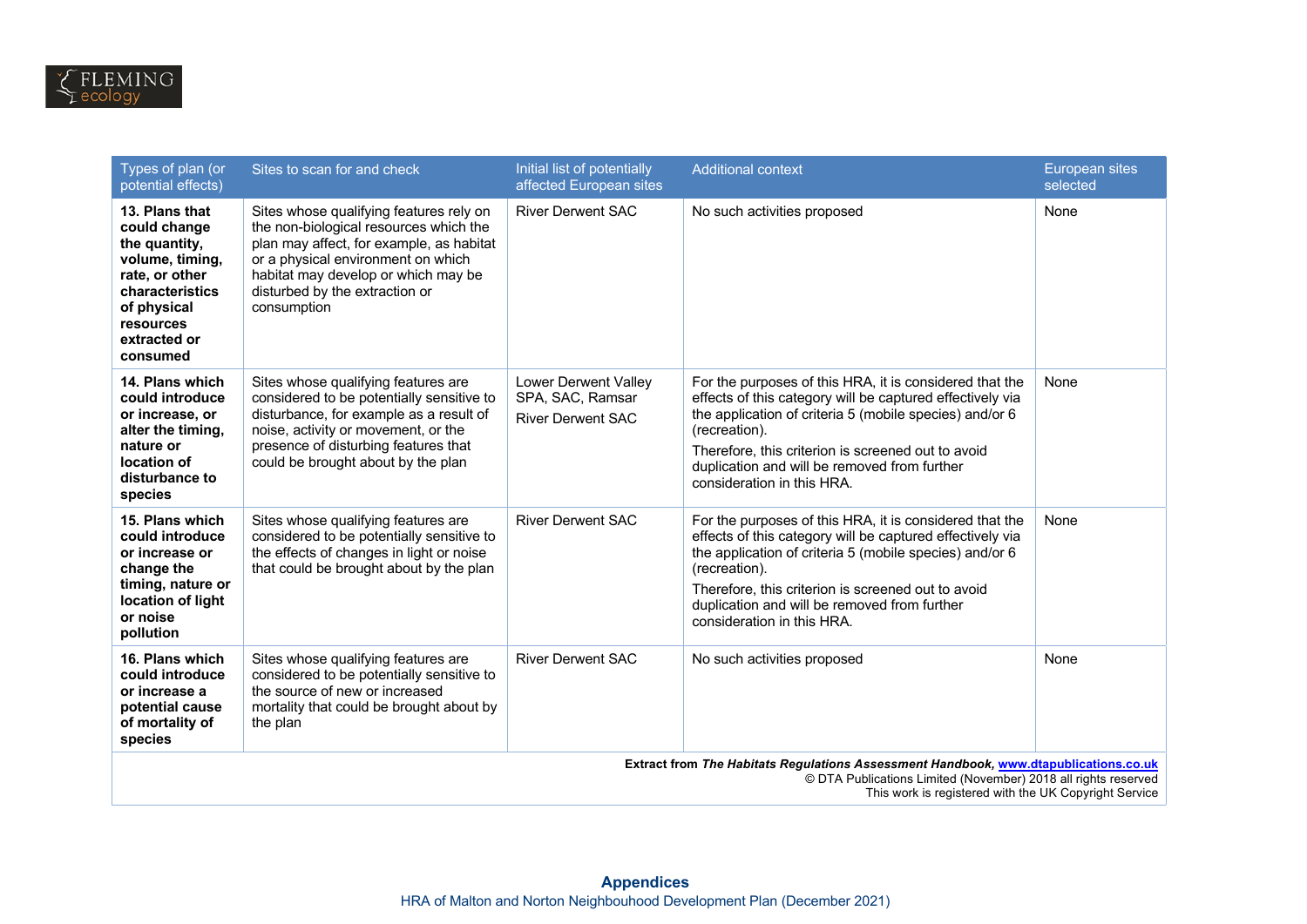

# **B. River Derwent Citation and Qualifying Features**

| <b>River Derwent SAC</b> |                                                                                                                                                                                                                                                                                                                                                                                                                                                       |  |  |  |  |
|--------------------------|-------------------------------------------------------------------------------------------------------------------------------------------------------------------------------------------------------------------------------------------------------------------------------------------------------------------------------------------------------------------------------------------------------------------------------------------------------|--|--|--|--|
| SAC                      | EC Directive 92/43 on the Conservation of Natural Habitats and of Wild Fauna<br>and Flora                                                                                                                                                                                                                                                                                                                                                             |  |  |  |  |
| Citation<br>including    | <b>Citation for Special Area of Conservation (SAC)</b>                                                                                                                                                                                                                                                                                                                                                                                                |  |  |  |  |
| qualifying               | <b>Name: River Derwent</b>                                                                                                                                                                                                                                                                                                                                                                                                                            |  |  |  |  |
| features                 | Unitary Authority/County: East Riding of Yorkshire, North Yorkshire, York                                                                                                                                                                                                                                                                                                                                                                             |  |  |  |  |
|                          | <b>SAC status: Designated on 1 April 2005</b>                                                                                                                                                                                                                                                                                                                                                                                                         |  |  |  |  |
|                          | Grid reference: SE704474                                                                                                                                                                                                                                                                                                                                                                                                                              |  |  |  |  |
|                          | <b>SAC EU code: UK0030253</b>                                                                                                                                                                                                                                                                                                                                                                                                                         |  |  |  |  |
|                          | Area (ha): 411.23                                                                                                                                                                                                                                                                                                                                                                                                                                     |  |  |  |  |
|                          | <b>Component SSSI: River Derwent SSSI</b>                                                                                                                                                                                                                                                                                                                                                                                                             |  |  |  |  |
|                          | Site description:                                                                                                                                                                                                                                                                                                                                                                                                                                     |  |  |  |  |
|                          | The Yorkshire Derwent is considered to represent one of the best British examples of<br>the classic river profile. This lowland section, stretching from Ryemouth to the<br>confluence with the Ouse, supports diverse communities of aquatic flora and fauna.<br>Fed from an extensive upland catchment, the lowland course of the Derwent has been<br>considerably diverted and extended as a result of glacial action in the Vale of<br>Pickering. |  |  |  |  |
|                          | The river supports an aquatic flora uncommon in Northern Britain. Several species,<br>including river water-dropwort Oenanthe fluviatilis, flowering rush Butomus umbellatus,<br>shining pondweed Potamogeton lucens, arrowhead Sagittaria sagittifolia, opposite-<br>leaved pondweed Groenlandia densa and narrow-leaved water-parsnip Berula erecta<br>are more typically found in lowland rivers in southern England.                              |  |  |  |  |
|                          | The Derwent is noted for the diversity of its fish communities, which include river<br>Lampetra fluviatilis and sea lampreys Petromyzon marinus populations that spawn in<br>the lower reaches, as well as bullhead Cottus gobio. The diverse habitats also support<br>otters Lutra lutra.                                                                                                                                                            |  |  |  |  |
|                          | Qualifying habitats: The site is designated under article 4(4) of the Directive<br>(92/43/EEC) as it hosts the following habitats listed in Annex I:                                                                                                                                                                                                                                                                                                  |  |  |  |  |
|                          | Water courses of plain to montane levels with the Ranunculion fluitantis and<br>Callitricho-Batrachion vegetation. (Rivers with floating vegetation often dominated by<br>water-crowfoot)                                                                                                                                                                                                                                                             |  |  |  |  |
|                          | Qualifying species: The site is designated under article 4(4) of the Directive<br>(92/43/EEC) as it hosts the following species listed in Annex II:                                                                                                                                                                                                                                                                                                   |  |  |  |  |
|                          | <b>Bullhead Cottus gobio</b>                                                                                                                                                                                                                                                                                                                                                                                                                          |  |  |  |  |
|                          | River lamprey Lampetra fluviatilis                                                                                                                                                                                                                                                                                                                                                                                                                    |  |  |  |  |
|                          | Otter Lutra lutra                                                                                                                                                                                                                                                                                                                                                                                                                                     |  |  |  |  |
|                          | Sea lamprey Petromyzon marinus                                                                                                                                                                                                                                                                                                                                                                                                                        |  |  |  |  |
|                          |                                                                                                                                                                                                                                                                                                                                                                                                                                                       |  |  |  |  |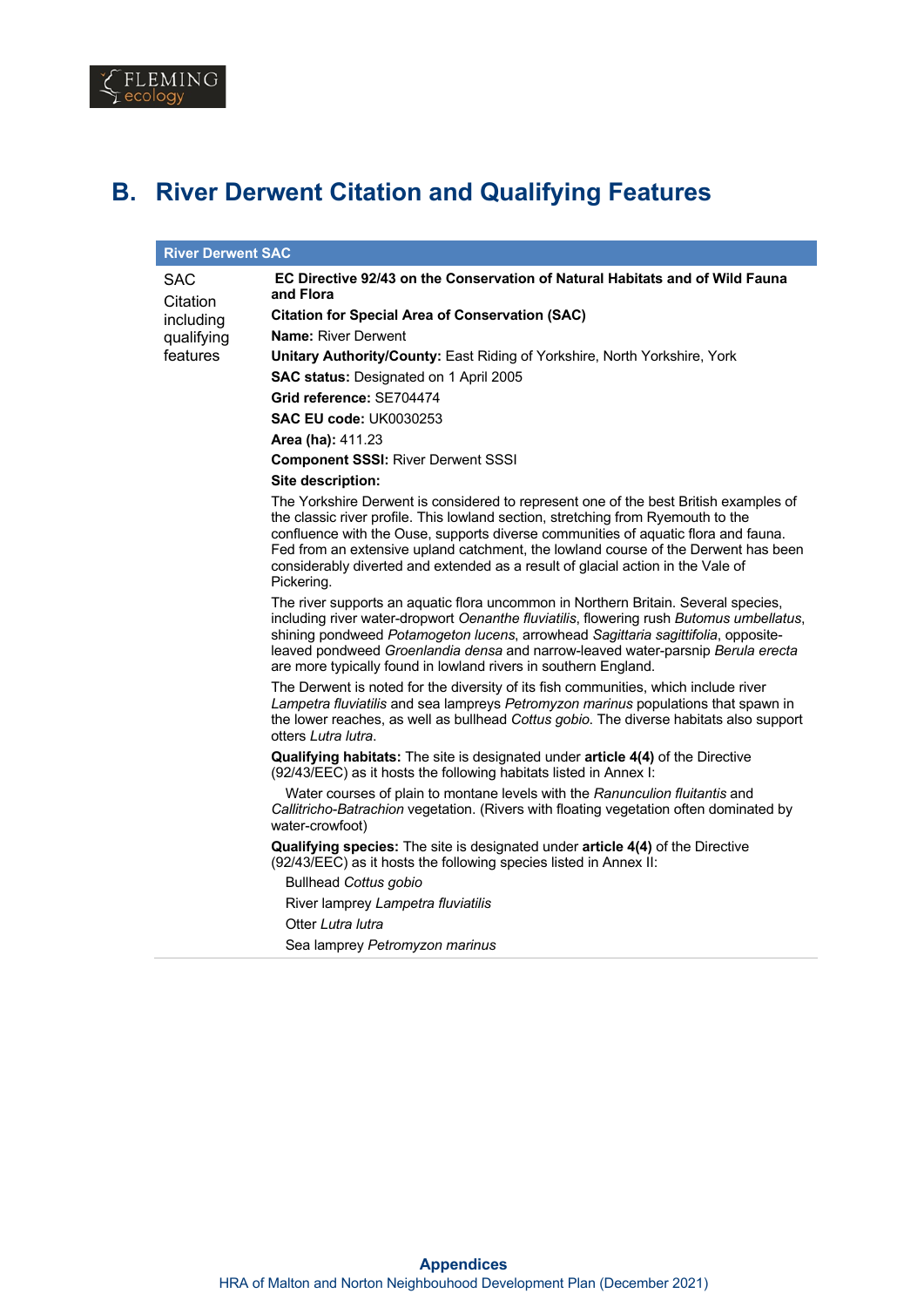# **C. Record of preliminary screening of proposed policies**

| <b>Policy</b>                                                                                                      | <b>Rationale</b>                                                                                                                                                                                                                                                                                                                                                                                                                                                                                               | <b>Screening outcome</b> |
|--------------------------------------------------------------------------------------------------------------------|----------------------------------------------------------------------------------------------------------------------------------------------------------------------------------------------------------------------------------------------------------------------------------------------------------------------------------------------------------------------------------------------------------------------------------------------------------------------------------------------------------------|--------------------------|
| Vision                                                                                                             | This policy represents a vision or aspirations for the<br>Neighbourhood and provides a series of broad objectives. It<br>does not directly lead to development and cannot have any<br>effect on a on a European site.                                                                                                                                                                                                                                                                                          | A - Screened out         |
| <b>TM1: Protection</b><br>and<br>Enhancement of<br>Pedestrian.<br>Cycle and<br><b>Bridleway</b><br><b>Networks</b> | This policy seeks to safeguard the existing pedestrian, cycle<br>and bridleway networks before identifying criteria to evaluate<br>possible future development proposals. It does not directly<br>lead to development and so cannot have any effect on a on a<br>European site.                                                                                                                                                                                                                                | G - Screened out         |
| TM2: New<br>Pedestrian and<br>Cycle<br>River/Railway<br>Crossing                                                   | This policy seeks to safeguard land from development that<br>would prevent the possible, future construction of a new<br>pedestrian and cycle crossing of the River Derwent (though<br>outside the SAC) and adjacent railway line. It does not<br>directly lead to development (ie construction of a new bridge)<br>and therefore cannot have any effect on a on a European<br>site.                                                                                                                           | G - Screened out         |
| TM3: Highway<br>Improvement<br>Schemes                                                                             | This policy seeks to safeguard land from development that<br>would prevent the possible, future implementation of a<br>number of highway improvements across a range of<br>locations within and around both towns that range from<br>relatively modest changes to junctions to the construction of<br>a new by-pass. It does not directly lead to development (ie<br>construction of the individual projects) and therefore cannot<br>have any effect on a on a European site.                                 | G - Screened out         |
| TM4: County<br><b>Bridge Level</b><br>Crossing                                                                     | This policy seeks to encourage improvements to the layout<br>and functioning of the existing level crossing that lies almost<br>adjacent to the SAC. Improvements would be provided by<br>developer contributions. However, no specific project is<br>promoted and this policy cannot directly lead to development<br>and therefore cannot have any effect on a on a European<br>site.<br>No increase in traffic is promoted and a reduction in standing<br>traffic may reduce nitrogen deposition on the SAC. | G - Screened out         |
| TM5: New<br>Vehicular<br>River/Railway<br>Crossing                                                                 | This policy seeks to safeguard land from development that<br>would prevent the possible, future construction of a new<br>vehicular crossing of the River Derwent (though outside the<br>SAC) and adjacent railway line. It does not directly lead to<br>development (ie construction of a new bridge) and therefore<br>cannot have any effect on a on a European site.                                                                                                                                         | G - Screened out         |
| TM6:<br>Development of<br>Non-allocated<br>sites                                                                   | This policy seeks to apply tests to new development above a<br>minimum size to ensure that harmful effects on traffic<br>management in the towns does not arise. It does not directly<br>lead to development and therefore cannot have any effect on<br>a on a European site.                                                                                                                                                                                                                                  | G - Screened out         |
| TM7: Electric<br><b>Vehicle Charging</b><br>Infrastructure                                                         | This policy seeks to secure the provision of vehicle chargers<br>with new residential development. It does not directly lead to<br>development therefore cannot have any effect on a on a<br>European site.                                                                                                                                                                                                                                                                                                    | G - Screened out         |
| RC1: Malton and<br>Norton River                                                                                    | This policy seeks to encourage the development of new open<br>space and so increase recreational use of a 1.2km stretch of                                                                                                                                                                                                                                                                                                                                                                                     | I-Screened in            |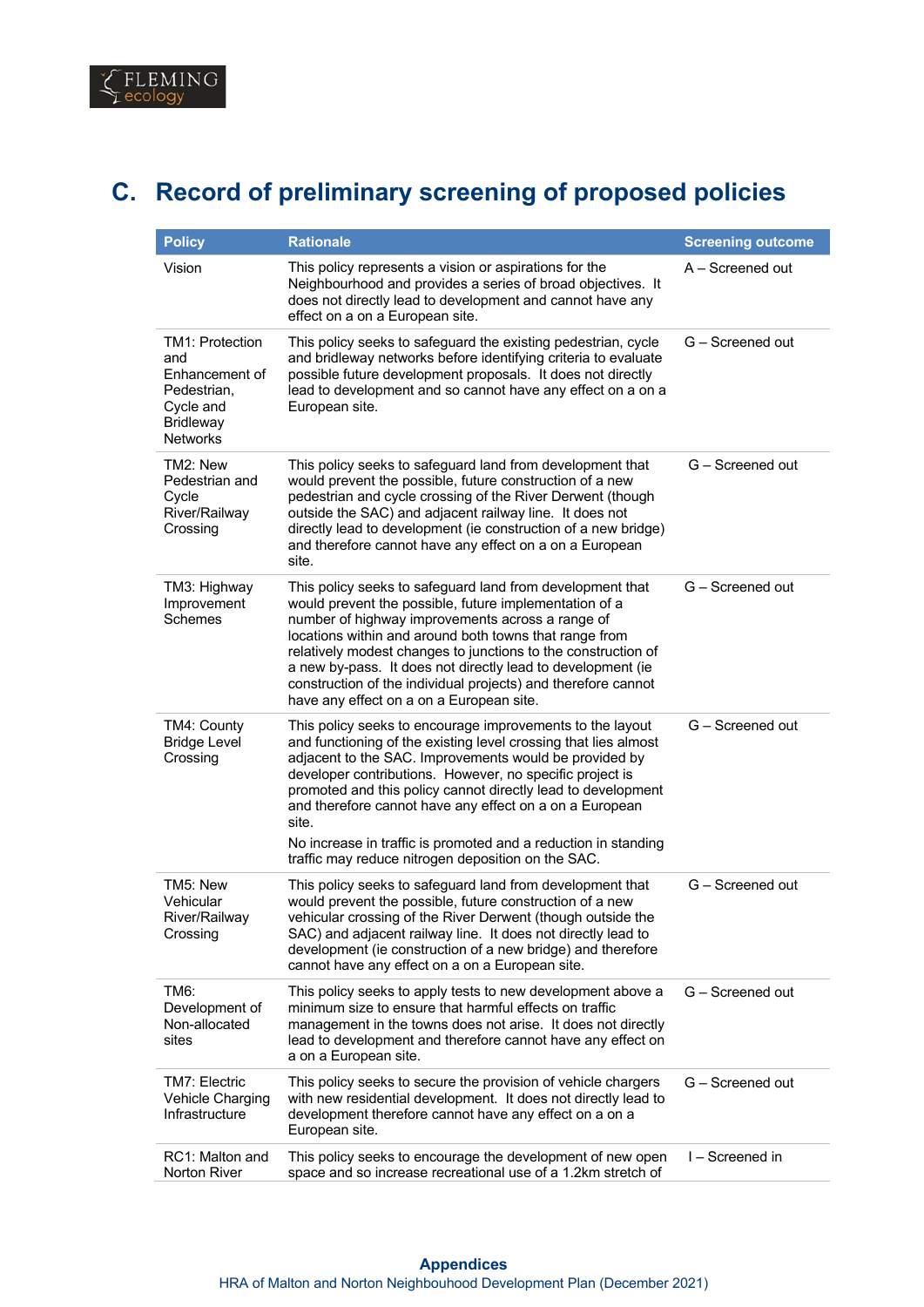

| <b>Policy</b>                                                                    | <b>Rationale</b>                                                                                                                                                                                                                                                                                                                                                                                                                                | <b>Screening outcome</b> |
|----------------------------------------------------------------------------------|-------------------------------------------------------------------------------------------------------------------------------------------------------------------------------------------------------------------------------------------------------------------------------------------------------------------------------------------------------------------------------------------------------------------------------------------------|--------------------------|
| Corridor<br>Development                                                          | both banks of land adjacent to the River Derwent; it occupies<br>land adjacent to both designated and non-designated<br>stretches of the river which provides a direct hydraulic link to<br>the entire European site.                                                                                                                                                                                                                           |                          |
|                                                                                  | Although relatively modest in scope the land is not allocated<br>for this purpose in the Ryedale local plan and the desired<br>effect is to increase recreational activities on land adjacent to<br>the river and includes the possible change of use of existing<br>buildings to provide, perhaps, a café.                                                                                                                                     |                          |
|                                                                                  | Consequently, harmful effects from construction and<br>recreational pressure on the aquatic and mobile features of<br>the SAC cannot be ruled out and so this policy is carried<br>forward for formal screening.                                                                                                                                                                                                                                |                          |
| $RC2$ :<br>Regeneration of<br>Land North and<br>South of County<br><b>Bridge</b> | This policy seeks to encourage the loosely defined,<br>development-led regeneration of riverside land either side of<br>the River Derwent in the town centre including County<br>Bridge. Although this lies adjacent to (and across) the<br>undesignated stretch of the river, it remains intimately linked<br>with the rest of the European site both up and downstream;<br>there is no corresponding allocation in the Ryedale Local<br>Plan. | I – screened in          |
|                                                                                  | Given the lack of detail associated with this policy, harmful<br>effects from construction and, potentially, recreational<br>pressure on the aquatic and mobile features of the SAC<br>cannot be ruled out and so this policy is carried forward for<br>formal screening.                                                                                                                                                                       |                          |
| E1: Protection of<br>Local Green<br>Space                                        | This policy seeks to protect existing open space of<br>recreational and/or environmental importance. It provides<br>environmental benefits and cannot result in harmful effects<br>on any European site.                                                                                                                                                                                                                                        | D - Screened out         |
| E2:<br>Enhancement of<br>Local Green<br>Space                                    | This policy seeks to encourage the management of existing<br>open space of recreational and/or environmental importance.<br>It provides environmental benefits and cannot result in<br>harmful effects on any European site.                                                                                                                                                                                                                    | D - Screened out         |
| E3: Open Space<br>in New<br>Development                                          | This policy seeks to encourage the establishment of new<br>open space of recreational and/or environmental importance<br>within new development. It provides environmental benefits<br>and cannot result in harmful effects on any European site.                                                                                                                                                                                               | D - Screened out         |
| E4: Green and<br><b>Blue</b><br>Infrastructure                                   | This policy seeks to protect the existing network of Green<br>and Blue Infrastructure. The policy will provide<br>environmental benefits and cannot result in harmful effects<br>on any European site.                                                                                                                                                                                                                                          | D - Screened out         |
| E5: Gateways                                                                     | This policy seeks to protect views of the built and semi-<br>natural heritage. It does not directly lead to development (ie<br>construction of the individual projects) and therefore cannot<br>have any effect on a on a European site.                                                                                                                                                                                                        | G - Screened out         |
| E6: Development<br>Affecting the<br>Malton AQMA                                  | This policy seeks to mitigate the impact of new development<br>on the air quality of the town centres. It does not directly<br>lead to development (ie construction of the individual<br>projects) and therefore cannot have any effect on a on a<br>European site.                                                                                                                                                                             | G - Screened out         |
| CF1: Norton's<br>Swimming Pool                                                   | This policy seeks to expand the facilities at Norton swimming<br>pool which lies in relatively close proximity to the River<br>Derwent SAC.                                                                                                                                                                                                                                                                                                     | I - Screened in          |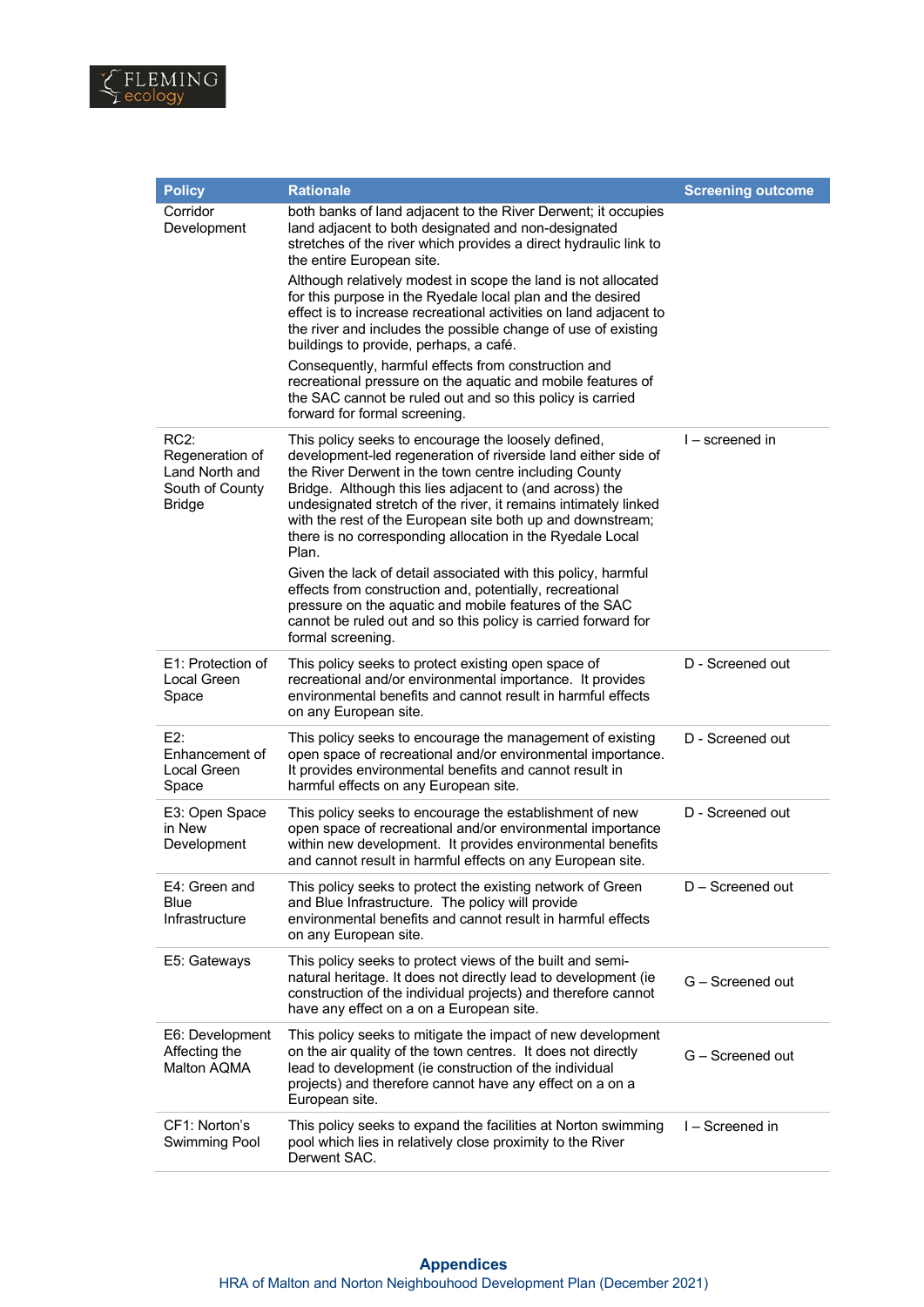

| <b>Policy</b>                                         | <b>Rationale</b>                                                                                                                                                                                                                                                                                                                                                                                                                                                                        | <b>Screening outcome</b> |
|-------------------------------------------------------|-----------------------------------------------------------------------------------------------------------------------------------------------------------------------------------------------------------------------------------------------------------------------------------------------------------------------------------------------------------------------------------------------------------------------------------------------------------------------------------------|--------------------------|
|                                                       | Consequently, harmful effects from construction and,<br>potentially, recreational pressure on the aquatic and mobile<br>features of the SAC cannot be ruled out and so this policy is<br>carried forward for formal screening.                                                                                                                                                                                                                                                          |                          |
| CF2: Malton<br>Community<br><b>Sports Centre</b>      | This policy seeks to expand the facilities at Malton<br>Community Sports Centre. As it is located over 1km from the<br>River Derwent SAC, it is considered almost inconceivable<br>that this could result in any harmful effects on this or any<br>other European site.                                                                                                                                                                                                                 | G - Screened out         |
| CF3: Medical<br>Centre<br>Development                 | This policy seeks to promote the construction of a new<br>medical centre at an unspecified location within the two<br>towns and it is conceivable that harmful activities could arise<br>if built in close proximity to the River Derwent SAC without<br>the necessary safeguards.                                                                                                                                                                                                      | $H$ – screened out       |
|                                                       | However, there can be confidence that Policy SP14 of the<br>Ryedale Local Plan will apply and that the conservation<br>objectives of the European site will not be undermined, and<br>harmful effects avoided especially when the modest scale of<br>the proposal is also taken into account.                                                                                                                                                                                           |                          |
| TC1: New<br>Museums and<br><b>Visitor Facilities</b>  | This policy seeks to promote the development of new<br>museum and tourism facilities at unspecified locations within<br>the two towns and it is conceivable that harmful activities<br>could arise if built in close proximity to the River Derwent<br>SAC without the necessary safeguards.                                                                                                                                                                                            | H - Screened out         |
|                                                       | However, there can be confidence that Policy SP14 of the<br>Ryedale Local Plan will apply and that the conservation<br>objectives of the European site will not be undermined, and<br>harmful effects avoided especially when the modest scale of<br>the proposals is also taken into account.                                                                                                                                                                                          |                          |
| TC2: Orchard<br>Fields                                | This policy seeks to encourage the sympathetic development<br>of visitor facilities on this greenfield site and ancient<br>monument in relatively close proximity to the River Derwent.<br>Given the nature and anticipated scale of the proposed<br>development and that it is separated from the river by<br>industrial development, it is considered almost inconceivable<br>that this could result in any harmful effects on this or any<br>other Europeans site.                   | G - Screened out         |
| TC3: Hotel<br>Development                             | This policy seeks to promote the construction of a new hotel<br>of an unknown scale at an unspecified location within or<br>close to the two towns and it is conceivable that harmful<br>activities could arise if built in close proximity to the River<br>Derwent SAC without the necessary safeguards.<br>However, there can be confidence that Policy SP14 of the<br>Ryedale Local Plan will apply and ensure that adverse<br>effects on the integrity of the European are avoided. | H - Screened out         |
| TC4: Wentworth<br><b>Street</b>                       | This policy allocates land for the development of a new hotel.<br>Although not allocated in the Ryedale Local Plan as it is<br>located several hundred metres from the River Derwent<br>SAC, it is considered almost inconceivable that this could<br>result in any harmful effects on this or any other European<br>site.                                                                                                                                                              | G - Screened out         |
| <b>HRI1: Protection</b><br>of Horse Racing<br>Stables | This policy seeks to safeguard the functioning or similar<br>equine use of existing horse stables and identifies criteria to<br>be applied should different proposals threaten their continued                                                                                                                                                                                                                                                                                          | G - Screened out         |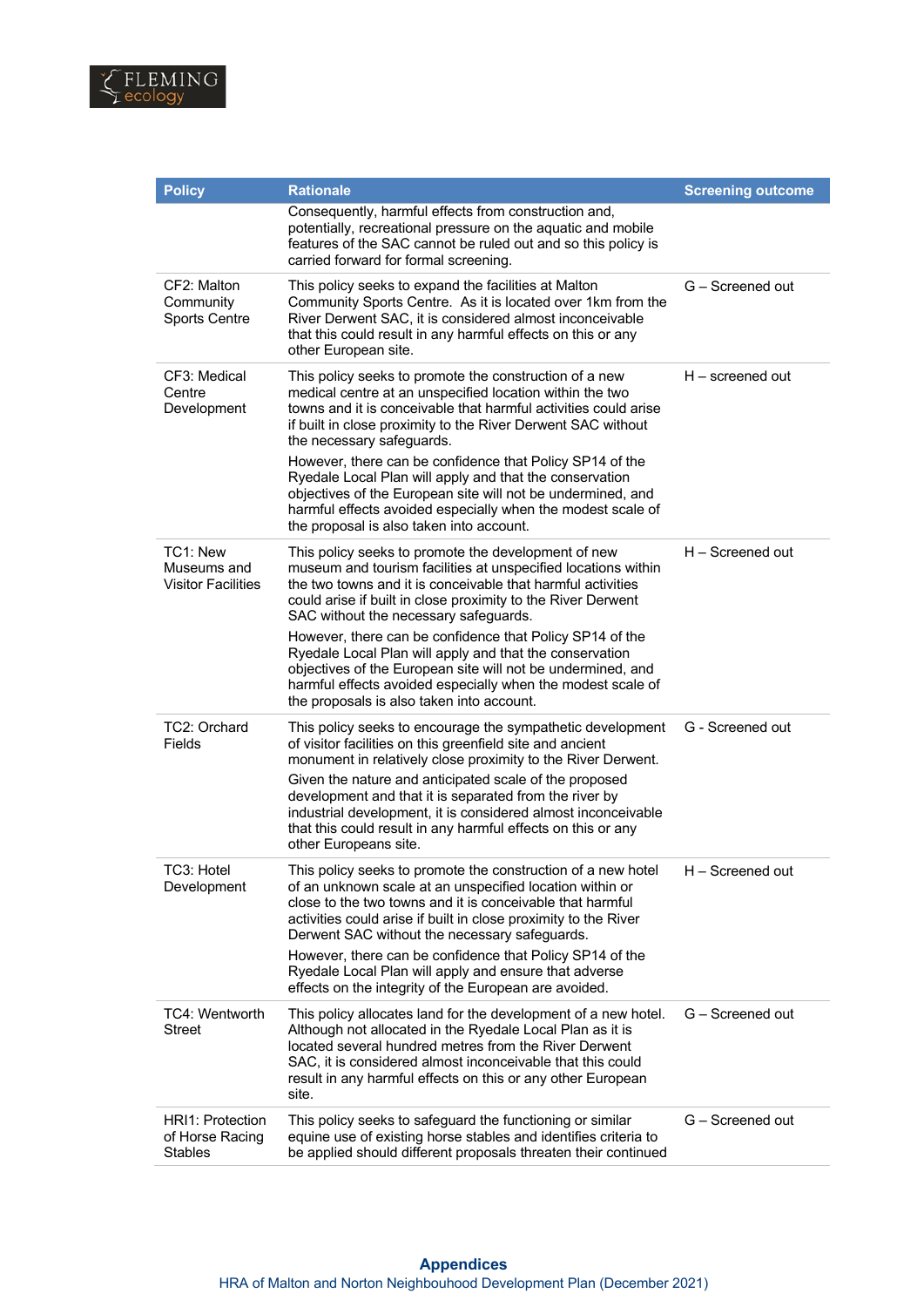

| <b>Policy</b>                                                                                | <b>Rationale</b>                                                                                                                                                                                                                                                                                                        | <b>Screening outcome</b> |
|----------------------------------------------------------------------------------------------|-------------------------------------------------------------------------------------------------------------------------------------------------------------------------------------------------------------------------------------------------------------------------------------------------------------------------|--------------------------|
|                                                                                              | use. It does not directly lead to development and therefore<br>can have no effect on any European site.                                                                                                                                                                                                                 |                          |
| HRI2: Horse<br>Racing Zones<br>and<br>Development                                            | This policy seeks to safeguard the functioning of existing<br>horse stables and identifies criteria to be applied should<br>other proposals threaten their continued use. It does not<br>directly lead to development and therefore cannot have any<br>effect on a on a European site.                                  | G - Screened out         |
| HRI3: Improved<br>Accessibility to<br>the Horse<br>Racing Industry                           | This policy seeks to safeguard the functioning of existing<br>horse stables and identifies criteria to be applied should<br>other proposals threaten their continued use. It does not<br>directly lead to development and therefore can have no effect<br>on any European site.                                         | G - Screened out         |
| HRI4: Horse<br>Racing Museum                                                                 | This policy seeks to promote the construction of a new horse<br>racing museum of an unknown scale at an unspecified<br>location within or close to the two towns and it is conceivable<br>that harmful activities could arise if built in close proximity to<br>the River Derwent SAC without the necessary safeguards. | H – Screened out         |
|                                                                                              | However, there can be confidence that Policy SP14 of the<br>Ryedale Local Plan will apply and ensure that adverse<br>effects on the integrity of the European are avoided                                                                                                                                               |                          |
| HD1:<br>Development<br>and Design $-$<br>Conservation<br>Areas                               | This policy seeks to promote high quality design for new or<br>infill building within existing conservation areas by identifying<br>criteria to evaluate proposals. It does not directly lead to<br>development and so cannot have any effect on a on a<br>European site.                                               | B - Screened out         |
| HD2:<br>Development<br>and Design -<br>Area-wide<br>Principles                               | This policy seeks to promote high quality design for new<br>building across the neighbourhood plan area by identifying<br>criteria to evaluate proposals. It does not directly lead to<br>development and so cannot have any effect on a on a<br>European site.                                                         | B - Screened out         |
| HD3: Shop<br>Fronts                                                                          | This policy seeks to influence the design of shopfronts<br>across the neighbourhood plan area by identifying criteria to<br>evaluate proposals. It does not directly lead to development<br>and so cannot have any effect on a on a European site.                                                                      | B - Screened out         |
| HD4: Malton<br>Town Centre<br>Conservation<br>Area –<br>Enhancement                          | This policy seeks to encourage the high-quality design of<br>new development at specific and non-specific locations in<br>both towns by identifying criteria to evaluate proposals. It<br>does not directly lead to development and so cannot have<br>any effect on a on a European site.                               | B - Screened out         |
| HD5: Public<br>Realm<br>Improvements<br>within Malton<br>Town Centre<br>Conservation<br>Area | This policy seeks to encourage improvements to the public<br>realm within the Malton Town Centre conservation area by<br>identifying criteria to evaluate proposals. It does not directly<br>lead to development and so cannot have any effect on a on a<br>European site.                                              | B - Screened out         |
| HD6: Norton-on-<br>Derwent<br>Conservation<br>Area –<br>Enhancement                          | This policy seeks to encourage the enhancement of the<br>Norton conservation area by identifying criteria to evaluate<br>proposals. It does not directly lead to development and so<br>cannot have any effect on a on a European site.                                                                                  | B - Screened out         |
| HD7: Public<br>Realm<br>Improvements<br>within Norton-on-                                    | This policy seeks to encourage improvements to the public<br>realm within the conservation area of Norton by identifying<br>criteria to evaluate proposals. It does not directly lead to                                                                                                                                | B - Screened out         |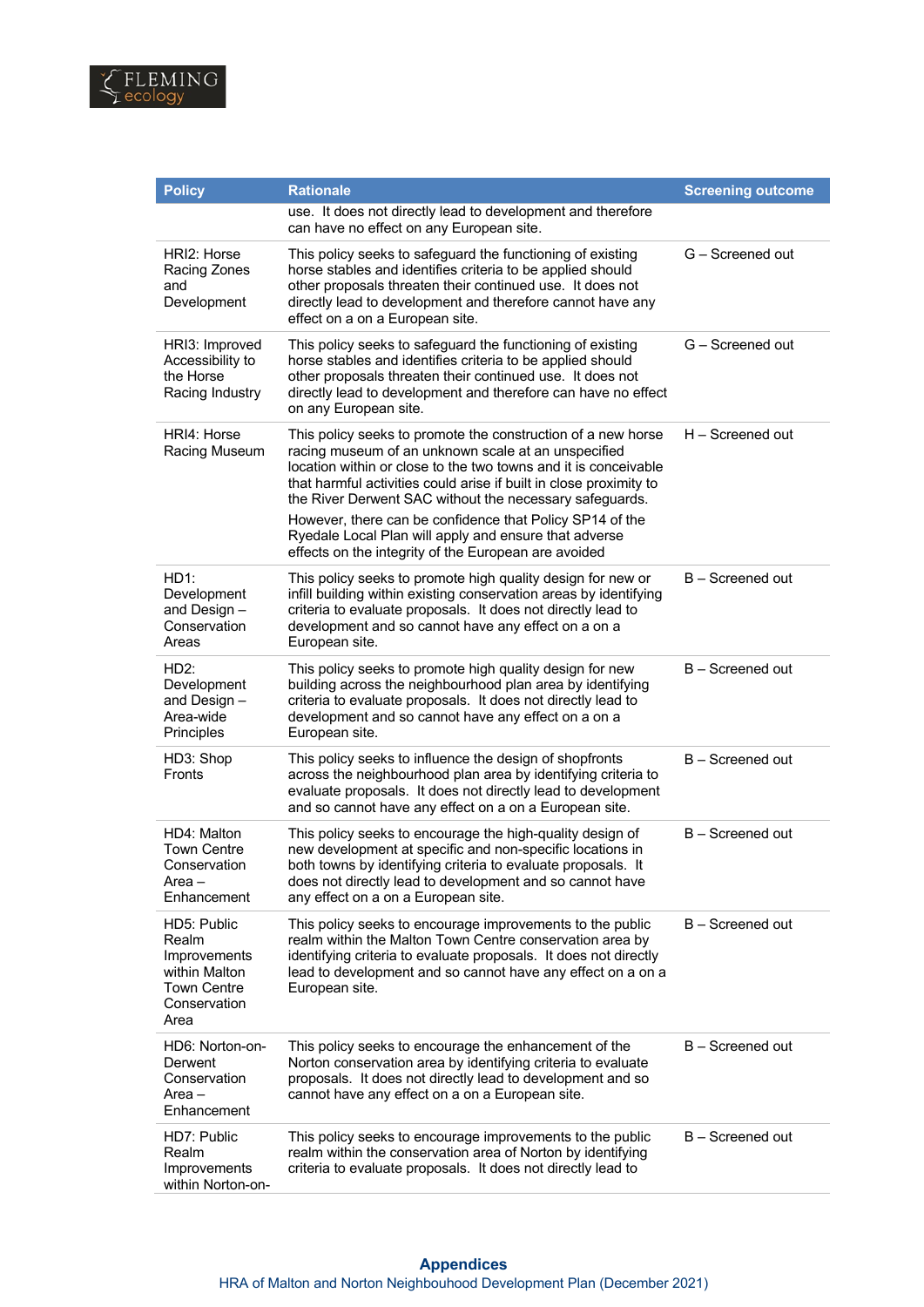

| <b>Policy</b>                                                                             | <b>Rationale</b>                                                                                                                                                                                                                                                                                     | <b>Screening outcome</b> |
|-------------------------------------------------------------------------------------------|------------------------------------------------------------------------------------------------------------------------------------------------------------------------------------------------------------------------------------------------------------------------------------------------------|--------------------------|
| Derwent<br>Conservation<br>Area                                                           | development and so cannot have any effect on a on a<br>European site.                                                                                                                                                                                                                                |                          |
| HD8: Malton Old<br>Town<br>Conservation<br>Area –<br>Enhancement                          | This policy seeks to encourage the enhancement of the<br>Malton Old Town conservation area by identifying criteria to<br>evaluate proposals. It does not directly lead to development<br>and so cannot have any effect on a on a European site.                                                      | B - Screened out         |
| HD9: Public<br>Realm<br>Improvements<br>within Malton Old<br>Town<br>Conservation<br>Area | This policy seeks to encourage improvements to the public<br>realm within the Malton Old Town conservation area by<br>identifying criteria to evaluate proposals. It does not directly<br>lead to development and so cannot have any effect on a on a<br>European site.                              | B - Screened out         |
| HD10: Area-wide<br><b>Public Realm</b><br>Improvements                                    | This policy seeks to encourage improvements to the public<br>realm across the Neighbourhood Plan area by identifying<br>criteria to evaluate proposals. It does not directly lead to<br>development and so cannot have any effect on a on a<br>European site.                                        | B - Screened out         |
| HD11:<br>Archaeology                                                                      | This policy seeks to influence development that affects<br>archaeological features by identifying criteria to evaluate<br>proposals. It does not directly lead to development and so<br>cannot have any effects on a European site.                                                                  | B - Screened out         |
| H1: Housing Mix                                                                           | This policy seeks to influence the housing mix of future<br>residential development. It does lead directly to development<br>and so cannot have any effects on a European site.                                                                                                                      | B - Screened out         |
| EM1:<br>Encouragement<br>of Local<br>Employment<br>Sectors                                | This policy represents a vision or aspirations for the<br>Neighbourhood by providing a single, broad objective. It<br>does not directly lead to development and cannot have any<br>effect on a on a European site.                                                                                   | A - Screened out         |
| M1: Wentworth<br><b>Street Car Park</b>                                                   | This policy seeks to safeguard Wentworth Street car park<br>from development. It does not directly lead to development<br>and therefore cannot have any effect on a on a European<br>site.                                                                                                           | G & H - Screened out     |
|                                                                                           | However, this policy also seeks to encourage the possible<br>construction of a new car park of an unknown scale at an<br>unspecified location and it is conceivable that harmful<br>activities could arise if built in close proximity to the River<br>Derwent SAC without the necessary safeguards. |                          |
|                                                                                           | However, there can be confidence that Policy SP14 of the<br>Ryedale Local Plan will apply and ensure that the<br>conservation objectives of the European site will not be<br>undermined, and harmful effects avoided                                                                                 |                          |
| M2: Malton<br><b>Market Place</b>                                                         | This policy seeks to safeguard car parking facilities in Malton<br>Market Place from development. It does not directly lead to<br>development and therefore cannot have any effect on a on a<br>European site.                                                                                       | G & H - Screened out     |
|                                                                                           | However, this policy also seeks to encourage the possible<br>construction of a new car park of an unknown scale at an<br>unspecified location and it is conceivable that harmful<br>activities could arise if built in close proximity to the River<br>Derwent SAC without the necessary safeguards. |                          |